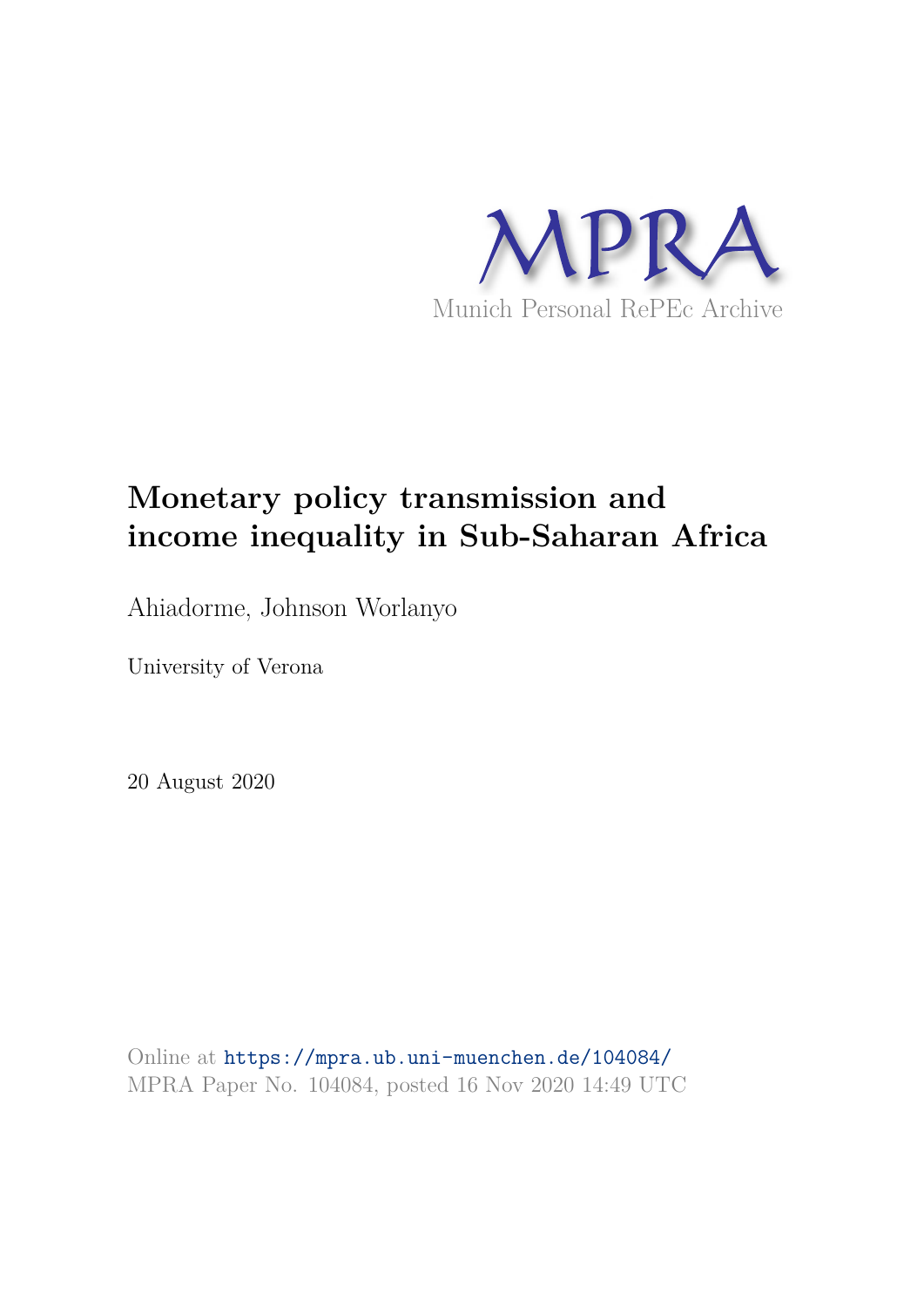# **Monetary policy transmission and income inequality in Sub-Saharan Africa**

Johnson Worlanyo Ahiadorme Department of Economics, University of Verona, 37129 Verona, Italy Email: johnsonworlanyo.ahiadorme@univr.it

#### **Abstract**

This paper evaluates the monetary policy transmission and income inequality in Sub-Saharan Africa (SSA) countries. We find procyclical response of income inequality to unanticipated monetary easing in the last two decades. Countercyclical monetary measures may have been efficient, but they have been dis-equalising as well. Taking cognisance of the explanations of the earnings heterogeneity channel, this evidence signals high concentration of assets and resources, limited employment of labour and limited distributive capacity of the state in SSA countries. Economic outturns may have favoured chiefly, the top of the distribution - entrepreneurs and their profit margin. Three main channels distinguish the transmission of standard and nonstandard monetary measures: the reaction in the stock market, the response of the exchange rate and the fiscal response. Unconventional monetary policies appear to rely more on wealth effects than conventional policy measures. Unexpected non-standard monetary easing depreciates the exchange rate while unanticipated conventional accommodative monetary action appreciates the currency. Fiscal transfers increase in reaction to expansionary unconventional monetary policy shock. In contrast, a surprised standard monetary expansion decreases fiscal distributions, an effect that appears to underscore the limited fiscal space and tax revenues in most developing and emerging economies. The evidence demonstrates that the fiscal reaction to monetary policy action is important to the overall transmission of monetary policy to macroeconomic aggregates. Instructively, we find that the inflation cost of countercyclical monetary measures is comparatively less severe for standard monetary measures than non-standard monetary actions.

**Key words:** Monetary policy, Income inequality, Distributive channels

**JEL classification:** D30 D31 D63 E50 E52 E58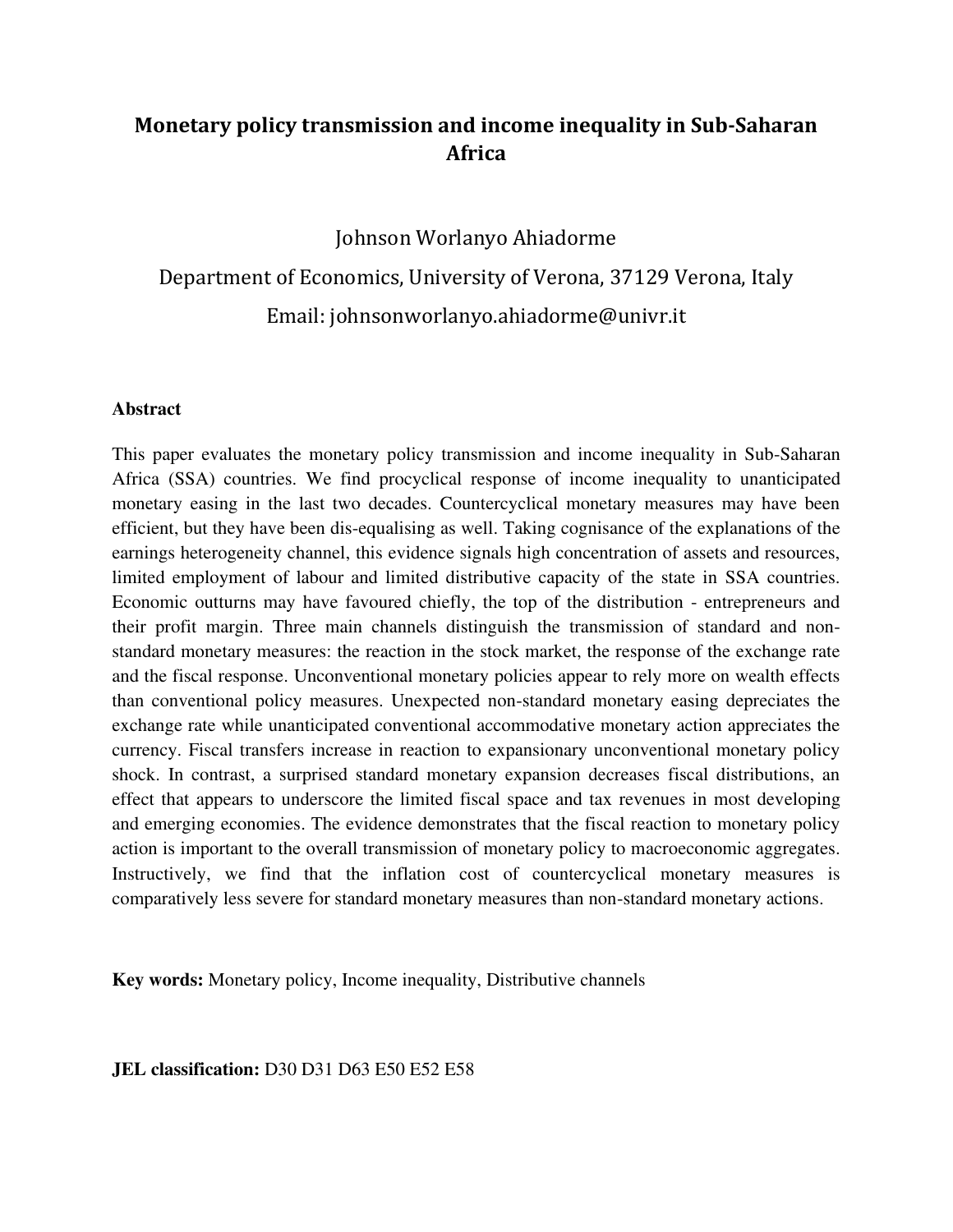### **Introduction**

The international development debate has witnessed significant shifts with the emergence of the Sustainable Development Goal (SDGs) and this has heightened the attention to inequality. Increasing evidence of the ramifications of the surging inequality - that high inequality limits the younger generations' economic opportunities and mobility, decreases the "growth elasticity of poverty", harms sustainable economic growth and macroeconomic and financial stability, and endangers political and socio-economic stability (Dabla-Norris et al., 2015; Berg et al., 2018) – further explains why stakeholders in world development, including policymakers are increasingly concerned about the role of distributive programmes and the distributional consequences of monetary and fiscal policies. There is a conventional view that monetary policy has a disproportionate effect and redistribution is a side effect of changes in monetary policy (Auclert, 2019). This paper is concerned with the propagation of monetary policy shocks to income inequality.

The worries over economic inequality have been expressed in the history of the global economy and date as far back as the days of Thomas Malthus, David Ricardo and Karl Marx. Kuznets (1955) identifies a country's level of development as a key explanation of the observed distribution of income in a country. According to the Kuznets hypothesis, as countries move through the development stages, they attain greater equality after swinging from the initial phases of relative equality to inequality (Galli and von der Hoeven, 2001). However, extant literature has shown that the prediction by the Kuznets hypothesis is a limited explanation of the variations in the income distribution in a country. Galli and von der Hoeven (2001) document that empirical studies have alluded to human capital or state employment, social transfers, government spending and tax as other policy and structural variables explaining the crosscountry differences in income distribution. The distributional consequence of monetary policy has gained increased recognition and has been documented in both theoretical empirical literature (Coibion *et al.*, 2017; Cravino, Lan and Levchenko, 2018).

Literature takes cognisance of the potential role of monetary policies to create regressive distributional consequences (Ampudia et al., 2018)<sup>1</sup> but empirical work on this issue in Africa is rather limited (Bhorat et al., 2017). Macroeconomic policies moderate economic activities and the gains from these changes are distributed disproportionately due to diverse individual idiosyncrasies<sup>2</sup>. Monetary actions affect aggregate output, unemployment, inflation and asset prices at least in the short run and the presence of heterogeneity naturally exposes the distributional implications of monetary policies, at least in theory. Previous papers (for example,

<sup>&</sup>lt;sup>1</sup> See Colciago, Samarina and de Haan (2019) for review of the literature

<sup>&</sup>lt;sup>2</sup> In the UK and the US, Cloyne, Ferreira, and Surico (2020) find that monetary expansion directly affects household consumption and firm investment to boost aggregate demand. However, balance-sheet-driven heterogeneity implies that mortgagors and outright homeowners are affected differently.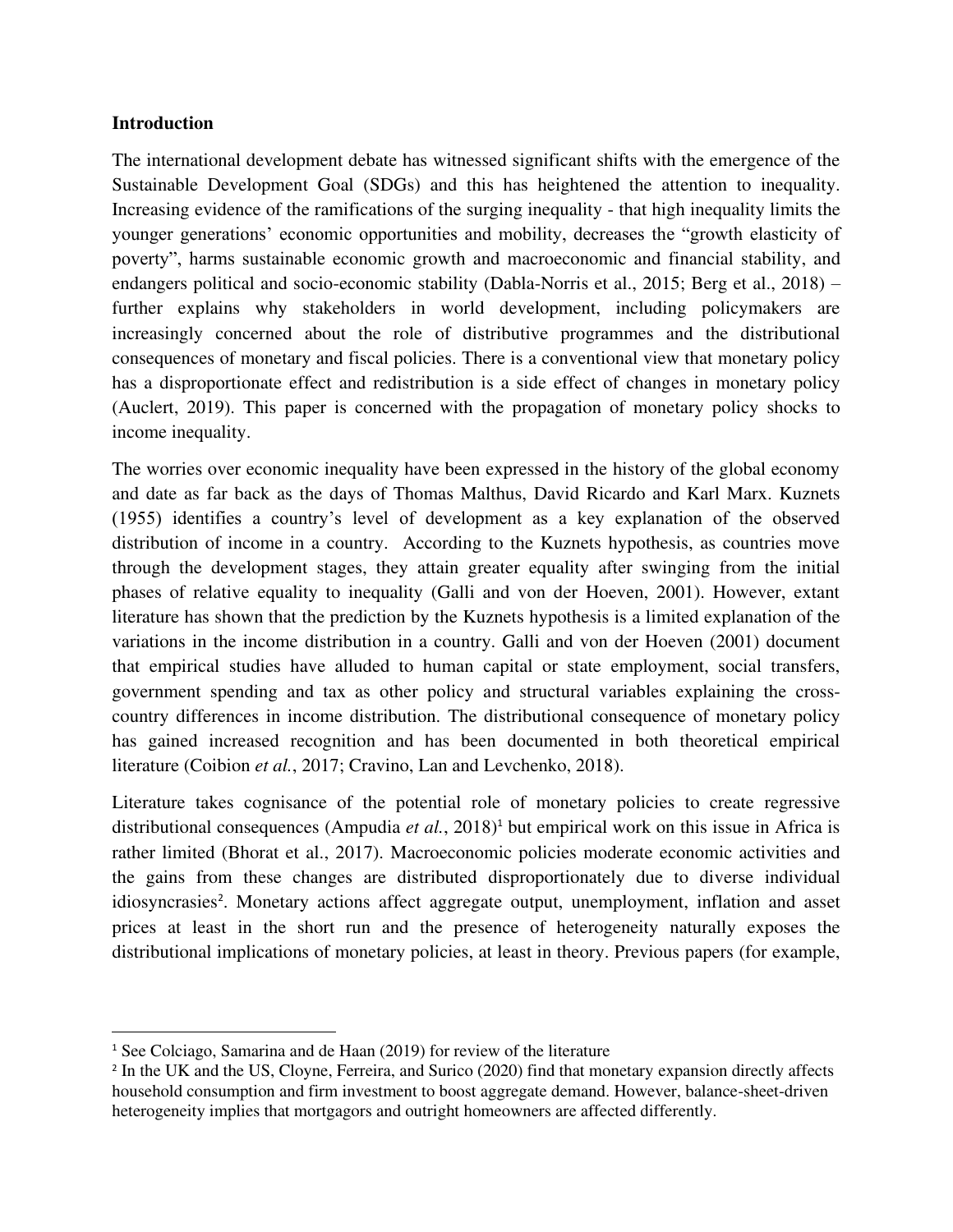Villarreal, 2014; Coibion et al., 2017)<sup>3</sup> have shown significant links between monetary policy and income inequality. However, findings on the redistributive effects of monetary policy is rather disparate and incongruent. Income inequality may be aggravated by expansionary monetary policy (Inui et al., 2017<sup>4</sup>; Dolado et al., 2018<sup>5</sup>). On the other hand, Guerello (2018) finds that expansionary monetary policy in the form of long-run interest rate is associated with decreasing income inequality for the Euro area. In the UK, Mumtaz and Theophilopoulou (2017)<sup>6</sup> find that quantitative easing decreases inequality while economic inequality is worsened by contractionary monetary policy. In the US, Davtyan  $(2017)^7$  finds that restrictive monetary policy exerts a downward pressure on income inequality while in Italy, Casiraghi et al. (2018)<sup>8</sup> find that the total effect of the recent monetary policy measures on inequality is negligible. In another study, Furceri, Loungani and Zdzienicka (2018) report asymmetric impact of monetary policy on income inequality<sup>9</sup>. The debate remains unresolved and the stylised findings on the distributional effects of monetary policy may not be portable across countries and across jurisdictions. This paper contributes to the growing literature on the distributional consequences of monetary policy.

In the midst of the financial crises, Draghi (2015) submits that central banks have become constrained in their ability to deploy conventional monetary policy tools and have resorted to applying new instruments to achieve the same results. Draghi (2015) reiterates the concern that these new instruments may have different distributional consequences than conventional

<sup>&</sup>lt;sup>3</sup> Coibion *et al.* (2017) follow Romer and Romer (2004) to identify monetary policy innovations and find that monetary policy exerts significant effects on consumption and income inequality in the US. In Mexico, Villarreal (2014) finds that an unanticipated increase in nominal interest rate significantly reduces income inequality.

<sup>&</sup>lt;sup>4</sup> Inui et al. (2017) infer that a structural dispersion of wages across workers arising from nominal wage stickiness and labour market rigidities could account for the rising earnings inequality associated with monetary expansion.

<sup>&</sup>lt;sup>5</sup> In a Two Agents New Keynesian (TANK) model, they explore capital-skill complementarity and find that wages for high-skilled workers increase more than wages for low-skilled ones in the presence of an unexpected monetary easing and thereby widening the earning inequality

<sup>&</sup>lt;sup>6</sup> For the identification of a monetary policy shock, they apply sign restrictions while constructing inequality measures from survey data. Mumtaz and Theophilopoulou (2017) emphasise that irrespective of alternative specifications of the VAR, monetary policy shock makes significant contributions to historical fluctuations in the measures of inequality.

<sup>7</sup> Davtyan (2017) applies the contemporaneous and the long run identification methods and utilises the vector error correction methodology for the identification of monetary policy innovations and concludes that monetary policy may be considered as another policy direction to reduce inequality.

<sup>&</sup>lt;sup>8</sup> Casiraghi et al. (2018) indeed express doubt over the dis-equalizing view of non-standard monetary policy measures in the Euro area. They allude to the negligible redistributive (or not) impact of monetary policy (standard or not) and point out to the U-shaped nature of the response of income along the wealth distribution. Aside, the improvement in the financial and asset markets, non-standard monetary policy measures may produce easing credit conditions and improve macroeconomic conditions which may enhance poorer households' labour income.

<sup>&</sup>lt;sup>9</sup> The upward effect of restrictive monetary policy on inequality exceeds the downward pressure exerted by expansionary monetary policy on inequality.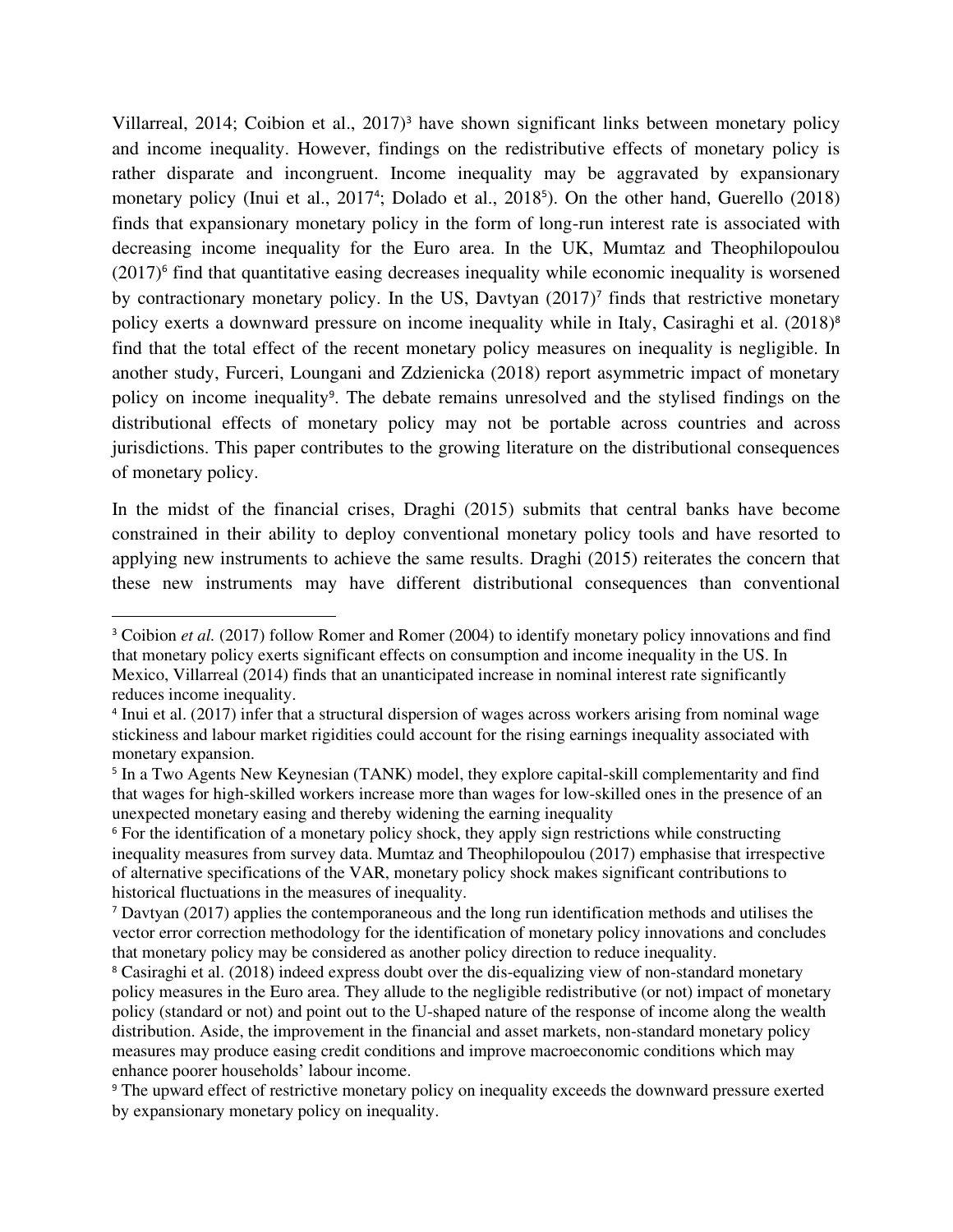monetary policy. Against this background, this paper considers the impact of both conventional and unconventional monetary policy on inequality. Existing evidence suggests symmetric distributional effects of monetary actions - monetary expansion reduces income inequality (Samarina and Nguyen, 2019) while restrictive monetary policy heightens economic inequality (Areosa and Areosa, 2016). This research is concerned with the distributional impacts of monetary policy in Sub Saharan Africa and examines whether the impact is symmetric across expansionary and contractionary monetary actions.

Africa is a continent bedevilled by the developmental challenge of inequality – a challenge not entirely independent of policy choices. Africa is recorded as the second most unequal continent in the world, and home to seven of the most unequal countries (Seery, Okanda and Lawson, 2019). The United Nations World Population prospects show that the proportion of the world's population accounted for by Africa (particularly Sub-Saharan Africa) will increase significantly by 2050 while the fraction contributed by the rest of the world will decrease<sup>10</sup>. This implies that with the current trend of inequality in Africa, the evolution of global inequality will largely be driven by the level of economic inequality in Africa. The debate of the distributional consequences of economic policies is perhaps most critical in Africa. Africa grapples with widening inequality and unsurprisingly, Sub-Saharan Africa (SSA) remains one of the world's region with relatively high levels of economic inequality with Sub-Saharan African countries constituting 10 of the 19 most unequal countries globally (Odusola *et al.*, 2017). Between the period of 1993 and 2008, inequality among all Sub-Saharan Africans upped significantly (Jirasavetakul and Lakner, 2016). Yet from a political, policy and research perspective, there have been little attention to the issue of inequality in SSA historically (Odusola *et al.*, 2017).

During the post-independence decades, income inequality in SSA was mainly driven by the distribution of assets, the structure of the economy, policies affecting redistribution and returns on assets (Odusola *et al.*, 2017). The high concentration of assets and resources, limited employment of labour and the limited distributive capacity of the state typify the structures of most SSA countries and sum up the drivers of inequality in these countries (Odusola *et al.*, 2017). Incidentally, these factors underscore the potential channels for a distributive role of monetary policy in SSA. Monetary actions (expansive monetary policy) may improve growth, economic activities and asset prices to benefit those with controlling interests in assets and resources while also generating employment to benefit the masses. The potential fiscal response<sup>11</sup> may also improve the fiscal distributive capacity of the state and consequently, reduce income inequality. In the last three decades, monetary policy has become increasingly important in SSA countries, as capital accounts have been liberalized. IMF sponsored economic reforms, financial liberalisation, the large movements in global capital, the rise in private investment funds and

<sup>&</sup>lt;sup>10</sup> See United Nations, Department of Economic and Social Affairs, Population Division (2019). World Population Prospects 2019: Highlights (ST/ESA/SER.A/423).

 $11$ <sup>11</sup> The fiscal response to monetary actions and the consequential effects on income inequality is a conspicuous feature in Heterogenous Agent New Keynesian models (for example Kaplan, Moll and Violante, 2018).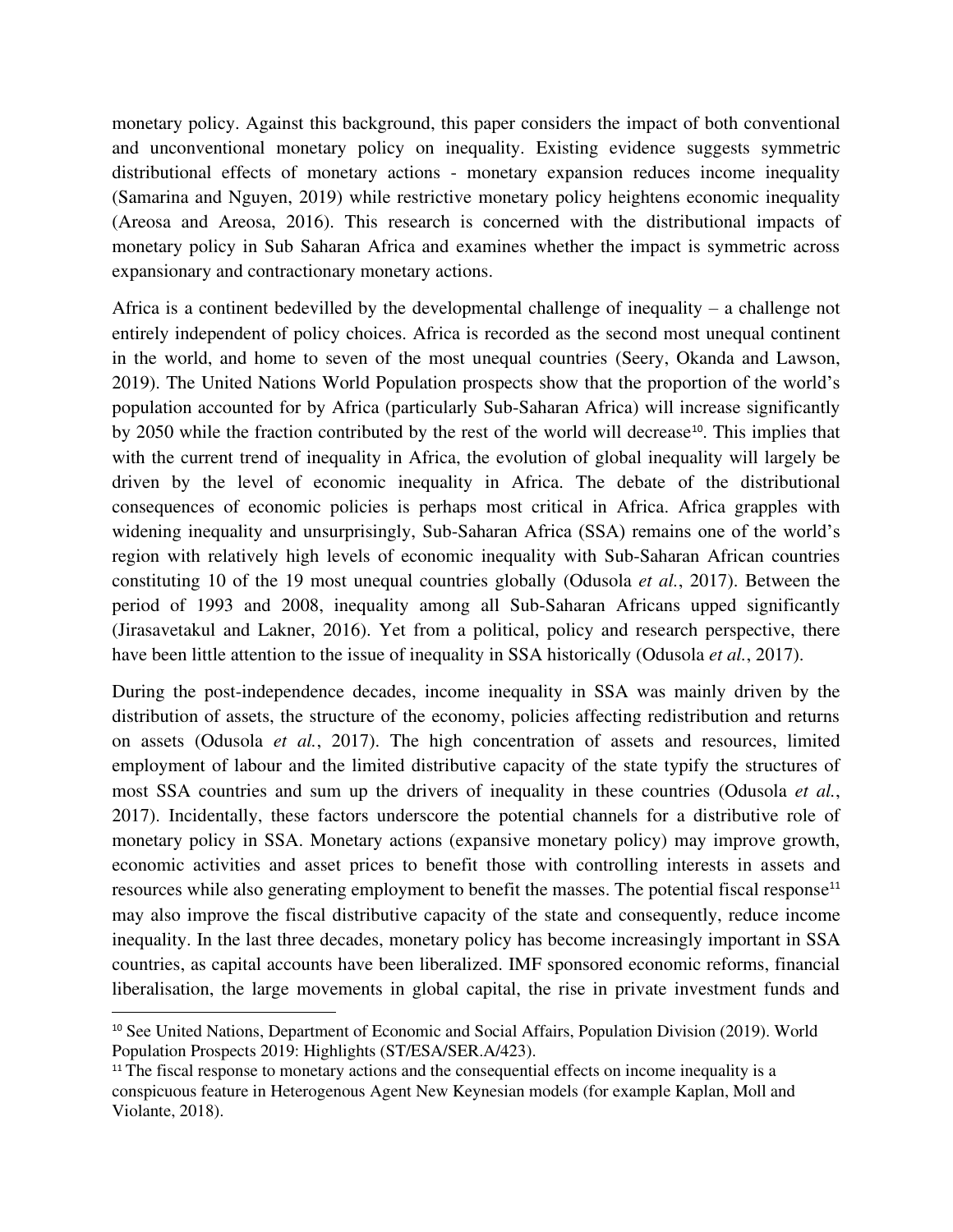access to the international capital markets have compelled many of these countries to adopt exchange rate regimes with more flexibility and greater scope for monetary policy. The notion of monetary policy in seemingly an "unconventional" environment has emboldened the question of monetary transmissions in SSA. The research agenda is huge, but the literature is sparse. This study connects also with the research on monetary transmission in emerging and developing economies and evaluates the redistributive effects of monetary policy in SSA. Auclert (2019) emphasises that the aggregate effects of monetary policy are better appreciated with an understanding of its redistributive effects. The distributional impact of both conventional and unconventional monetary actions is empirically examined for Sub-Saharan Africa countries. The analysis involves the identification of monetary policy shock for Sub Saharan Africa countries and the evaluation of the transmission channels of monetary actions.

We identify monetary policy shock in a sign restricted VAR à la Uling (2005) and investigate its propagation to income inequality via impulse response analysis. Consistent with conventional wisdom, we assume that monetary expansion should raise prices and real output on impact following a shock. Thus, our baseline specification proceeds with the aid of vector autoregressions in line with the workhorse framework on the effects of monetary policy. In an alternative econometric implementation, we regress a measure of income inequality on monetary policy. We proxy monetary policy by the shock series obtained via a Cholesky decomposition identification scheme in a structural vector autoregressions. Our main finding is that the heterogeneity in households' financial assets and liabilities is important in the distributional consequences of monetary policy. Our empirical results decompose the inequality effect of a transitory change in monetary policy into the direct effects, alongside the contribution from macroeconomic and financial channels and the role of fiscal response. We find procyclical response of income inequality to unexpected monetary easing in the last two decades. Countercyclical monetary actions may have been efficient, but their distributional consequences have been dis-equalising. Consistent with the results in other jurisdictions, the overall effects of monetary policy on income inequality are quantitatively modest, compared to its evolution.

The evidence for our sample demonstrates that the transmission of conventional monetary policy shocks and unconventional monetary policy shocks are diverse. Stark differences are noticed in the reaction of the stock market, the response of the exchange rate, and the fiscal response. The equity index increases strongly in response to unforeseen, unconventional accommodative monetary action, but reacts moderately after unanticipated conventional monetary easing. The exchange rate depreciates after unexpected non-standard monetary expansion but appreciates in response to accommodative standard monetary policy shock. The variation in the reaction of the exchange rate may be largely attributable to the relative strength of the liquidity demand feature of monetary transmission. Fiscal transfers fall in response to expansionary conventional monetary policy shock but increase after innovations in non-standard accommodative monetary measures. The fiscal reactions may signal the haunting fiscal dominance of central bank actions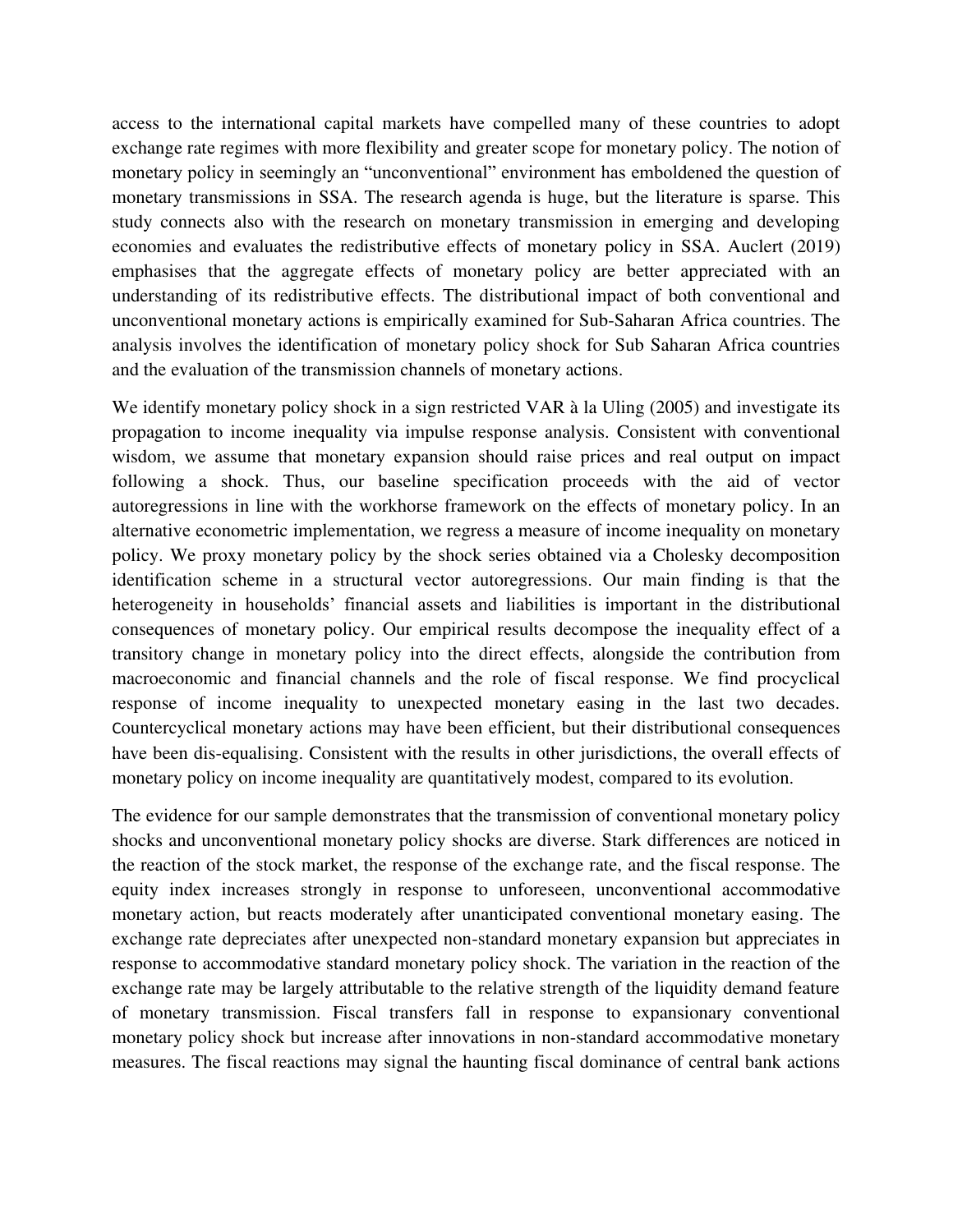and the generally low level of tax revenues that limits the distributive capacity of governments in SSA countries.

We find some evidence of persistence in the response of inequality to monetary policy shock, corroborating the observation in the empirical literature. Albeit, our findings show that the Gini coefficient display considerable degree of persistence. Unconventional monetary measures appear to be more inflationary than standard monetary actions. This may imply that countercyclical monetary actions incur less inflation cost when exercised via standard measures than non-standard measures. This evidence may also suggest that inflation expectations are more anchored, and signals of policy intentions are better projected through standard monetary measures.

The remainder of this paper is organized as follows. Section I provides an overview of the distributive channels of monetary policy. Section II describes the data, characterizes the study sample, and discusses the empirical methods. Section III investigates the inequality effects of conventional monetary policy. Section IV then examines the impact of non-standard monetary policy actions on income inequality. Section V considers the estimates with current data and Section VI concludes.

### **I. Distributive Channels of Monetary Policies**

Nakajima (2015) takes cognisance of the fact that monetary policy affects economic activity as well as prices and identifies two general distribution channels of monetary policy: income and inflation channels. The inflation channel constitutes of the savings redistribution and the portfolio composition channels. The income channel includes the earnings heterogeneity and the income composition channels. Davtyan (2017) considers real output and prices as the general distributive channels of monetary policy. Monetary actions typically produce three main changes which identify the distributive channels of monetary policy: monetary easing produces increases in real income, rises in inflation and reductions in real interest rates.

First, monetary actions affect economic activities and have implications for employments, profits and real wages. Auclert (2019) identifies the earnings heterogeneity channel and clarifies that the heterogeneity in households' earnings positions individuals to benefit disproportionately from monetary actions and the consequential changes in wages and profits. Samarina and Nguyen (2019) consider the macroeconomic transmission channel of monetary policy and indicate that monetary easing lowers income inequality by raising labour earnings since the lower end of the income distribution depends on labour earning as their main source of income. Galli and von der Hoeven (2001) emphasise that monetary policy affects income distribution through employment and aggregate income. Restrictive monetary measures worsen economic growth and unemployment in the short run. Generally, the hiring and firing costs are relatively higher for skilled workers; thus, restrictive monetary measures increase income inequality as the associated unemployment tends to hurt mostly low-skilled workers. The surge in unemployment is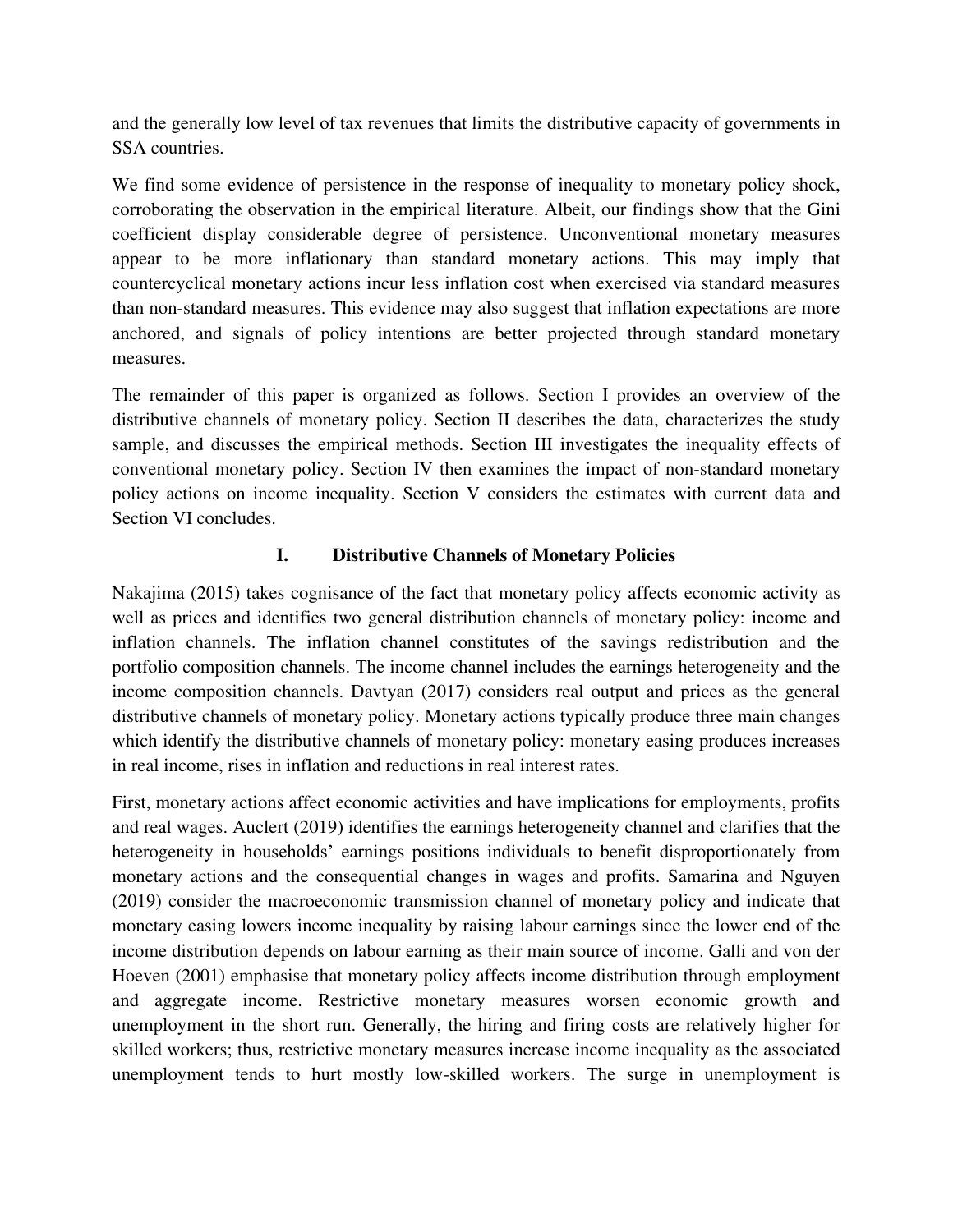strengthened by the growth in real wages $12$  (Tokarick and Leidy, 1998) to further exacerbate the impacts of contractionary monetary measures on economic inequality. In their study of Korea, Kang et al. (2013) find that GDP growth from monetary expansions decreases economic inequality. In the Euro area, Lenza and Slacalek (2018) find that QE exerts a downward pressure on income inequality, mostly via the earnings heterogeneity channel and improved macroeconomic indicators which has seen considerable reduction in the unemployment rate (benefiting the poorer part of the population) and wage increases for the employed.

Secondly, inflation surprises impact on non-indexed nominal fixed incomes to affect income inequality. Inflation arising out of monetary restrictions erodes purchasing power to increase income inequality since the chunk of the income of the poor emanates from transfers and pensions. However, Auclert (2019) classifies the inflation effects as the Fisher channel and indicates that monetary actions necessitate the repayments of interest between savers and borrowers. Unexpected inflation hurts nominal creditors and benefits nominal debtors by revaluing nominal balance sheets. Thus, rises in inflation lessens income inequality since the top houses more net lenders than the bottom of income distribution. Doepke and Schneider (2006) explore this transmission channel for the United States and conclude that inflation hurts uninsured income sources. Albanesi (2007) observes high exposure of low-income households to inflation and demonstrates that a higher inflation rate is accompanied by greater income inequality. In an earlier study, Easterly and Fischer (2001) identify inflation as a top concern to the poor than the rich. However, Kang et al. (2013) show that in the short-run, inflation decreases economic inequality in Korea. Galli and von der Hoeven  $(2001)^{13}$  conclude that the relationship between income inequality and inflation is nonmonotonic.

Lastly, monetary policies may impact on assets prices to affect economic inequality. Auclert (2019) terms this transmission channel as the interest rate exposure channel while Samarina and Nguyen (2019) refer to it as the financial distributive channel. The hike in asset prices associated with monetary easing leads to increases in the wealth of rich households who usually own the bulk of financial assets as their earnings from capital gains and dividends rise while the wealth of poorer households may even shrink due to declining wages, low interest on savings and possible unemployment. Increases in asset prices resulting from the effects of quantitative easing lead to increasing economic inequality in Japan (Saiki and Frost, 2014), the U.S. (Montecino and Epstein, 2015) and the U.K. (Mumtaz and Theophilopoulou, 2017). However, in the Euro area, Lenza and Slacalek (2018) report that the ECB's asset purchases have accounted for some reduction in the net wealth inequality although negligible. They explain that housing wealth is quite homogeneously distributed, and QE has equalising effects by positively impacting housing

<sup>12</sup> Monetary restrictions slow down inflation. However, the slowdown in nominal wages lags the reduction in inflation due to the presence of nominal rigidities in nominal wages.

<sup>&</sup>lt;sup>13</sup> Galli and von der Hoeven (2001) implement their empirical analysis for a sample of 15 OECD countries and the USA.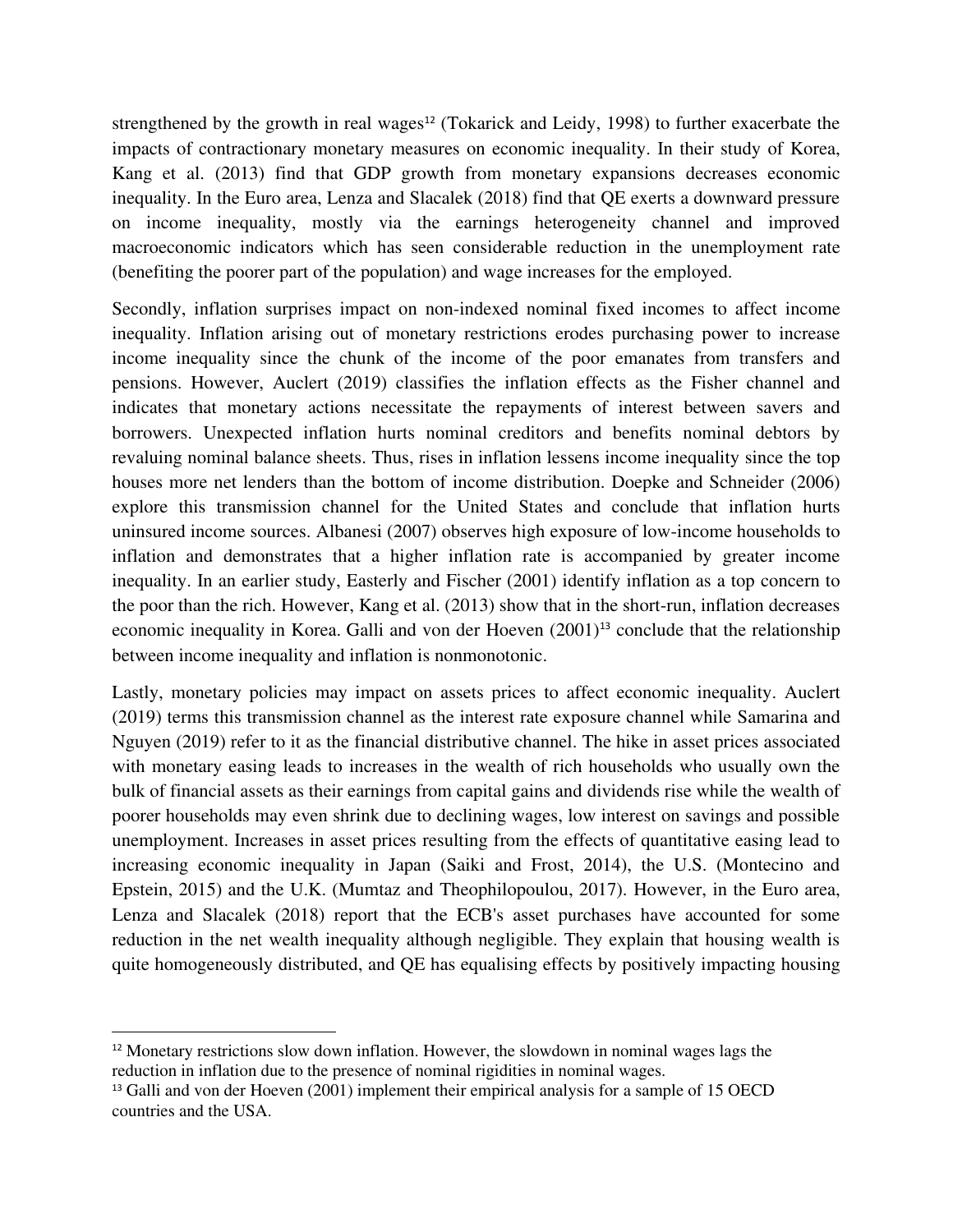wealth which is a component of the net wealth. In their investigation of Korea, Kang et al. (2013) find no significant impact of real interest rate on inequality.

The distributional consequences of monetary policies have been established and different transmission channels of monetary actions have been explored in various domains. Certainly, the total net distributional effects of central bank activities cannot be determined a priori. This paper assesses the entirety of the distributional impacts of monetary transmission channels.

### **II. Data and Methodology**

#### **Data**

Measuring inequality remains a daunting task in the research of the distributional consequences of monetary policy. Household survey data has been utilised to construct inequality measures (for example (Coibion *et al.*, 2017; Mumtaz and Theophilopoulou, 2017; Guerello, 2018). In some other studies, annual inequality measures from national or international sources have been used (for instance Furceri, Loungani and Zdzienicka, 2018; Samarina and Nguyen, 2019). Data on income inequality are proxied by the Gini coefficient and are sourced from the Standardized World Income Inequality Database (SWIID 8.2)<sup>14</sup>. The SWIID standardises data from several sources (the Luxembourg Income Study, Eurostat, World Bank, the OECD Income Distribution Database and United Nations University's World Income Inequality Database) and consists of measures of market (pre-tax, pre-transfers) and net (post-tax, post-transfers) income inequality (Furceri, Loungani and Zdzienicka, 2018). According to De Haan and Sturm 2017, (cited in Samarina and Nguyen, 2019) the SWIID standardises income and allows for cross country comparison and represents the most comprehensive database on inequality. Theoretically, Gini coefficients are bounded between 0 (perfect equality) and 100 (perfect inequality). Relative to inequality measures based on household surveys, the Gini has the advantage of representing the entire income distribution (Ruiz and Woloszko, cited in Samarina and Nguyen, 2019). As an alternative measure of inequality, we use the top income share (Top 10 percent) from the World Inequality Database<sup>15</sup>.

The inequality data is complemented by macroeconomic, financial and monetary policy data. Macroeconomic and financial data such as real GDP, the unemployment rate, inflation based on the Consumer Price Index (CPI), the real effective exchange rate and stock market prices measured by the stock market indices. We proxy wages using compensation of employees. Lastly, we include measures of monetary policy stance. We employ monetary policy rate and broad money to capture conventional and unconventional monetary measures respectively. Table

<sup>&</sup>lt;sup>14</sup> The SWIID has been criticised for its use of several distinct sources and its resort to multiple-

imputation methods to fill in missing values (Samarina and Nguyen, 2019). The reliability of the imputed data becomes a matter of concern especially for countries with fewer actual observations (Solt, 2016). Galbraith et al., (2016) emphasise that notwithstanding this drawback, the SWIID reflects largely the actual surveys on which it is based.

<sup>&</sup>lt;sup>15</sup> See *WID.world* for details on methodology.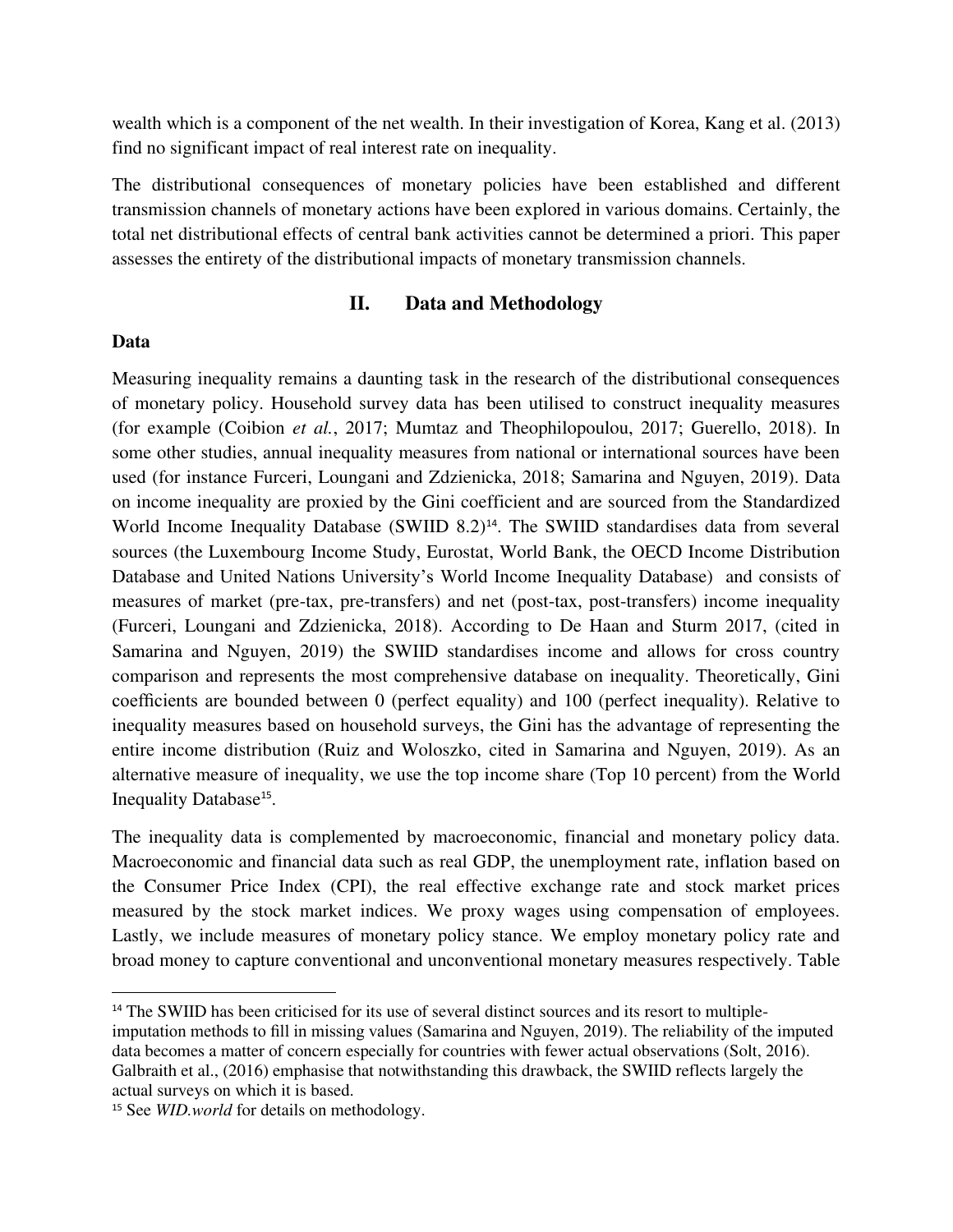A.1 in Appendix presents the details on data construction and sources. Our sample for the combined inequality, financial and macroeconomic data spans the period from 1990Q1 to 2016Q4 and includes fifteen (15) Sub Saharan African countries. Data availability informed the choice of countries and time periods. The choice of the study period is partly informed by the considerations of monetary policy developments in SSA. Our original sample included all countries in SSA (about 46 countries), but countries with insufficient data are excluded.

### *Historical trends in income inequality*

The time path of the inequality measures (illustrated in Figure 2.1) shows that redistribution (inferred as the difference between market Gini and net Gini) decreases income inequality but does not affect trends. As observed in many jurisdictions<sup>16</sup>, there is substantial heterogeneity in the inequality levels across the countries in Sub Sharan Africa. Inequality levels in SSA countries are considerably high with all the countries sampled recording mean Gini coefficients above the mean of 0.39<sup>17</sup> recorded in other developing countries. The least unequal countries are Mauritius, Burundi, and Niger while the largest income disparities are posted in Botswana, South Africa and Namibia. In terms of growth, Figure 2.2 shows significant differences in the changes in income inequality in SSA countries over the sample period. Ten countries recorded positive growths in inequality over the sample period. Despite posting high levels of inequality, Namibia recorded declining gap between the rich and the poor. Inequality measures decreased over 1990- 2016 also in Kenya, Niger, Malawi and Gambia. The stylised facts on inequality shows that in most countries (nine out of the fifteen sampled), over half of the total income rests in the hands of the top 10 percent of the income distribution. Over the period 1990-2016, inequality as measured by the top 10 percent of the income share witnessed considerably changes with South Africa recording significant hikes in the income share concentrated among the households at the top 10 percent of the distribution.

### *Historical trends in monetary policy stance and macroeconomic variables*

Broad money generally grew at a positive rate over the sample period (Figure 2.3). Monetary policy rates however assumed a downward trend until about 2013 and thereafter surged upwards (Figure 2.4). The monetary tightening might have been occasioned by inflationary pressures and worries of currency depreciation from the anticipated normalization of monetary policy by the United States as the global economy regained its footing following the slowdown in economic activities after the 2007 financial crises. Generally, the period 1990-2016 witnessed expansive monetary policy in SSA. SSA countries recorded large broad money growth, averaging 18.90 percent within the period. Ghana, Malawi and Zambia posted the highest growth in broad money with an average of 30 percent and more. Unsurprisingly, these countries recorded the highest rates of inflation within the period 1990-2016.

<sup>&</sup>lt;sup>16</sup> see Guerello (2018), Furceri, Loungani and Zdzienicka (2018) and Samarina and Nguyen (2019)

 $17$  See Bhorat (2015)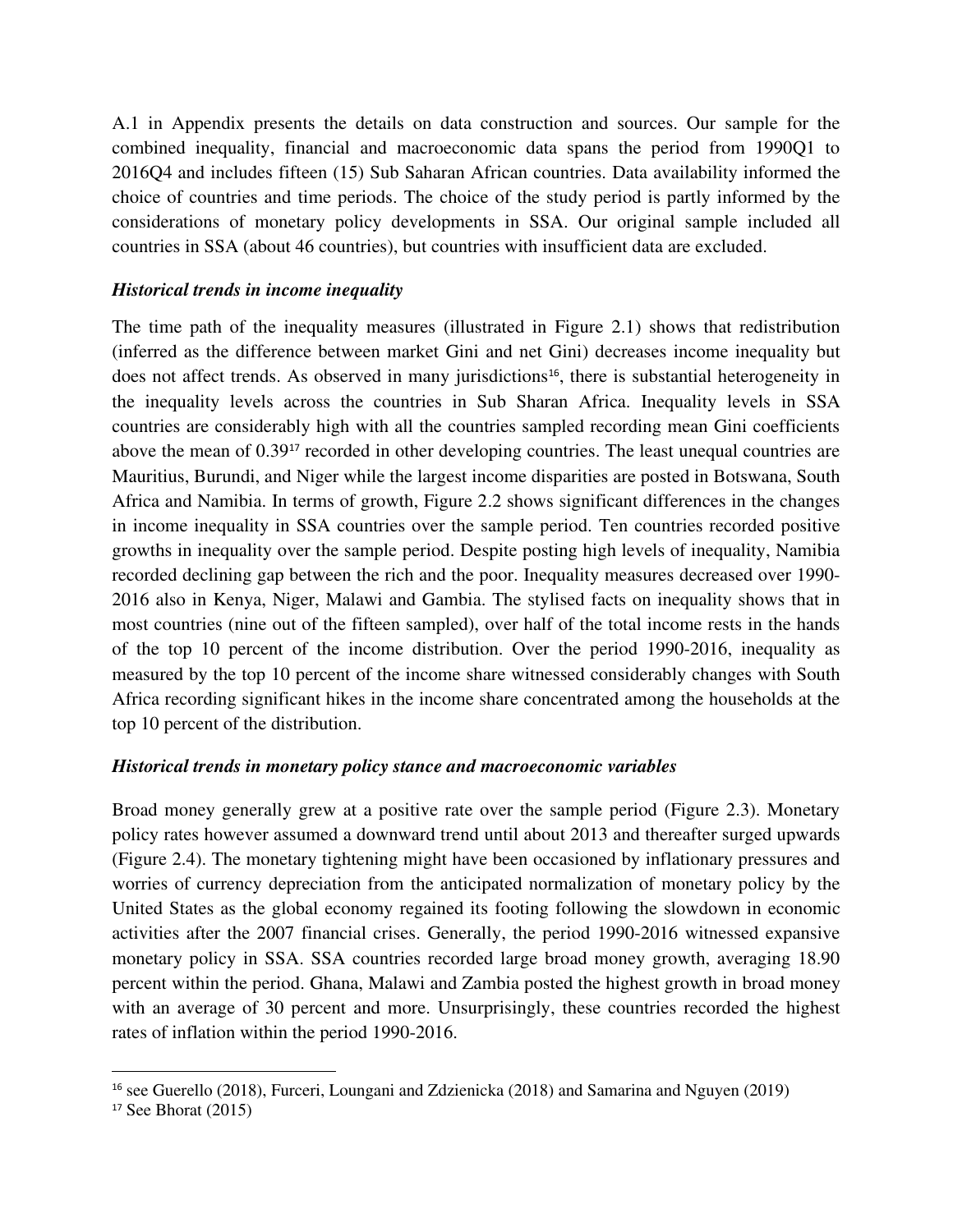

**Figure 2.1: Evolution of inequality in SSA** 



**Figure 2.2: Inequality in SSA.** *Notes:* The graphs illustrate mean values and growth rates (in percentages) of inequality measures for the period 1990-2016.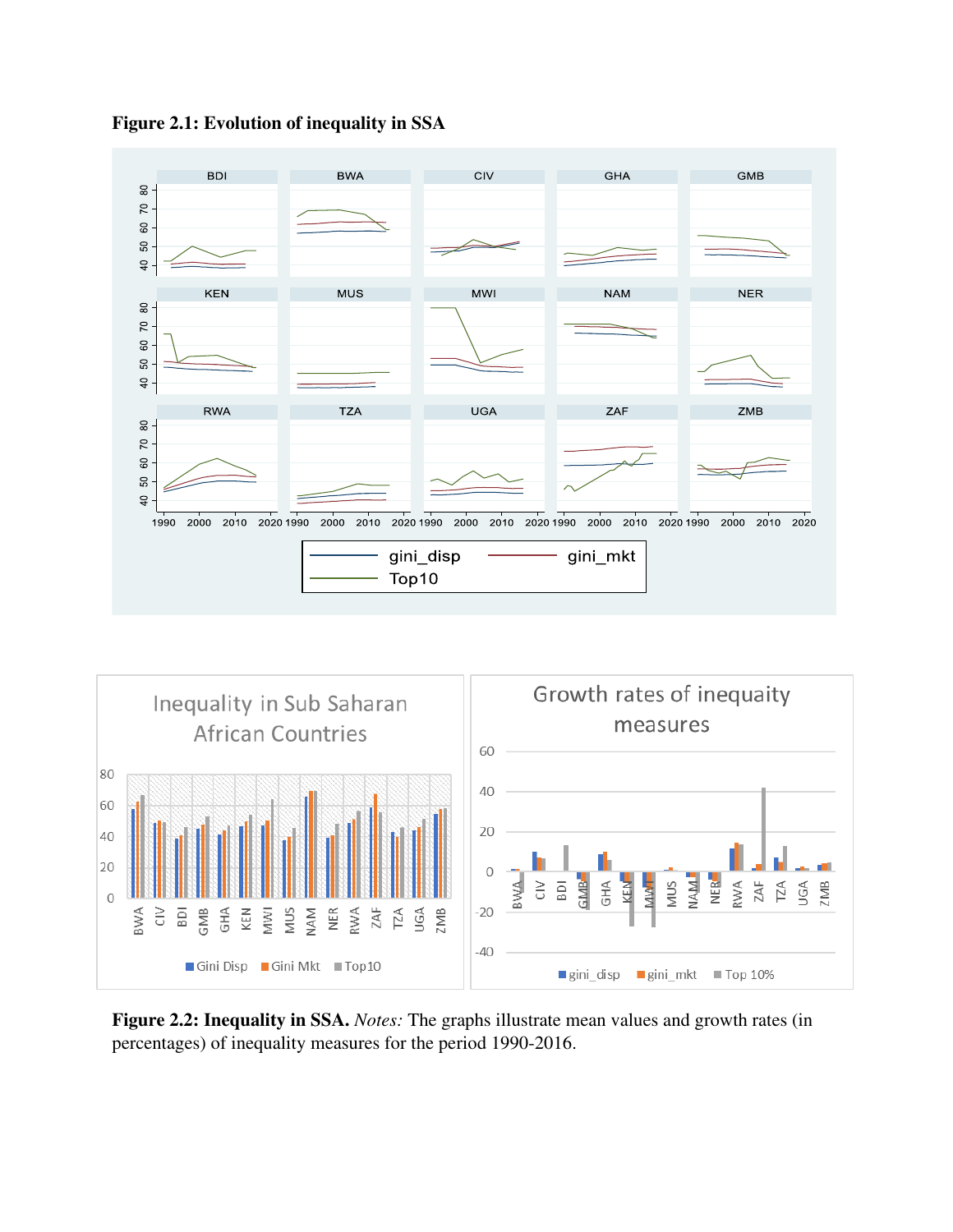

**Figure 2.3: Time path of monetary policy instrument** 



**Figure 2.4: Monetary policy rates and average rates of real GDP growth, broad money growth, inflation and unemployment in SSA** 

Real GDP growth and inflation averaged 4.16 percent and 10.15 percent in SSA countries over the sample period. Ghana, Uganda, Rwanda and Tanzania recorded an average real GDP growth rates of more than 5 percent within 1990-2016 while the lowest growth rate was recorded in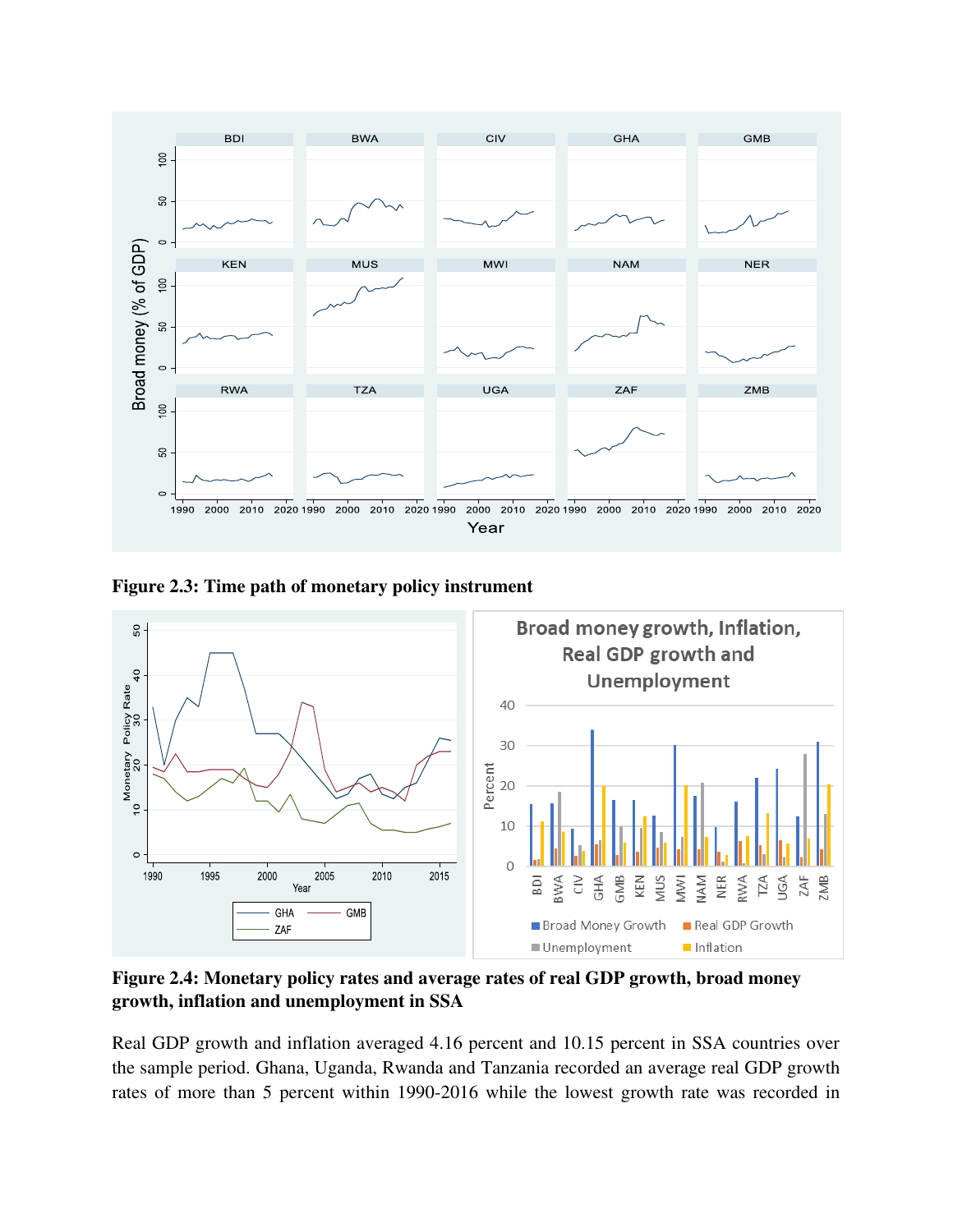Burundi. On the average, inflation is lowest in Côte d'Ivoire and Niger. Coincidentally, both countries are members of the CFA franc zone with their currency pegged to the euro. South Africa's average unemployment rate of 27.98 percent was the highest within the sub region, followed by Namibia (20.72 percent) and Botswana (18.56 percent). Notwithstanding, the modest growth rates witnessed in SSA countries, unemployment experienced infinitesimal reductions and increased in some countries including Ghana, Uganda, Rwanda, Namibia, Kenya and Botswana (Figure 2.4).

We can infer from these stylised facts that growth in most SSA countries may be resource-driven and has not produced significant jobs and a commensurate reduction in inequality. In these countries, substantial social distress among the significant number of the populace persists and social welfare indicators remain miniscule compared to the recognizable economic growth. The increase in the nations' income is most likely accounted for by the rise of private income and wealth. Economic and financial resources are controlled by the top of the distribution who are the chief beneficiaries from the returns and rents accruing from these resources. Thus, we can deduce that expansionary monetary policy in SSA countries may benefit the top of the income ladder by boosting economic activities, asset prices and returns while the bottom of the distribution may benefit from the possible reduction in unemployment. On the other hand, potential inflation may be hurtful to the bottom of the distribution as the purchasing power of their non-indexed nominal fixed incomes are eroded.

### **Methodology**

### *Dealing with mixed frequency data*

Time series analysis in the literature has often grappled with the matter of longer estimation period since relatively short estimation samples often elicit concerns about the estimation results. Variables have often been interpolated from low-frequency to high-frequency series to among others deal with the issues of mixed frequency data and in the context of monetary policy shocks, issues of contemporaneous identification. The data for this study is of a mixed frequency: while some macroeconomic, monetary and financial variables are quarterly series, the inequality measures and some other macroeconomic and monetary indicators are sampled annually.

Econometric models in recent times have considered the information in unequal frequencies in the attempt to eschew loss of information stemming from aggregation to the lower frequency. The approach has largely been termed as mixed-frequency methods (Ankargren and Jonéus, 2019). Multiple approaches have been professed<sup>18</sup>: the mixed-frequency vector autoregressive (MF-VAR) model (Eraker *et al.*, 2015), factor models (Mariano and Murasawa, 2010; Marcellino, Porqueddu and Venditti, 2016), and the MIxed DAta Sampling (MIDAS) and MIDAS-VAR models proposed by Ghysels, Sinko and Valkanov (2007) and Ghysels (2016)

<sup>18</sup> see Foroni and Marcellino (2013) for a review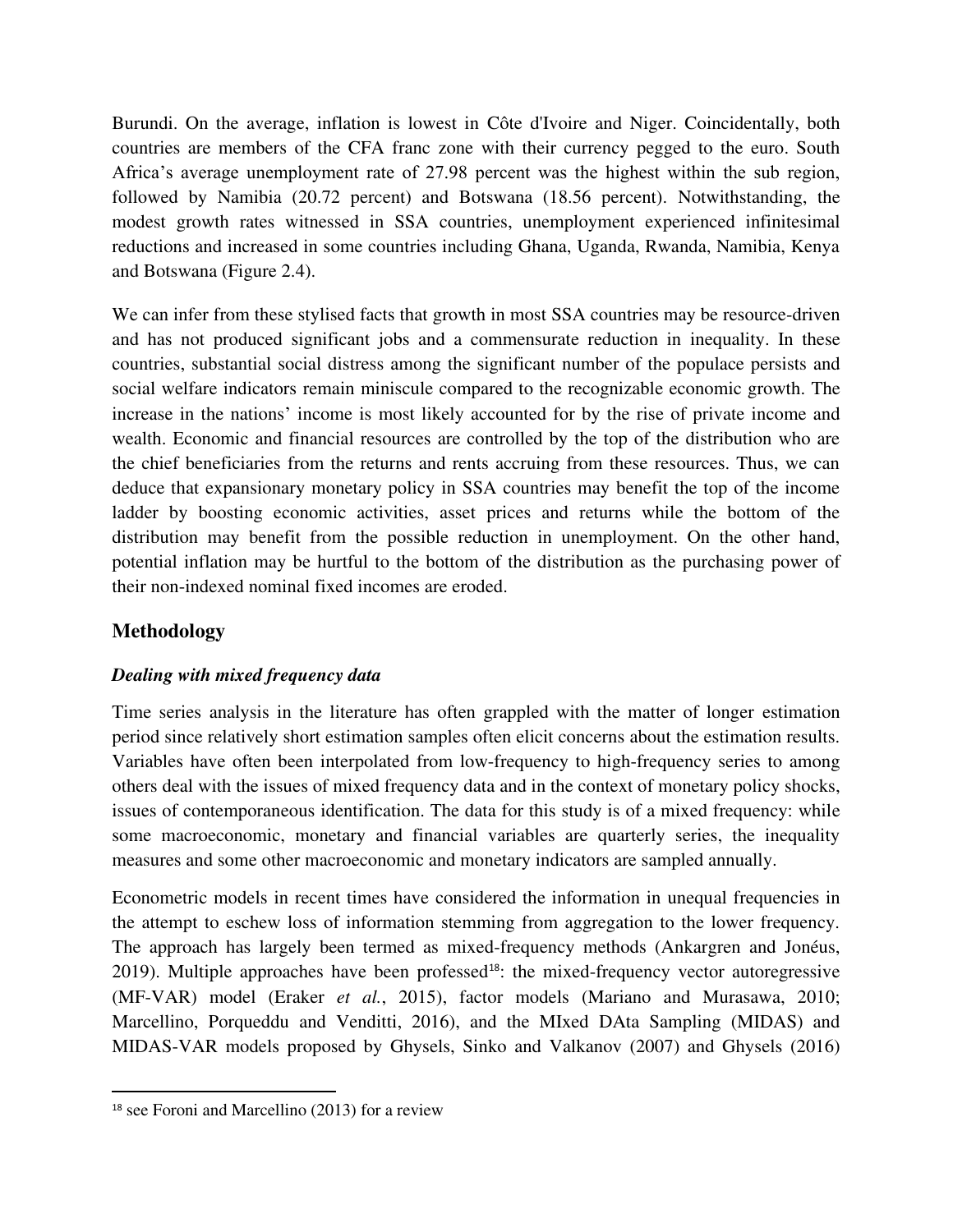respectively. Ankargren and Jonéus (2019) employ the method to cast the mixed-frequency model in a state-space form to essentially interpolate the latent values and this is the approach adopted in this paper.

First, we follow the notations of Samarina and Nguyen (2019) and define the country-level VAR process as follows:

$$
Y_t = C + \sum_{j=1}^p A_j Y_{t-j} + \varepsilon_t, \qquad \varepsilon_t \sim \mathcal{N}(0, \Sigma_{\varepsilon})
$$
 (1)

where  $Y_t$  is a matrix of endogenous variables,  $Y_t = [X_t, Z_t]$ ;  $X_t$  is a matrix of observed quarterly data while  $Z_t$  represents unobserved quarterly data.  $Z_t$  is a vector of annual observations treated as quarterly series with missing observations; its values are observed every fourth quarter of a year ( $t_a = 4, 8, 12, ..., T_a$ ), to which the annual value is assigned and values are missing in the remaining three quarters of a year ( $t_q = 1, 2, 3, 5, 6, 7, ..., T_{q-1}$ ). The model evolves as a VAR (1) process with all the variables included in log levels. This process is entirely targeted at estimating missing values and not to identify monetary policy shocks. The idea is to express a dynamic system in a state-space representation that essentially helps to interpolate missing observations.

A state-space representation of the VAR model specified in equation (1) is as follows:

$$
\begin{bmatrix} X_t \\ Z_t \end{bmatrix} = \begin{bmatrix} C_x \\ C_z \end{bmatrix} + \begin{bmatrix} A_{xx} & A_{xz} \\ A_{zx} & A_{zz} \end{bmatrix} \begin{bmatrix} X_{t-1} \\ Z_{t-1} \end{bmatrix} + \begin{bmatrix} \mu_t \\ v_t \end{bmatrix} \tag{2}
$$

The Kalman filter's smoothing algorithm provides formulas for backward prediction and thereby updating all earlier predictions based on the information from the total observed series. We run the Kalman filter for each country and interpolate the latent quarterly series of the annual variables.

### *Distributional consequences of monetary policy*

#### *Baseline model: PVAR*

It is a conventional practice in the existing literature to employ impulse response analysis to investigate the effects of monetary policy. The effects of monetary policy shock are investigated through an impulse response analysis once the structural model has been identified and estimated. Lütkepohl, Krätzig and Phillips (2004) emphasise that relative to the structural parameters, the impulse response analysis produces more informative results. Our econometric approach entails estimating a PVAR model for 15 SSA countries. The starting point of the analysis is a reduced form panel vector autoregressive (PVAR) model with a constant as deterministic term specified as follows: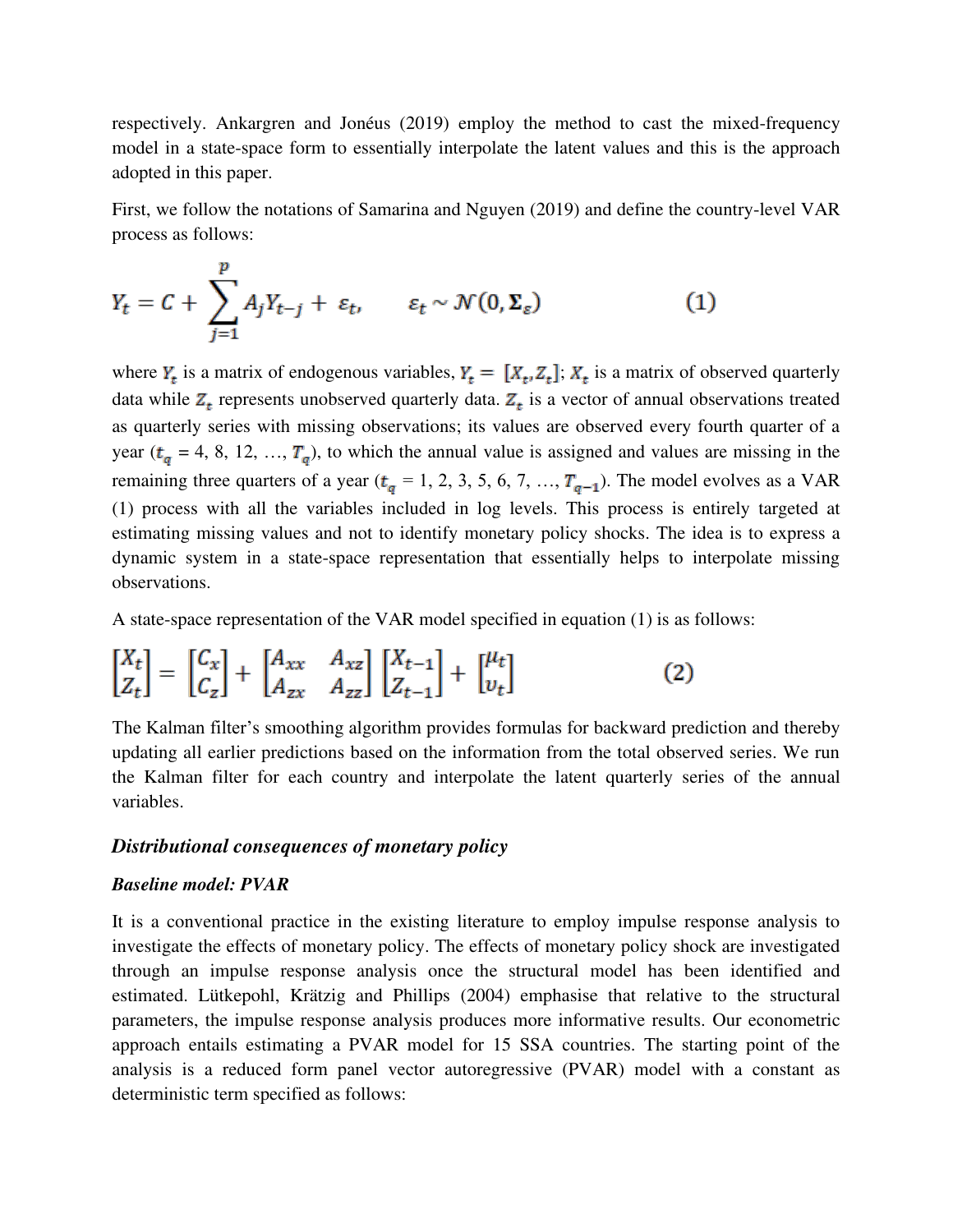$$
Y_{i,t} = C + \sum_{j=1}^{p} A_j Y_{i,t-j} + \varepsilon_{i,t}, \qquad \varepsilon_{i,t} \sim \mathcal{N}(0, \Sigma_{\varepsilon})
$$
(3)

Here,  $i$  (= 1, ..., N) refers to the country,  $t$  (= 1, ..., T) refers to the time period and  $p$  is the lag length.  $\boldsymbol{y}$  is a vector of endogenous variables including real GDP, inflation, monetary policy stance, unemployment, equity index, real wages and income inequality: the vector of time series variables is  $Y = [MP, RGBP, INF, UNEMPL, REALWAGES, INEQUALITY, EQUITY]^T$ . A is a coefficient matrix and  $\epsilon$  is the disturbance term with variance – covariance matrix  $\Sigma$ .

Using the reduced form PVAR, we follow Uhlig (2005) and impose restrictions on the sign of structural impulse responses on impact in the impulse response analysis. The key step in applying VAR methodology to the question of the impacts of monetary policy is identifying the innovations to monetary policy. Rather than appealing to certain informational orderings about the arrival of shocks, Uhlig's (2005) sign restricted VAR identify structural shocks by relying on the guidance of economic theory on the sign of structural impulse responses on impact. In this paper, we are mainly interested in the impacts of monetary policy shocks on income inequality and find the sign restricted VAR appropriate. Our choice of the sign restricted VAR is also guided by the contention of Rotemberg 1994 and Cochrane 1994 (cited in Uhlig, 2005) that "a VAR analysis of these shocks only has a chance to be convincing, if the results look plausible to begin with" - intimating the aptness of the reliance of sign restricted VAR on economic theory. On competing identifying assumptions, Christiano, Eichenbaum and Evans (1999) argue that if an impulse response function is incongruent with some given set of (monetary / economic) theories, the corresponding policy shock measures and/or identifying assumptions should be discarded.

As a complement to the existing literature, it is desirable to make the a priori theorizing explicit while at the same time leaving the question of interest open (Uhlig, 2005). In furtherance of this, we directly impose sign restrictions on the impulse responses of inflation and output on impact to identify the effects of monetary policy shocks on income inequality. More specifically, we assume that for a certain period subsequent to a shock, an expansionary monetary policy shock does not lead to decreases in output and inflation. These assumptions are tacitly employed in the VAR literature and enjoy popular support in the monetary policy literature (see Rubio-Ramírez, Waggoner and Zha, 2010; Mumtaz and Theophilopoulou, 2017; Samarina and Nguyen, 2019). The sign restricted PVAR consistent with Uhlig (2005) is based on Bayesian methods of inference and we proceed with the penalty function approach as the VAR impulse response algorithm. The lag length criteria select a smaller lag length  $(p = 2)$  and all the endogenous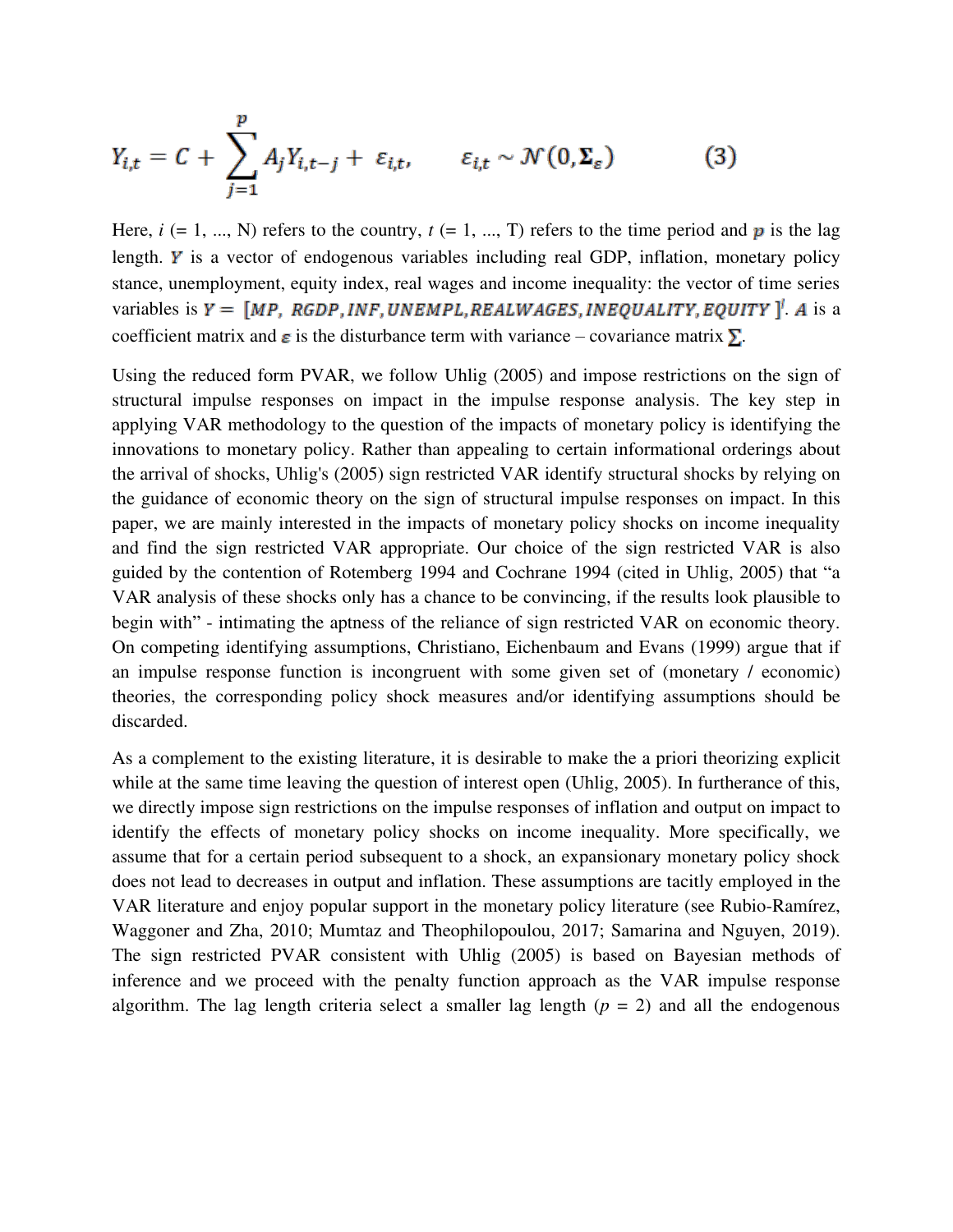variables are included in levels<sup>19</sup>. Using 6 or 4 lags ( $p = 6 / p = 4$ ) makes no difference to the results.

### *Panel regression*

In addition to the baseline impulse response analysis, we estimate the impact of monetary policy shocks on income inequality in a dynamic panel model. We specify the following equation to perform our tests:

$$
y_{i,t} = \alpha + \gamma MP_{i,t} + \pi X_{i,t} + \mu_i + \varepsilon_{i,t} \tag{4}
$$

where *y* is income inequality;  $MP_{it}$  represent exogenous monetary policy shocks<sup>20</sup>;  $\mu_i$  are unobserved country-specific characteristics and account for cross country heterogeneities and  $\varepsilon_{i,t}$ is the idiosyncratic term and represents the remaining disturbances.  $\chi$  represents a set of controls including lagged income inequality and monetary policy shocks. Mindful of possible estimations biases, we estimate the model in equation (4) using the dynamic panel system GMM technique. Aside the orthogonal deviations technique which maximizes the sample size, the system GMM utilises additional moment conditions and is expected to produce significant reductions in finite sample bias (Blundell and Bond, 2000; Roodman, 2006).

The analysis focuses on the net Gini coefficient. By using the net Gini coefficient, we seek to evaluate the overall response of income inequality to monetary policy shocks including indirect effects emanating from fiscal distributions.

### **III. Distributional consequences of conventional monetary policy**

Following the theoretical findings of Kaplan, Moll and Violante (2018), we analyse the distributional consequences of monetary policy along two broad strands: partial equilibrium effects (direct effects) and general equilibrium effects (indirect effects).

Our measure of standard monetary policy is the monetary policy rate. The data is available for three countries (Ghana, Gambia and South Africa) and the analysis of the distributional consequences of monetary policy with respect to conventional policy involves these three countries.

<sup>&</sup>lt;sup>19</sup> Sims, Stock and Watson (1990) show that VAR models in levels produce consistent results and it is unnecessary in many cases to attempt to transform models to stationary form by cointegration operators or difference. Regardless of non-stationarity, the Bayesian approach delivers the same Gaussian shape since it is entirely based on the likelihood function. Thus, no special considerations for non-stationarity is needed with Bayesian inferences (Sims, Stock and Watson, 1990).

<sup>&</sup>lt;sup>20</sup> We apply structural autoregressive (SVAR) approach to identify monetary policy shocks. We follow the recursive (or triangular) identification scheme suggested by Sims (1980) and impose restrictions on the instantaneous relations between the variables as per the following orderings: real GDP growth, inflation, monetary policy and exchange rate. A lag order of  $p = 2$  is applied in the VAR systems to identify structural shocks.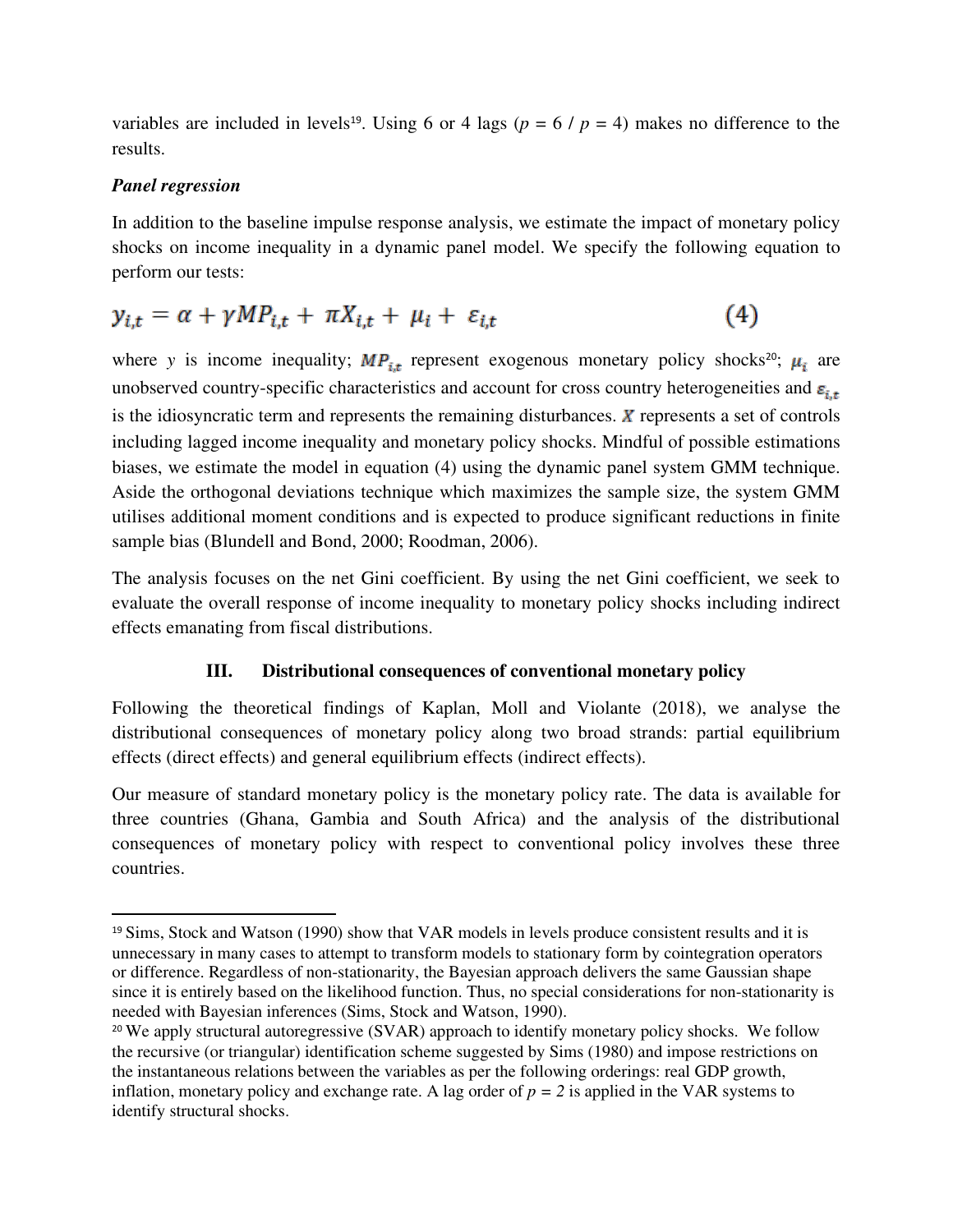### *Partial equilibrium (direct effects)*

The heterogeneous effects of monetary actions on households' income in the partial equilibrium are manifested through the impact of the nominal and real interest rates on households' net financial positions and on households' intertemporal consumption choices. The direct effect of changes in monetary policy is a conspicuous feature in Representative New Keynesian Agent models. In the representative - agent models, the sensitivity of consumption to interest rate is due to intertemporal substitution effect represented in the usual consumption Euler equation; thus, this elasticity is hypothesised to be negative.

From the substitution effect, interest rate reduction decreases the relative expensiveness of immediate (today's) consumption. Thus, a reduction in the interest rate would potentially increase general consumption. Auclert (2019) furthers this argument and indicates that through a Fisher channel, monetary policy can increase aggregate consumption via its general equilibrium effect on inflation. Prices increase in response to policy rate cut and in effect decreasing the real rate of interest. Aside the substitution effect, the consumer also experiences an income effect from changes in interest rates. If the agent has positive assets, reductions in interest rates imply lower interest rate income. Therefore, lower policy rates imply reduced interest income from interest bearing assets. Since such assets are usually owned by the high-income individuals, monetary policy induced income effect should reduce income inequality. The heterogeneity in households' net financial positions partially account for the shifts in inequality after a monetary policy change. Figure 3.1 shows the impulse response of the net Gini coefficient to a one standard deviation negative monetary policy shock.

In the partial equilibrium, a change in the policy rate has a significant effect on income inequality. A one standard deviation negative (conventional) monetary policy shock reduces the net Gini coefficient by about 0.04 percent. The inequality effects of shifts in monetary stance in the partial equilibrium appears to be driven by income effects hypothesis reflecting lower interest rate income. Contrary to Inui, Sudo and Yamada, (2017), this result suggests that households' net financial positions play a significant role in the distributional effects of monetary policy.

The direct effects of monetary policy on income inequality in SSA countries are most likely via the income effects rather than the intertemporal substitution explanations. The contribution of the intertemporal substitution accounts of the direct effects of monetary policy appears to be dimmed as Kaplan, Moll and Violante, (2018) document that considerable proportion of households face high borrowing costs, hold close to zero liquid wealth and are irresponsive to small changes in interest rates. Meanwhile, standard consumption theory suggests that the consumption of rich households is dampened by negative income effects induced by an interest rate cut (Kaplan, Moll and Violante, 2018). The result may suggest that the strong intertemporal substitution effects associated with representative agent models might be debatable. Even if the effect occasioned by the intertemporal substitution is non-negligible, it appears its impact is diminished by an offsetting negative income effect.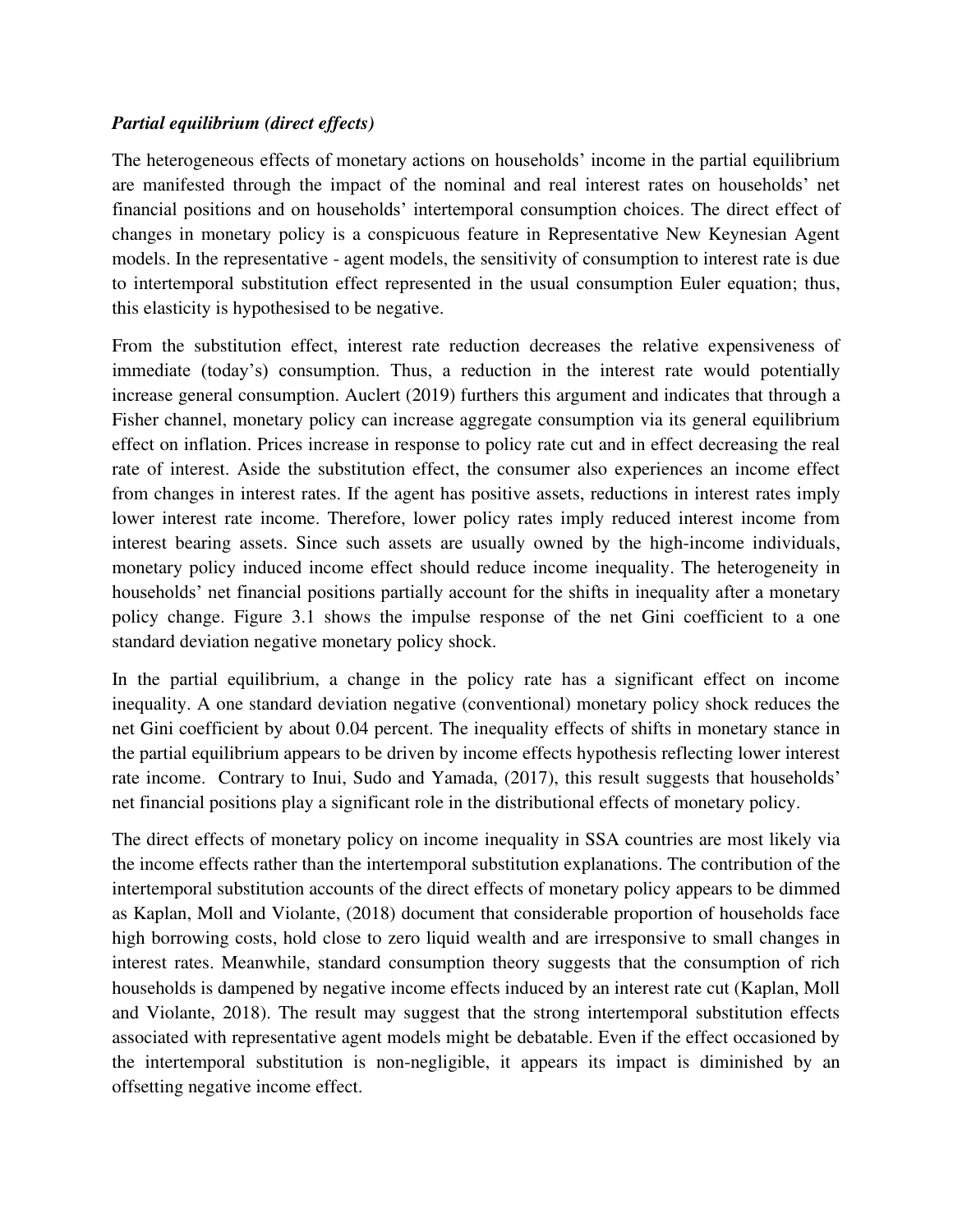



Also, the partial equilibrium results may be explained by interest rate changes resulting from monetary policy actions, directly affecting interest payments to savers and that paid by borrowers. Ampudia *et al.* (2018) indicate that households with net outstanding debt benefit from reduced interest payments while households with net nominal assets are hurt by low interest rates. Thus, policy rate cuts imply reduced inequality since the conventional belief is that the bottom of the distribution are usually net borrowers while the savers are at the top of the income ladder. It is however contentious whether the effect is on the gross incomes of borrowers rather than their wealth (considering assets and liabilities).

The finding of this paper supports the results of Doepke and Schneider (2006) and may suggest that a decline in the policy rate induces wealth transfer between borrowers and lenders. This finding is also consistent with the results of Auclert (2019) who interprets the consumption response in the partial equilibrium as a pure wealth effect.

### *General equilibrium (indirect effects)*

In the general equilibrium, indirect effects on inequality arise from shifts in aggregate demand (and potentially labour demand) and hence in prices, wages, employment and income that originate from the monetary policy action. Heterogeneous consequences from the indirect effects, antecedent by the disparities in earning sources underscore the potential changes in inequality after a monetary action in the general equilibrium. We evaluate the impact of an expansionary monetary policy shock on income inequality in the general equilibrium and the impulse responses are presented in Figure 3.2.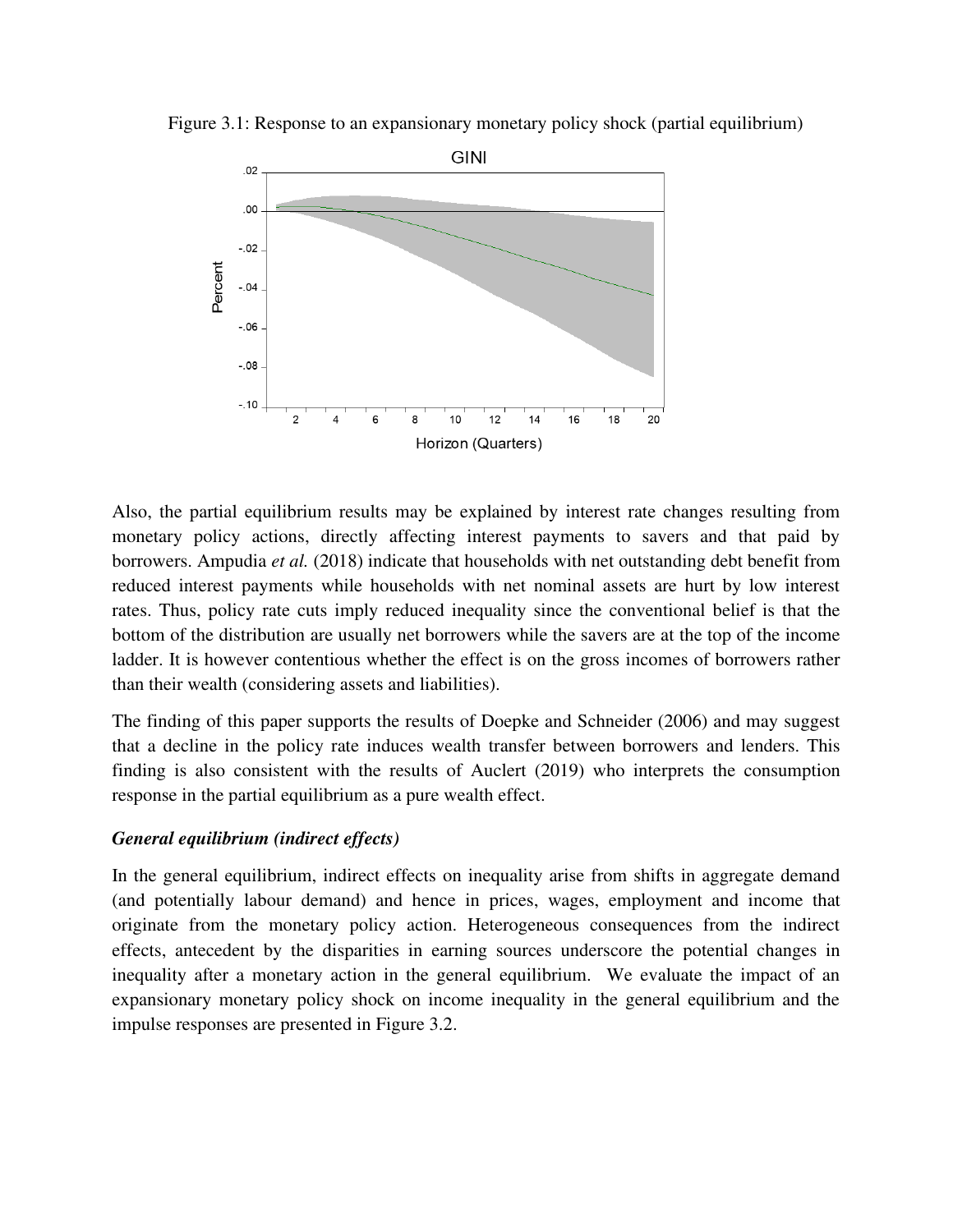

Figure 3.2: Responses to an expansionary monetary policy shock (general equilibrium)

A one standard deviation negative shock to monetary policy decreases the policy rate by about 80 basis points. This reinforces the observation in the literature regarding large movements in monetary policy in SSA. Comparatively, in reaction to a one standard deviation monetary policy shock, the federal funds rate moved by about 30 basis points (Uhlig,  $2005)^{21}$  and the Euro area shadow rate shifted by about 14 basis points (Samarina and Nguyen, 2019). Our sample shows that real GDP growth and inflation increase by 0.8 and 1.1 percent respectively at peak after surprises in conventional monetary policy. Real GDP growth displays a hump-shaped response, peaking after about one year and returning to steady state levels after about three years – in line with the results of Christiano, Eichenbaum, and Evans (2005). Inflation peaks after about three quarters and return to pre-shock levels after about two and half years. Unemployment declines in response to the innovation in monetary policy, consistent with theory and empirical evidence. The response of the real effective exchange rate is however counterintuitive, depicting the exchange rate puzzle - a monetary policy shock that lowers interest rates appreciates rather than depreciates a currency<sup>22</sup>.

<sup>&</sup>lt;sup>21</sup> In recent times, movements in the Federal funds rate have been about 25 basis points

<sup>22</sup> Hnatkovska, Lahiri, and Vegh (2016) report the exchange rate puzzle for developing countries when the policy-controlled interest rate is moved and show that the supposed "fear of floating" syndrome among developing countries does not explain the 'puzzle'. The features of monetary transmission mechanisms drive the exchange rate response. The exchange rate response may suggest the indirect effects of output and fiscal channels of monetary transmission outweighing the direct effects of liquidity demand channel. The output channel reflects the expansionary effect of interest rates cuts on domestic activity and the fiscal channel reveals a lower fiscal burden of interest rates cuts. The lower fiscal burden may translate into stable macroeconomic environment and together with expansionary effects of the output channel attract interest in domestic economic activity. The liquidity demand channel after changes in monetary policy would alter the demand for domestic currency denominated liquid assets.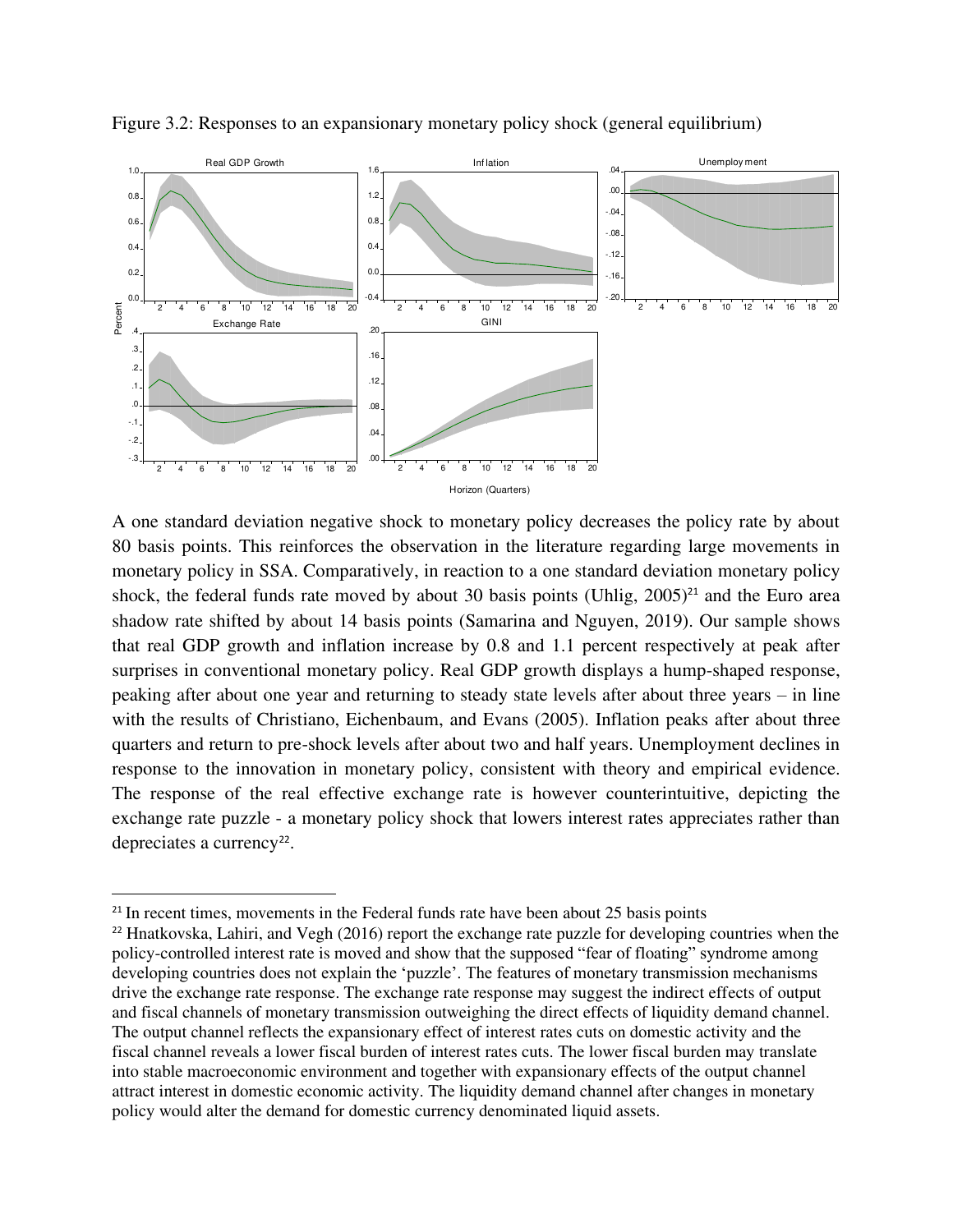Ampudia *et al.* (2018) document that studies applied to various countries tend to show that expansionary measures with respect to conventional monetary policy, compress the distribution of income. Our study, however, finds results that are contrary but consistent with the evidence for Japan (Inui, Sudo and Yamada, 2017) and for the US and UK (Cloyne, Ferreira and Surico, 2020) that income inequality may be aggravated by expansionary monetary policy. In the wake of innovations in monetary policy, income inequality increases persistently, reaching an increase of about 0.11 percent in five (5) years after the shock. Impliedly, a 100 basis points monetary easing is estimated to increase the net Gini coefficient by 0.14 percent. The persistent distributional effects of monetary policy may suggest generally declining interest rates over long horizon. Persistent falling of the interest rate for a long time implies the absence of interest rate cycle and may account for the persistence in income inequality. Significant persistent effects of monetary policy shock on inequality is also reported for the US (Coibion *et al.,* 2017) and for the UK (Mumtaz and Theophilopoulou, 2017). The work of Christiano, Eichenbaum, and Evans (2005) on the persistence in aggregate quantities suggests that the response of output and consumption to identified monetary policy shocks builds up over time. This persistence may be explained by the redistribution channel of monetary policy.

Figure 3.2 shows that currency appreciation is associated with increasing inequality. This is in line with the results of Feldkircher and Kakamu, (2018) that the inequality gap worsens in the presence of real appreciation of the currency for Japan. The interpretation given is that appreciation of the currency implies loss of competitiveness and may translate into possible job losses and/or wages cuts. This evidence may also be an indication of imperfect substitutability between domestic and foreign assets. An appreciation of the currency may imply the reduction in the relative expensiveness of foreign assets which may allow the top of the distribution to acquire more foreign assets.

The results suggest that the impact of conventional, expansionary monetary policy shock on income inequalities is procyclical. Taking cognisance of the explanations of the earnings heterogeneity channel, this evidence supports the observation that SSA countries are characterised by high concentration of assets and resources, limited employment of labour and the limited distributive capacity of the state. Even though the dis-equalising effects of conventional monetary policy is qualitatively and quantitatively significant, its economic magnitude seems moderate. The variance decompositions show that monetary policy shocks account for less than 5 percent of the variance of income inequality: 3.05 percent of the variance over two (2) years and 3.74 percent over five (5) years. Relative to other jurisdictions, Coibion *et al.* (2017) report that shocks to monetary policy for the US explain less than 5% of the total variance of earnings inequality and about 10-15% of the variance of income inequality.

*Different measures of inequality:* We test the validity of our results by first using an alternative measure of inequality, the top 10 income share. The results are not qualitatively different from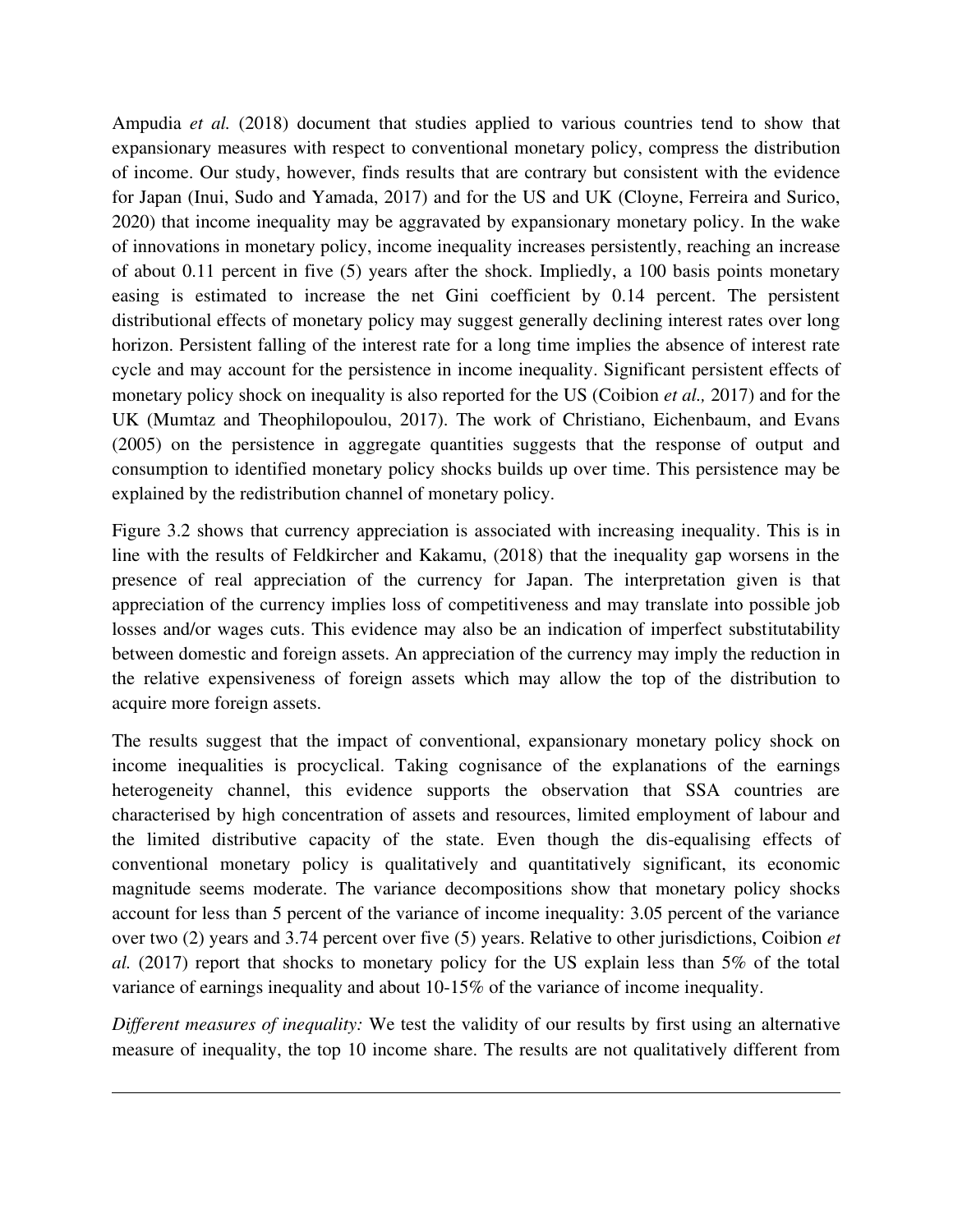the baseline results. The results of the impulse responses in the general equilibrium are presented in Figure 3.3. Expansionary standard monetary action increases inequality. A one standard deviation negative monetary policy shock increases the top 10 share of income by 0.4 percent at peak.





We also consider if the results are sensitive to the interpolation of quarterly values from the annual frequencies. We estimate the impulse responses using the annual observations. The impact of monetary policy shock on income inequality is not qualitatively different from the effects obtained from a quarterly model. In response to a one standard deviation negative monetary policy shock, the Gini coefficient rises by about 0.4 percent at the peak (Figure A1).

### *The role of real wages*

The data on wages is available for two countries (Ghana and South Africa). With this sample, we analyse the inequality effects of monetary policy through its impacts on real wages. Figure 3.4 shows the impulse responses to a one standard deviation expansionary monetary policy shock.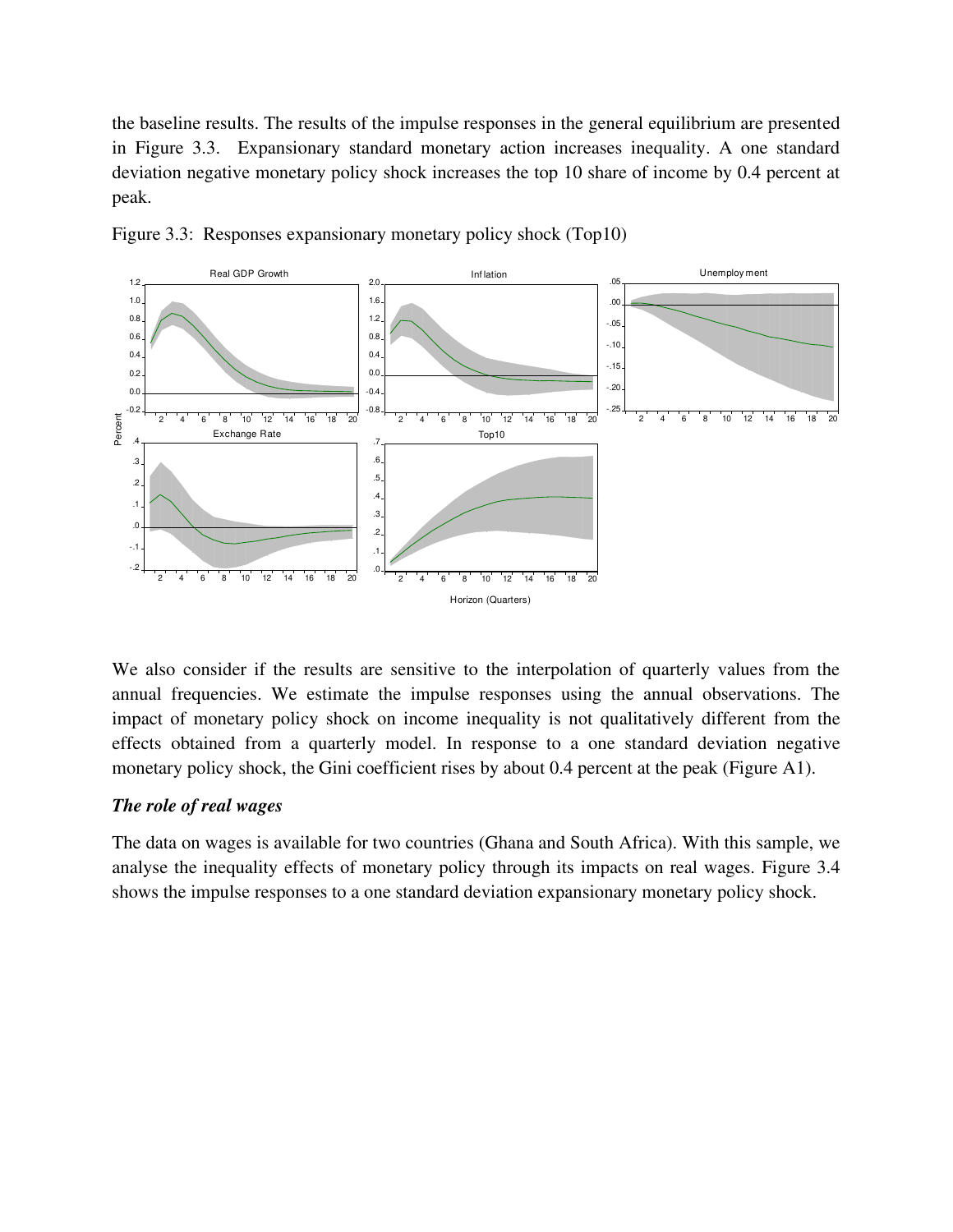

Figure 3.4: Responses to expansionary monetary policy shock (real wages)

The response of real wages varies in sign relative to theoretical predictions. Real wages decline slightly in response to a negative monetary policy shock. This may suggest that while changes in monetary policy can entail significant nominal wage increases (partially due to the downward nominal wage rigidities), the real effect is likely to be modest due to the significant increase in the price level. Christiano, Eichenbaum and Evans (2005) also observe a weak response in the real wage after a monetary policy shock. Real wages respond weakly to innovations in the policy rate and the effects on inequality are negligible.

#### *The role of financial / portfolio channel*

We utilise data for Ghana and South Africa and evaluate the contribution of the financial / portfolio channel in the effects of monetary policy on income inequality. Th results of the impulse responses are shown in Figure 3.5. The response of equity prices is consistent with literature – decreases in short term rates exert positive influences on stock prices. However, the distributional effects of policy rate cuts through their impacts on equity prices have been modest. Rising values of households' equity portfolios occasioned by policy rate cuts have not been translated into significant changes in income inequality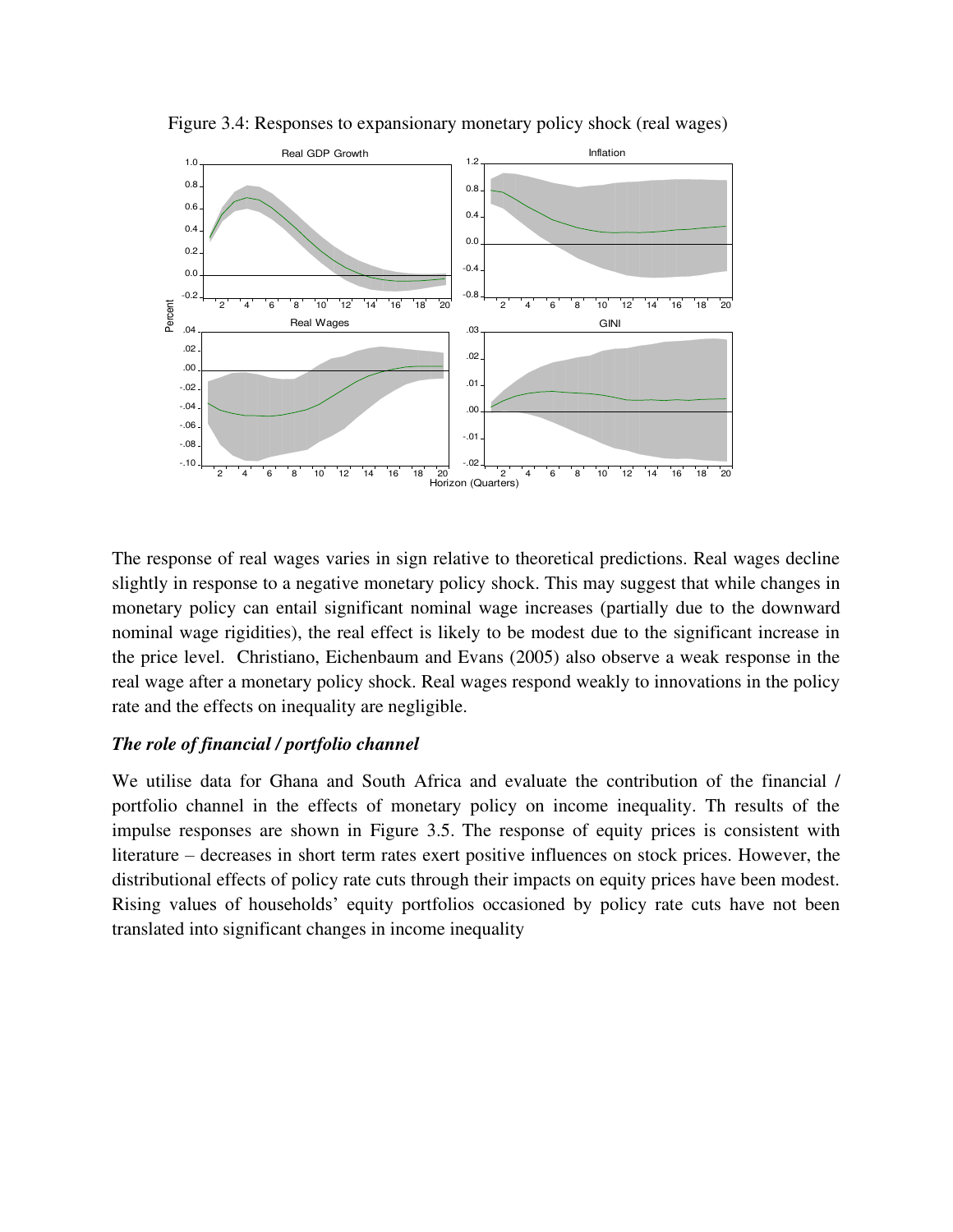

Figure 3.5: Responses to expansionary monetary policy shock (equity index)

This response is the sum of four terms, reflecting the direct effects, contributions from the stock market channel and the two macroeconomic aggregates. We exclude the macroeconomic aggregates and assess the propagating contributions of the financial channel to the monetary transmission to income inequality. Figure 3.6 shows the results of the impulse responses.

Figure 3.6: Responses to expansionary monetary policy shock (only financial channel)



The evidence shows that the most significant effects on the dynamics of income inequality from conventional monetary policies operating through the financial/portfolio channel, might have come through changes in interest income rather than equity returns. This may be an indication of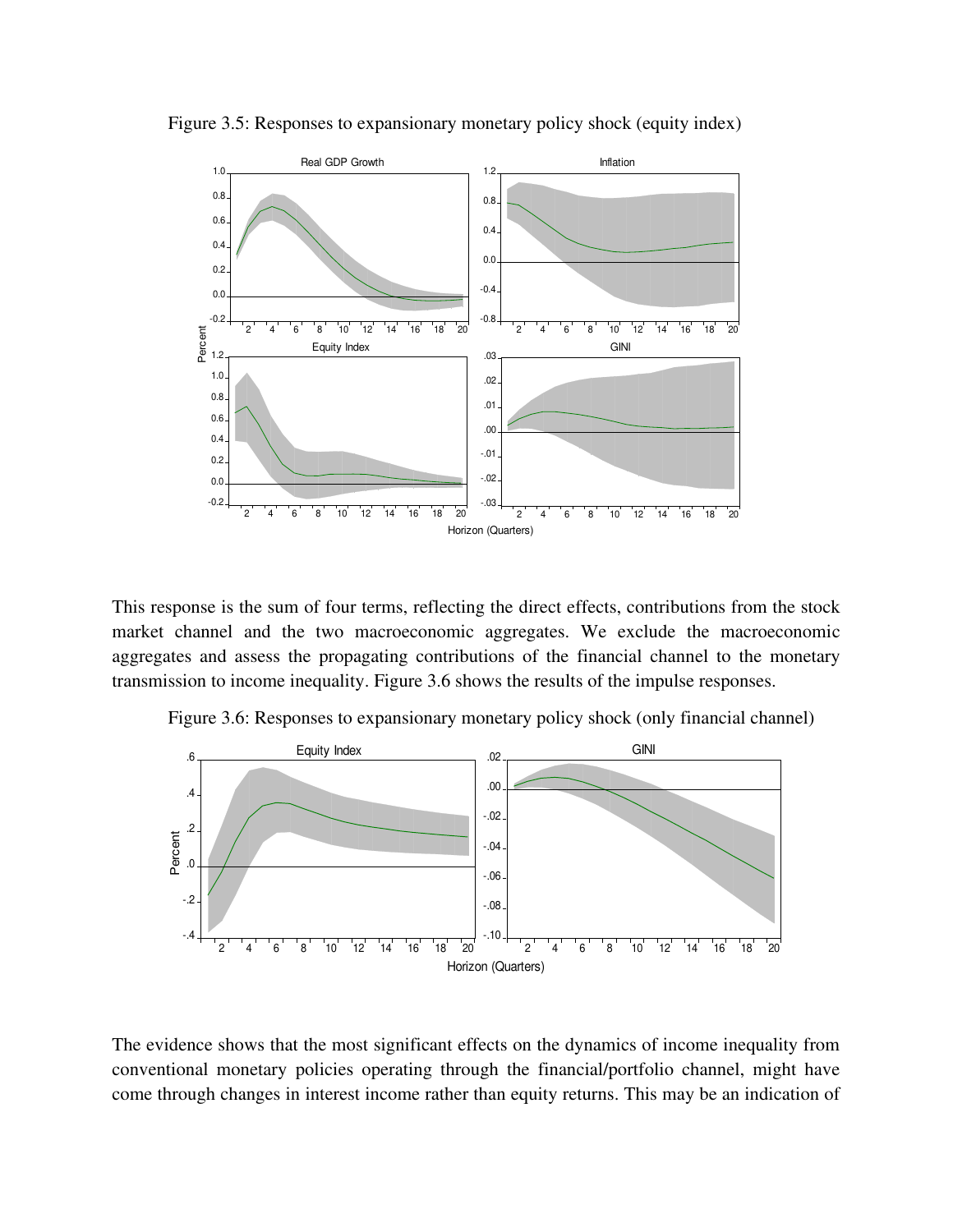lower equity holdings comparative to the holdings of fixed income claims in these countries (Ghana and South Africa). This result may suggest that conventional monetary policy has a stronger effect on inequality via short-term assets than with long-term assets. This finding is consistent with the observations of Calza, Monacelli, and Stracca (2013) and Auclert (2019). Auclert (2019) shows that large redistributive effects are associated with changes in real interest rates when all assets are short term. Conventional monetary easing generates less capital gains with shorter asset maturities and given that capital gains accrue mostly to the top of the distribution, the aggregate distributional effect from equity prices is modest.

### *The role of the fiscal response to a monetary shock*

Finally, pursuant to the heterogenous agent models, we estimate the contribution of fiscal reaction to the redistributive effects of monetary policy. Monetary and fiscal policies are intertwined. The contribution of fiscal transfers to redistribution, by contrast, has not received much attention in the context of monetary policy. Evaluating the indirect effects of monetary policy including the fiscal reaction is important for understanding the totality of monetary transmission. Indeed, Auclert (2019) evaluates the redistribution channel of monetary policy and concludes that redistribution amplifies the transmission mechanism of monetary policy.

In the general equilibrium, the distributional implications of monetary policy are also shaped by fiscal policy since government debt, public transfers and the amount of taxes are shaped by the changes in the future path of interest rates (Ampudia *et al.,* 2018). The consequences of monetary induced redistributive effects between households and the government depend crucially on the fiscal rule. Auclert (2019) for example assumes that the government runs a taxand-transfer system and has nominal short-term debt. Lower interest rates arising from monetary actions lessens the cost of amortising government debt and provide room for increased fiscal transfers or/and tax reductions. The reaction of fiscal policy to variations in monetary policy would contribute to the distributional effects of monetary policy since there are distributional implications associated with the applications of the increased transfers and the tax cut across the population.

The distributional effects from the interaction between monetary and fiscal policy explored in this study involves further fiscal space that are translated into improved transfer and social distributions. Following the literature on fiscal policy, we proxy fiscal transfers by the difference between the market Gini and the net Gini coefficients. If the distributional policies are progressive in nature, the bottom of the income distribution tends out to be the biggest beneficiaries of social interventions, pro-poor policies and subsidies. Thus, improved fiscal distributions occasioned by monetary actions should decrease inequality. We present the results of the impulses responses to a one standard deviation expansionary monetary policy in Figure 3.7. The evidence supports the findings of Furceri, Loungani and Zdzienicka (2018) and shows the importance of fiscal response and redistribution policies to the propagation of monetary policy shocks to income dispersion.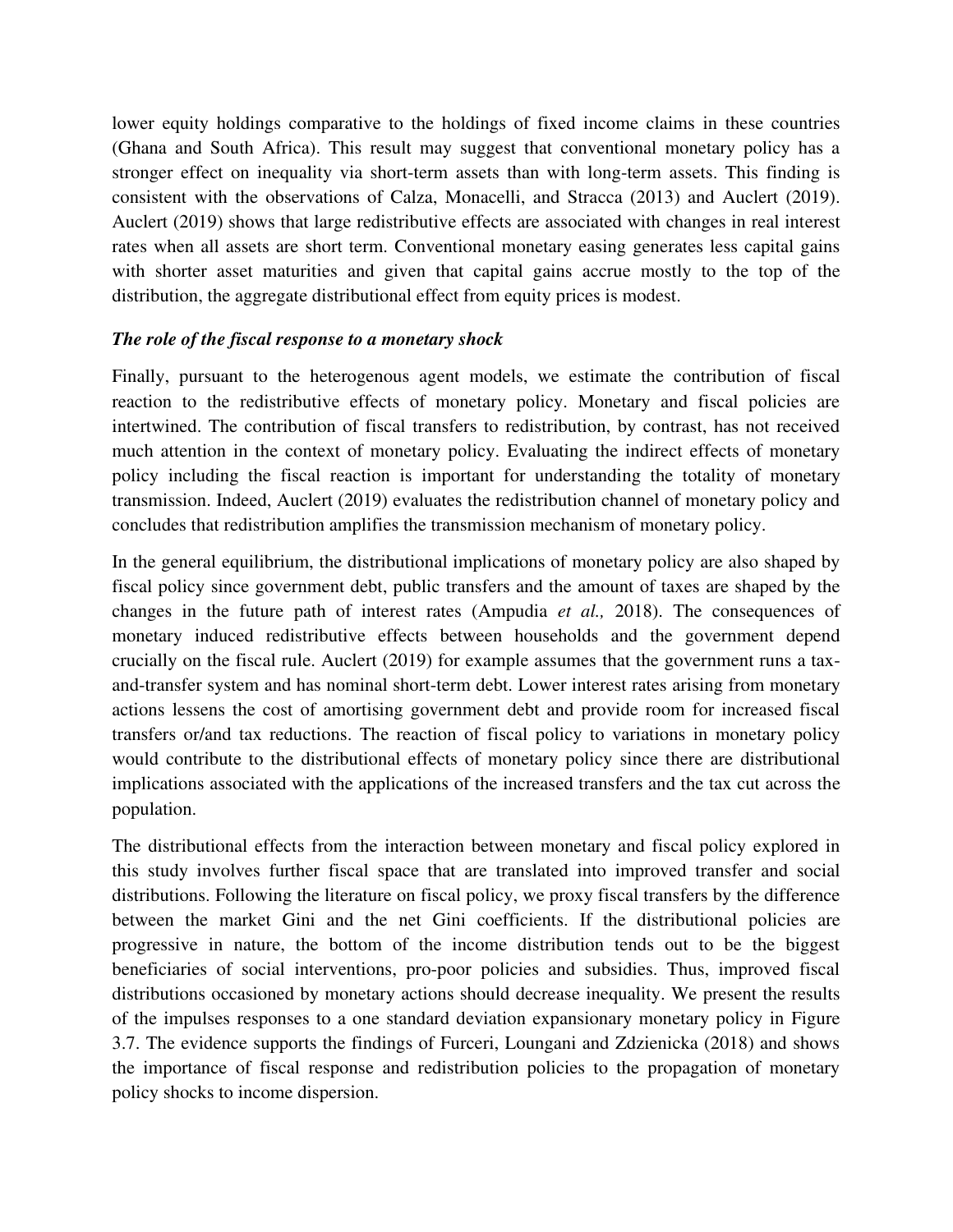Fiscal transfers decline after a conventional, accommodative monetary policy shock. This implies that cuts in monetary policy-controlled interest rate reduces government's distributive capacity. Lower interest rates compel investors in search of yield to reshuffle their portfolio away from government's debt; thus, limiting government's fiscal ability particularly in the presence of inadequate tax revenue. The response of fiscal transfers may be in line with the findings of Coibion *et al.* 2012 (cited in Inui, Sudo and Yamada, 2017) that a contractionary monetary policy shock leads to a larger government transfer. The fall in fiscal transfers coincides with increases in income inequality as the bottom of the distribution are usually the greatest beneficiaries of government transfers.



Figure 4.9: Responses to expansionary monetary policy shock (fiscal response)

#### *Panel regression*

We test the robustness of our baseline results further by estimating equation (4). A wellestablished difficulty in the monetary transmission literature is to disentangle the monetary policy effects from the impacts emanating from exogenous cyclical fluctuations to which monetary policy reacts. The established solution is to evaluate the impact of monetary policy shocks - unanticipated changes in monetary policy stance that are independent of the reaction to ongoing economic developments. Thus, the dynamic panel regression analysis utilises the identified monetary policy shocks in estimating the impact of monetary policy on income inequality. We utilise the shocks identified from the SVAR in the estimation to verify if our baseline results are sensitive to different identification of monetary policy shocks<sup>23</sup>. We

<sup>&</sup>lt;sup>23</sup> We also estimate the model using the shocks identified with sign restrictions and the results are not qualitatively different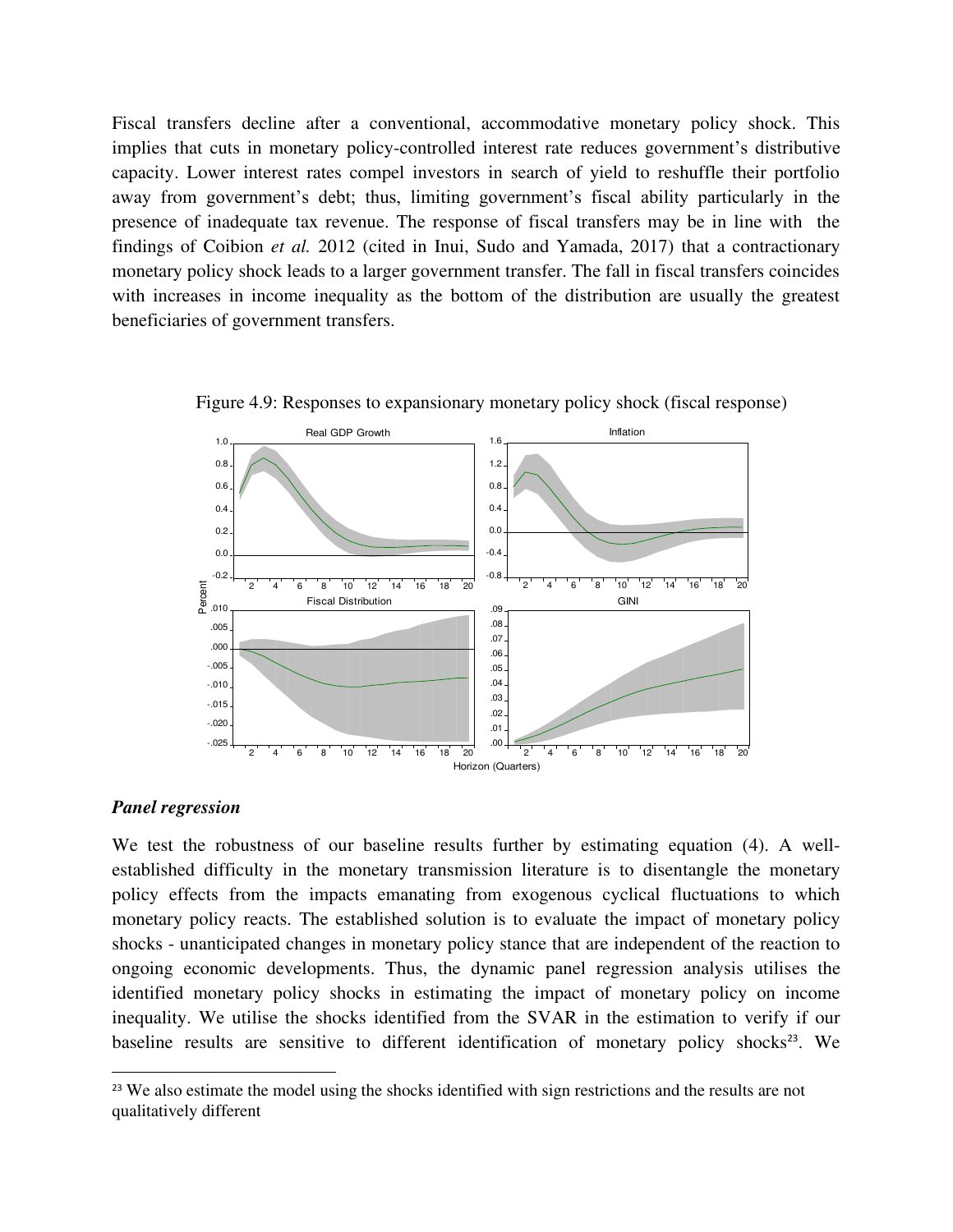standardise the monetary policy shocks to have zero mean and variance equal to one to enable us to interpret the response of the Gini coefficient as the response to a one standard deviation change in monetary policy shock. The results presented in Table 3.1 (column two) do not alter our conclusions from the PVAR analysis. Monetary policy shock decreases with income inequality - conventional, accommodative monetary policy shock increases income inequality.

The results from our baseline analysis show that orthogonal innovations in monetary policy leads to persistent rise in income inequality. We consider further the extent to which surprises in monetary policy explain the change in the Gini coefficient given its usually limited variation. In furtherance of this, we evaluate the impact of monetary policy innovations on the changes in income inequality by estimating the following version of equation (4) for each k period.

$$
y_{i,t+k} - y_{i,t} = \alpha^k + \gamma^k M P_{i,t} + \pi^k X_{i,t} + \mu_i^k + \varepsilon_{i,t}^k \tag{5}
$$

Equation (5) is estimated for six (6) quarters ( $k = 1, ..., 6$ ), that is one and half years after the shock. The results obtained from estimating equation (5) are presented in Table 3.1 [columns three  $(3)$  to eight  $(8)$ ].

|                                     | $k = 0$                   | $k=1$                    | $k=2$                     | $k=3$                    | $k = 4$                | $k=5$                   | $k = 6$                 |
|-------------------------------------|---------------------------|--------------------------|---------------------------|--------------------------|------------------------|-------------------------|-------------------------|
| $Gini(t-1)$                         | $0.9966$ ***<br>(3418.13) | $0.9084***$<br>(70.11)   | $0.9281***$<br>(101.38)   | $0.9310***$<br>(104.79)  | 0.9584***<br>(153.60)  | $0.9675***$<br>(177.46) | $0.9760***$<br>(196.49) |
| Monetary<br>policy<br>shock $(t)$   | $-0.0010**$<br>$(-2.07)$  | $-0.0015**$<br>$(-2.46)$ | $-0.0023***$<br>$(-3.56)$ | $-0.0020**$<br>$(-2.57)$ | $-0.0004$<br>$(-0.61)$ | $-0.0006$<br>$(-0.92)$  | 0.0002<br>(0.29)        |
| Monetary<br>policy<br>shock $(t-1)$ | $-0.0014***$<br>$(-2.94)$ | $-0.0010$<br>$(-1.55)$   | $-0.0010*$<br>$(-1.66)$   | 0.0008<br>(1.01)         | 0.0002<br>(0.33)       | $0.0012*$<br>(1.92)     | $-0.0004$<br>$(-0.58)$  |
| Obs                                 | 315                       | 312                      | 309                       | 306                      | 303                    | 300                     | 297                     |
| N                                   | 3                         | 3                        | 3                         | 3                        | 3                      | 3                       | 3                       |
| Prob<br>(Wald)                      | 0.000                     | 0.000                    | 0.000                     | 0.000                    | 0.000                  | 0.000                   | 0.000                   |

Table 3.1: Effect of conventional monetary policy shocks on income inequality<sup>24</sup>

Note: z-statistics in parenthesis, \*\*\*, \*\* and \* denote significance at 1%, 5% and 10% respectively

Table 3.1 shows that the estimated effects are significant and explain the change in the Gini coefficient up to three (3) quarters. The results largely buttress the persistent increase in income inequality after expansionary conventional monetary policy shock. Surprises in monetary action in the previous period increase income inequality in the current period and significantly explain the change in inequality over the first two quarters after the shock. Income inequality show

<sup>&</sup>lt;sup>24</sup> The estimates for controls are not reported.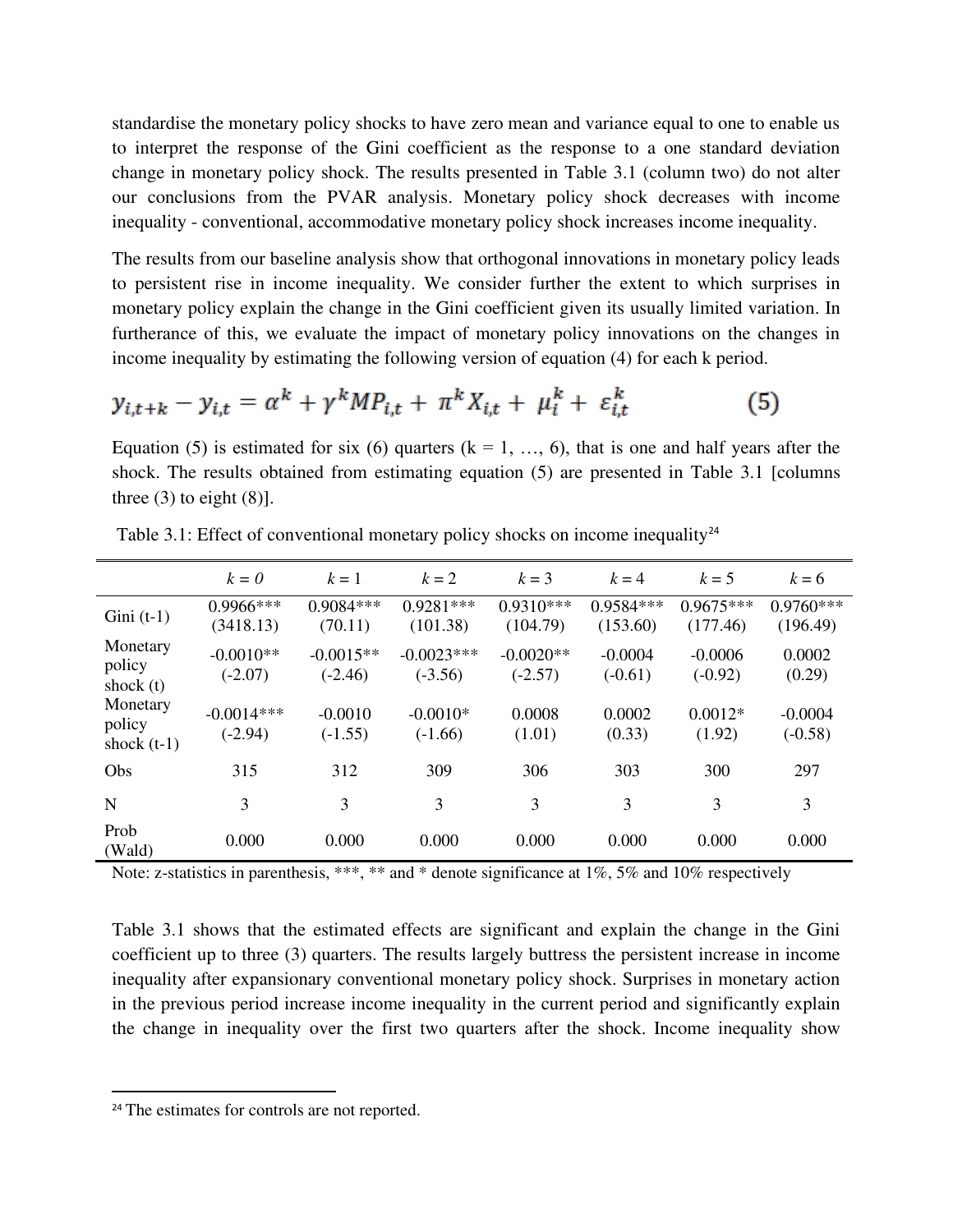considerable degree of persistence as indicated by the statistically significant positive AR(1) terms in all regressions.

### *Type of monetary policy shocks*

Are the distributional effects of monetary policy symmetric? Does the direction of monetary policy shock matter in its impact on inequality? Furceri, Loungani and Zdzienicka (2018) report asymmetry in the monetary policy transmission to inequality. A strand of the literature on monetary policy transmission (for example Matthes and Barnichon, 2015) contends that contractionary monetary policy impacts on the economy more than an expansionary monetary policy action. The empirical evidence on the inequality effects of monetary policy suggests asymmetry effects. We follow Furceri, Loungani and Zdzienicka (2018) and examine this hypothesis by estimating the following equation:

$$
y_{i,t} = \alpha + \gamma_+ D_{i,t} M P_{i,t} + \gamma_- (1 - D_{i,t}) M P_{i,t} + \pi X_{i,t} + \mu_i + \varepsilon_{i,t} \tag{6}
$$

where *D* is a dummy corresponding to one for positive monetary policy shocks and zero otherwise. The evidence (Table 3.2) indicates asymmetry in the inequality effects of monetary policy. The distributional consequence of monetary action is dependent on the direction of monetary policy shock. Unanticipated conventional monetary restriction decreases income inequality while unexpected conventional accommodative monetary policy heightens the income gap. In terms of magnitude, it appears increases in monetary policy-controlled interest rates impact the income gap more than decreases in the policy rate.

| Positive versus negative monetary policy shock |                       |  |  |
|------------------------------------------------|-----------------------|--|--|
| Gini $(t-1)$                                   | $0.9962***$ (3270.25) |  |  |
| Positive monetary policy shock (t)             | $-0.0038***$ (-4.56)  |  |  |
| Negative monetary policy shock (t)             | $0.0022**$ (2.52)     |  |  |
| Test of difference                             | 18.93***              |  |  |
| Positive monetary policy shock $(t-1)$         | $-0.0038***$ (-4.42)  |  |  |
| Negative monetary policy shock $(t-1)$         | 0.0009(1.05)          |  |  |
| Test of difference                             | $11.09***$            |  |  |
| Obs                                            | 315                   |  |  |
| N                                              | 3                     |  |  |
| Prob (Wald)                                    | 0.000                 |  |  |

Table 3.2: Effect of monetary policy shocks on income inequality

Note: z-statistics in parenthesis, \*\*\* and \*\* denote significance at 1% and 5% respectively Controls included but not reported.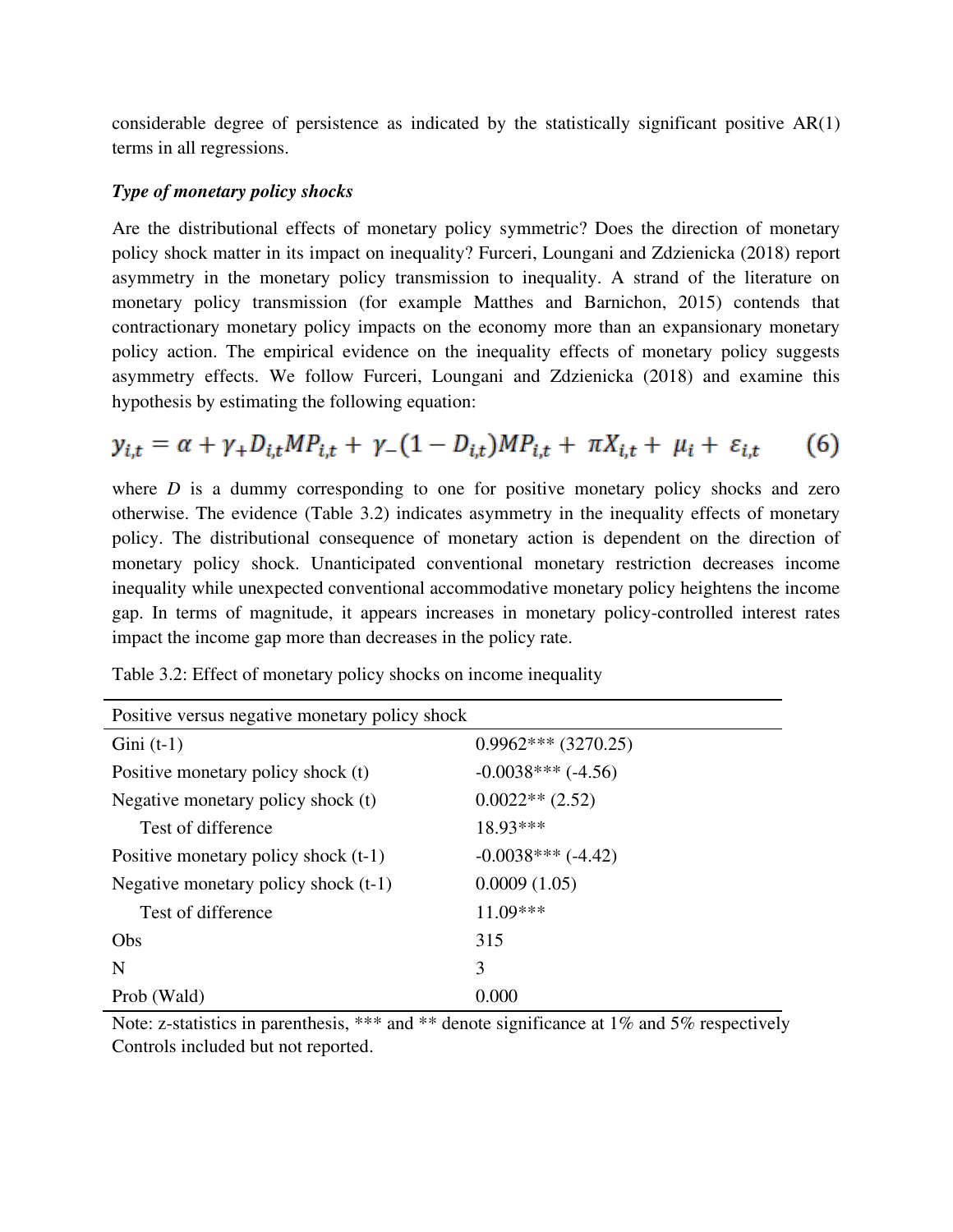### *Country heterogeneity*

The panel estimates are average responses across the countries. We engage single country analysis of the impulse responses to surprises in conventional monetary policy to explore country heterogeneities. Aside the sign restricted VAR, we utilise linear local projections à la Jordà (2005) to produce impulse response to monetary policy shock. The local projections are "restrictions free", robust to lag length specifications and are free from the challenge of specifying an unknown multivariate dynamic system.

Income dispersion reacts to monetary shocks for all the countries with a degree of heterogeneity, qualitatively and quantitatively. Inequality increases in South Africa and Ghana after a negative monetary policy shock. Gambia on the other experiences a decline in the income gap after expansionary monetary policy shock. Coincidentally, Gambia has recorded a downward trend in the Gini coefficient while the Gini coefficient assumes an increasing trend in both South Africa and Ghana. This may suggest the importance of monetary policy in explaining income dispersion in these countries.

The local projections indicate the incidence of the output puzzle in Gambia – the real GDP growth declines after a policy rate cut. Impulse response from the local projections show that in all the three countries, inflation declines first before rising after the monetary policy shock. This however should be considered cautiously particularly as transient monetary shock may not be correctly identified. The first reaction of inflation may reflect a hitherto disinflationary process. The initial reaction of inflation may also indicate the tardy response of prices to changes in the monetary policy-controlled interest rate. One possible explanation is the cost channel, which is reflected in the initial lower prices after policy rate cut. Also, Castelnuovo and Surico (2010) argue that the seeming price puzzle may be associated with a weak interest rate response to inflation.

There is also an obvious heterogeneity across the countries in the reactions in the labour markets after a shock to the policy rate. The unemployment rates drop in Ghana and Gambia but rise in South Africa.

### **IV The inequality effects of unconventional monetary policy**

Ampudia *et al.* (2018) emphasise that the aggregate and distributional effects of unconventional monetary actions are less well understood in comparison to standard monetary policy. While the channels of transmission should remain unchanged, their relative strength may vary. Therefore, we examine also, the distributional consequences of non-standard monetary policy actions in SSA countries. Following Saiki and Frost (2014) we proxy unconventional policy using growth in the monetary aggregates<sup>25</sup>. The empirical analysis is implemented for 15 countries.

<sup>&</sup>lt;sup>25</sup> Saiki and Frost (2014) find that using monetary base and central bank assets as measures of monetary accommodation, produces very similar results in the impulse responses.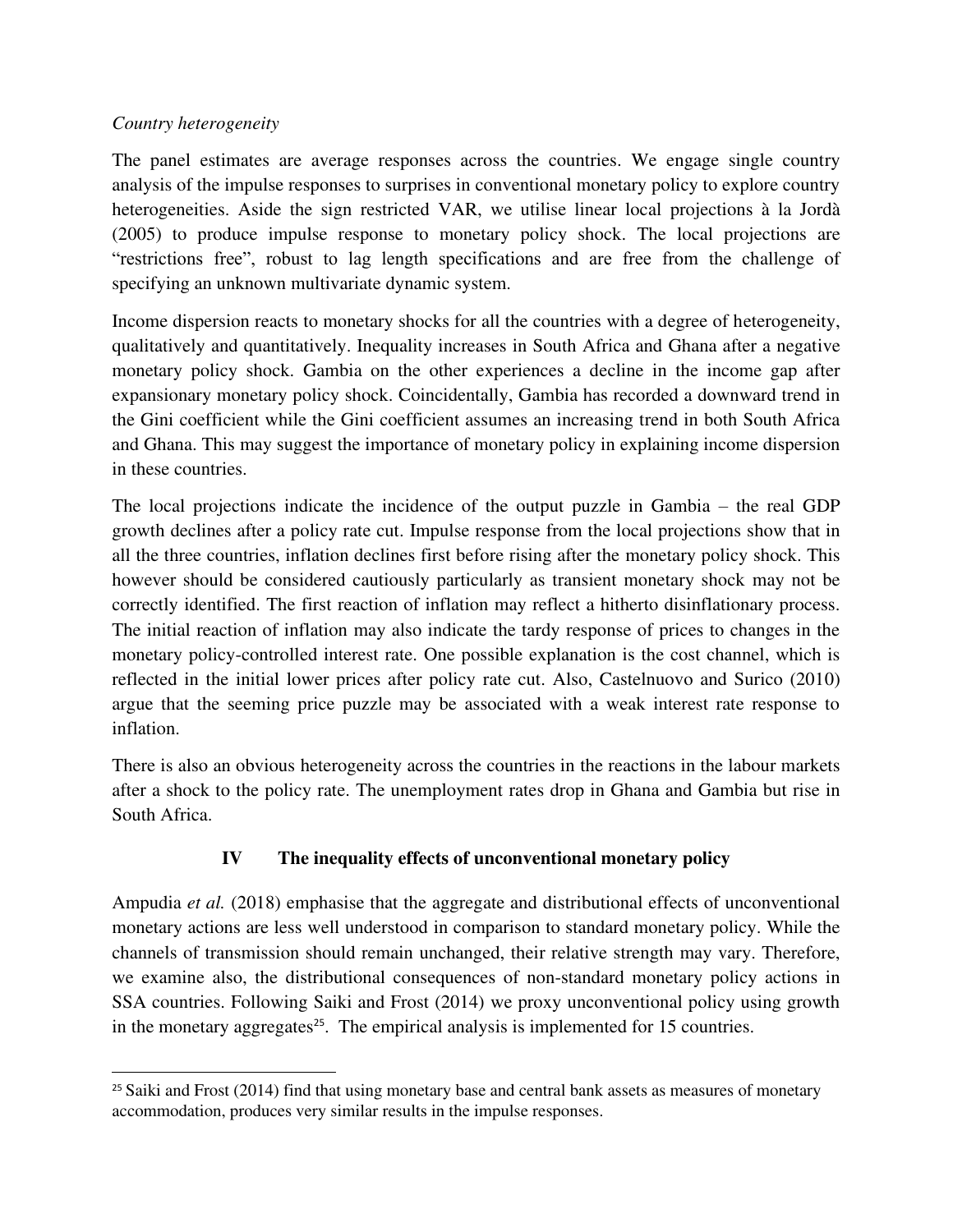#### *Partial equilibrium (direct effects)*

Christiano, Eichenbaum and Evans (2005) document that in the wake of a monetary policy shock, the money growth rate and the interest rate move persistently in opposite directions. Positive unconventional monetary policy shock that increases the money growth would decrease the interest rate. Ampudia *et al.* (2018) conjecture that the direct effects of unconventional monetary policy should become more subdued, given that short-term rates, and hence interest payments / receipts (given the households' net financial income) are not directly modified by the policy. However, we find significant decreases in the Gini coefficient in the partial equilibrium (Figure 4.1). The evidence suggests a decrease in interest income arising from the negative income effects. The result is consistent with Galbraith et al. (2007) who find for the US, a direct relationship between monetary policy and earnings inequality in manufacturing<sup>26</sup>.





#### *General equilibrium (indirect effects)*

The general equilibrium results are shown in Figure 4.2. Compared to the responses to surprises in conventional monetary policy, real GDP growth reacts less while inflation increases more after accommodative unconventional monetary policy. The disparity in the responses of real GDP and inflation most likely is not occasioned by the differences in the sample size. The evidence may suggest that a conventional policy has the most countercyclical effect. The inflation cost of output is relatively lower for conventional monetary action in comparison to unconventional monetary policy. Changes in the monetary aggregate appear highly inflationary and may signal lingering fiscal dominance in SSA countries. In a sharp contrast to innovations in conventional monetary policy, the exchange rate depreciates in response to surprises in

 $26$  Galbraith et al. (2007) proxy monetary policy using the difference between 10-year bond rate and the 30-day Treasury bill.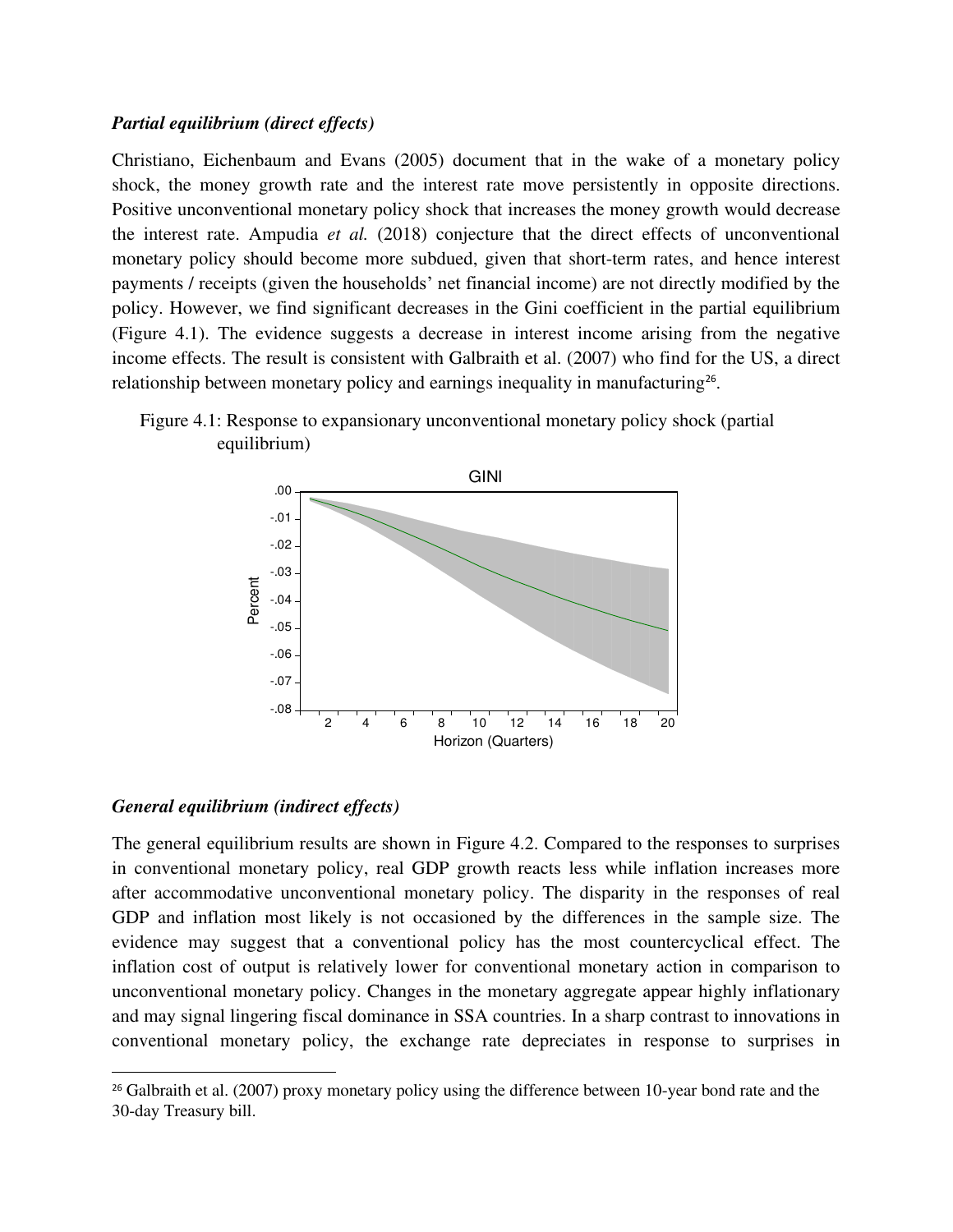unconventional monetary policy. The depreciating currency may also account for the relatively high inflation associated with unconventional monetary measures. The response of the real effective exchange rate is consistent with theoretical predictions and indicates the dominance of the liquidity demand feature of monetary transmission. The decrease in interest rates antecedent by monetary policy action ignites lower demand for domestic currency denominated assets, thus depreciating the local currency. Unemployment declines expectedly, in the wake of shocks to unconventional monetary policy stance. These results are in line with Friedman's (1968) claims that an exogenous increase in the money supply leads to growth in output and employment, which lasts two to five years.

The results of the impulse responses also show that expansionary monetary policy shock leads to persistent decrease in income inequality. The evidence for our sample shows that income inequality responds countercyclically to unconventional, accommodative monetary policy shock. This is consistent with the evidence for the US (Montecino, and Epstein, 2015), the UK (Mumtaz and Theophilopoulou, 2017), for the Euro area (Lenza and Slacalek, 2018).





The results are robust to alternative measures of income inequality (Figure 4.3). The top 10 share of income declines in response to innovations in unconventional monetary policy stance. The transformation of some variables from annual to quarterly series may raise questions about the estimates. So, we implement the PVAR using annual series and the results are comparable to the findings obtained using the quarterly frequencies (Figure A2).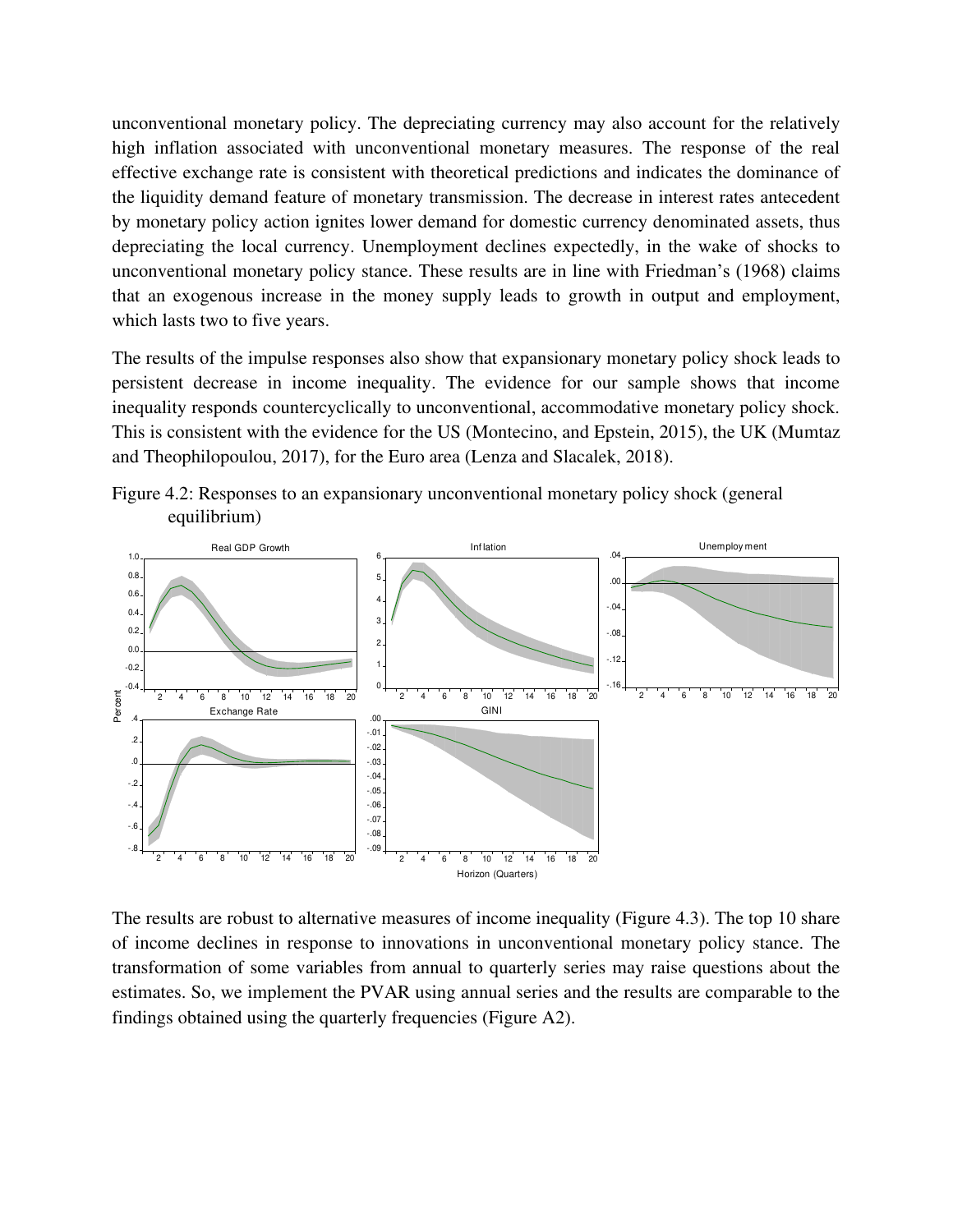

Figure 4.3: Responses to an expansionary unconventional monetary policy shock (Top10)

### *Alternative measures of non-standard monetary policy*

We take cognizance of the arguments in Eichenbaum 1992 and Christiano and Eichenbaum 1992 (cited in Christiano, Eichenbaum and Evans, 1999) that innovations to broader monetary aggregates may reflect shocks to money demand and implement the analysis with monetary base as a measure of unconventional monetary policy stance. The results of the impulse responses (Figure A3) are qualitatively not different from our conclusions from the baseline analysis. Additionally, we capture non-standard monetary action using central bank assets and the findings (Figure A4) are qualitatively akin to the baseline analysis.

#### *The role of real wages*

The inequality effects of monetary policy shock as a function of real wages is implemented for five countries for which data on wages is available (Ghana, Mauritius, Namibia, South Africa and Zambia). The findings (Figure 4.4) show that in reaction to unanticipated monetary easing, real wages unexpectedly decline for about a year before rising. The heightened inflation may have dampened the real wage effects of unconventional accommodative monetary action. Income inequality tends to rise even though moderately, as the initial drop in real wages appears to fuel the dis-equalising effects of monetary expansion.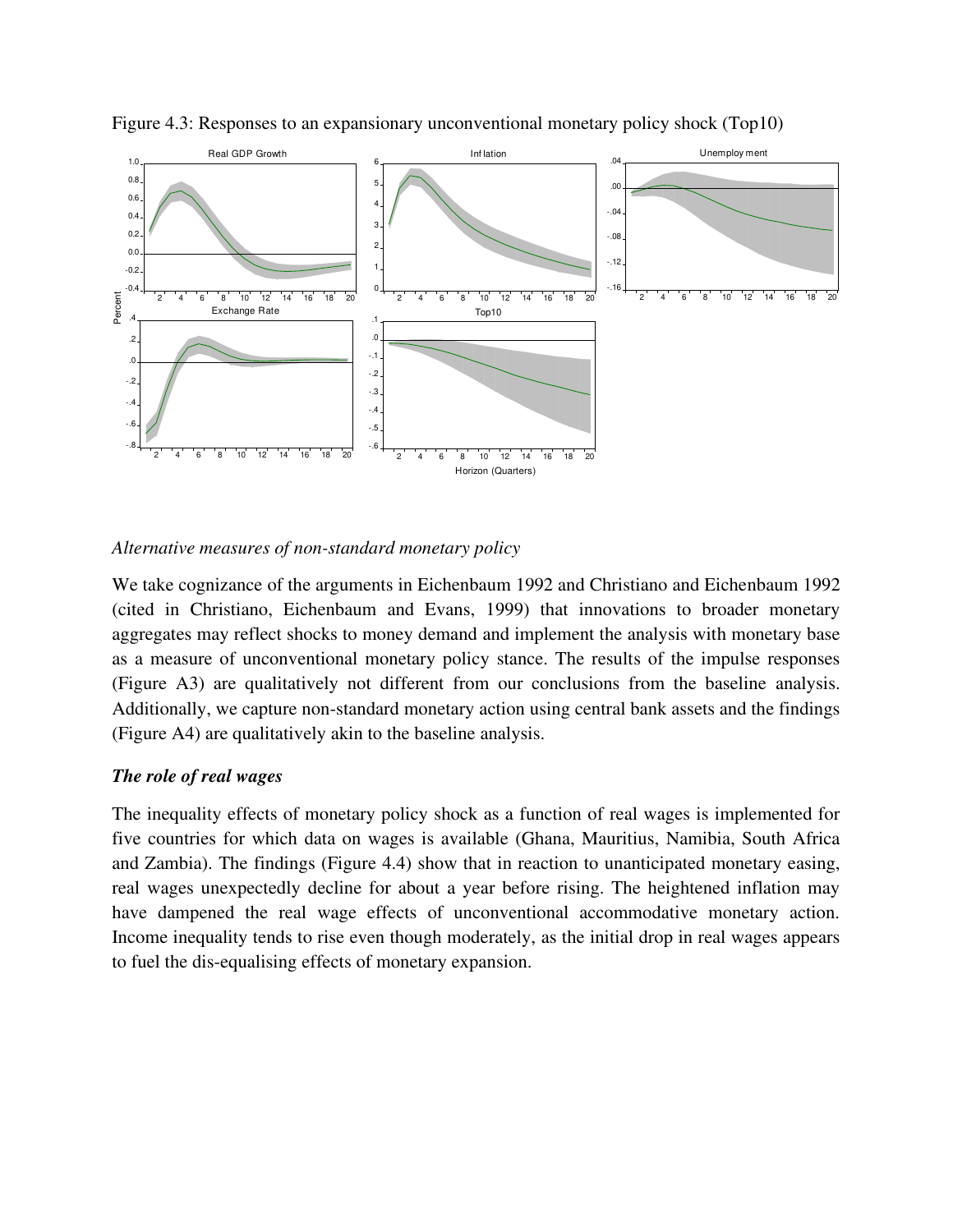

Figure 4.4: Responses to expansionary unconventional monetary policy shock (real wages)

#### *The role of the financial/portfolio channel*

The investigation of the role of financial factors is restricted to three countries (Ghana, Kenya and South Africa) due to data unavailability. Figure 4.5 shows that equity prices respond immediately and strongly in response to surprises in unconventional monetary policies. This is in line with the results of Rogers, Scotti, and Wright (2014). One interpretation given hinges on investors' search for yield in a low interest rate environment that originates from monetary actions. The impulse responses show increasing effects of monetary policy on income inequality operating through its impacts on equity prices.



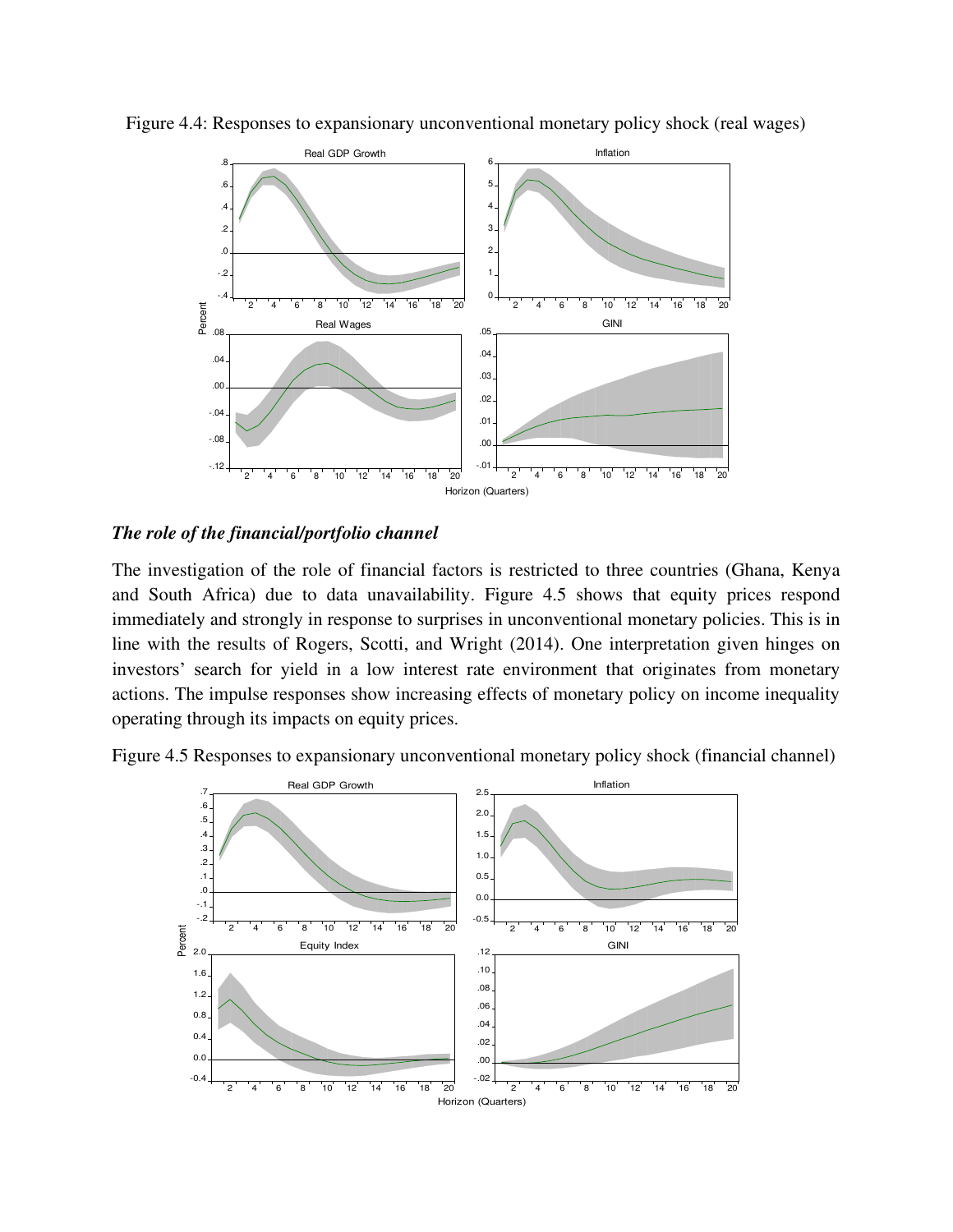We test further the monetary transmission role of the financial channel and exclude the macroeconomic factors from the vector and present the results in Figure 4.6. Conventionally, the rich are hypothesised to be the main holders of equity assets while the poor hold their assets in cash. An expansionary monetary policy shock increases the value of equity while plunging the real value of cash. Thus, the capital income of the poor is likely to be dampened disproportionately after an expansionary monetary policy shock.





In terms of the portfolio/financial channel, the rise in equity value clouds out the reduction in interest income to explain the effects of unconventional monetary policies on the dynamics of income inequality. In the case of conventional monetary action, the reduction in interest income drives the response of income inequality. Thus, the net distributional effect of monetary policy via the portfolio/financial channel depends on its relative impact on interest income and the value of equities. This raises the question whether monetary policy operating through the financial/portfolio channel can be distributionally neutral if it raises equity prices and lowers interest income by some proportions. Of course, the proportion of the holdings of the respective asset should matter.

The evidence for our sample indicates that the financial/portfolio channel is relatively stronger for non-standard monetary policy easing and unconventional monetary policies appear to rely more on wealth effects than conventional policy measures. Bernanke (2012) emphasises this conviction and indicates that an important propagation channel of unconventional policies hinges on portfolio rebalancing. In terms of comparability with other jurisdictions, significant distributional effects of unconventional monetary policy operating via the portfolio/financial channel was also reported for Japan (Saiki and Frost, 2014) and the Euro area (Domanski et al., 2016).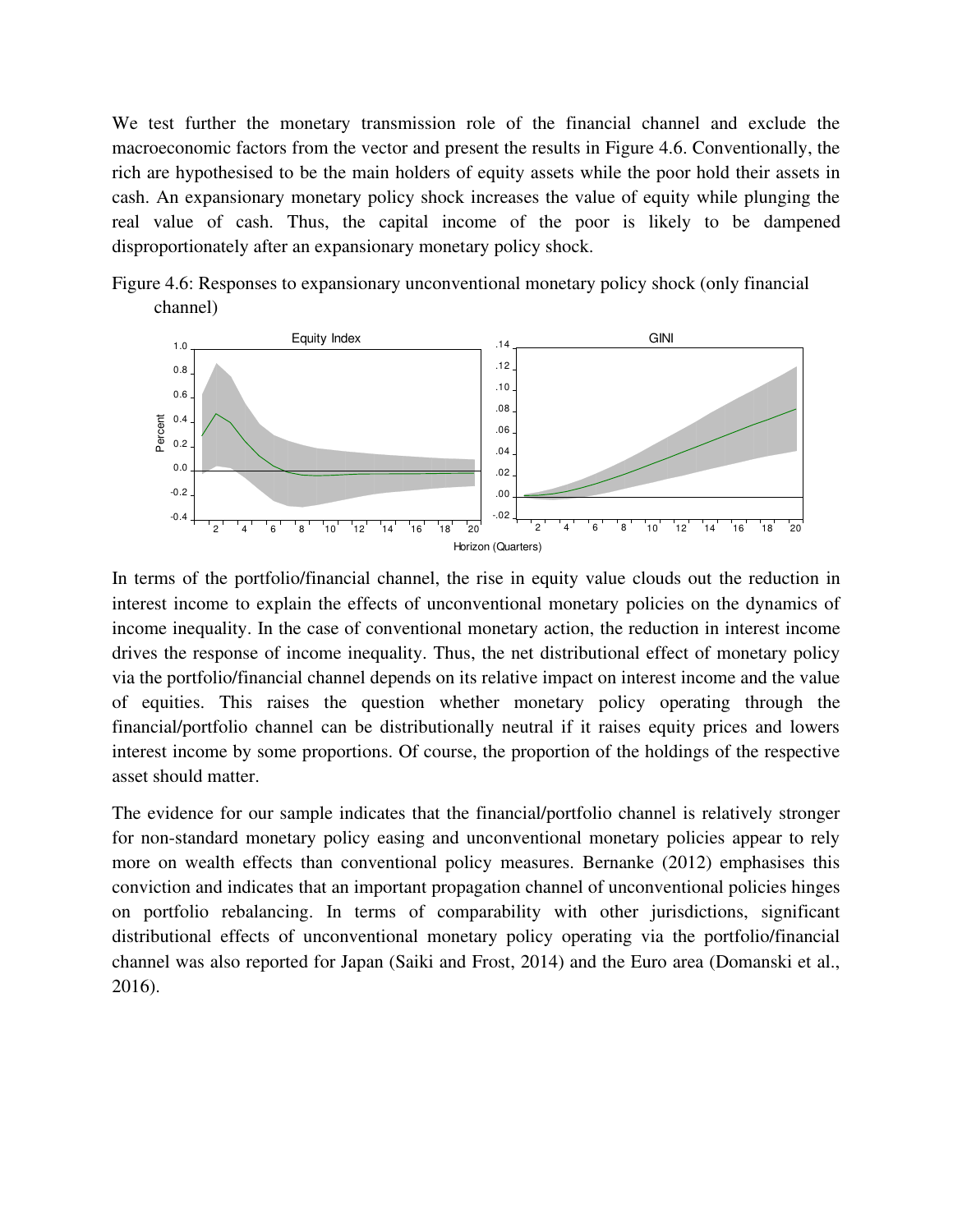

Figure 4.7: Responses to expansionary unconventional monetary policy shock (fiscal response)

*The role of the fiscal response to a monetary shock* 

The role of fiscal reaction in monetary transmission is tested and the response of fiscal transfers (Figure 4.7) is in a stark contrast to its reaction to surprised reduction in the policy rate. Unconventional monetary easing leads to a rise in fiscal transfers. The income gap declines owing to the increased fiscal distributions occasioned by improved fiscal space that arise from the transfer of central bank revenues to the government's treasury. This is highly likely in SSA where monetary policy has had a history of fiscal dominance and fiscal deficits have often been financed by central banks. Sterk and Tenreyro (2018) document that the conduct of open market operation has garnered stream of interest revenues on Central Bank's bonds holdings which have often been remitted to the Treasury account and accounts for an average of two percent of government expenditures per year.

#### *Panel regression*

We repeat the analysis using the panel regression framework in equations (4) and (5). The estimation involves shocks identified by the SVAR. The results presented in Table 4.1 show that the findings from the PVAR analysis are robust to alternative estimation procedures and alternative identification strategies of the monetary policy shocks. Unanticipated unconventional monetary easing decreases income inequality and significantly explains the change in the Gini coefficient up to one and half years. Innovations in the non-standard monetary policy stance in the previous period decreases the inequality in the current period and up to six quarters ahead. Again, income inequality display considerable degree of persistence as indicated by the statistically significant positive AR(1) terms in all regressions.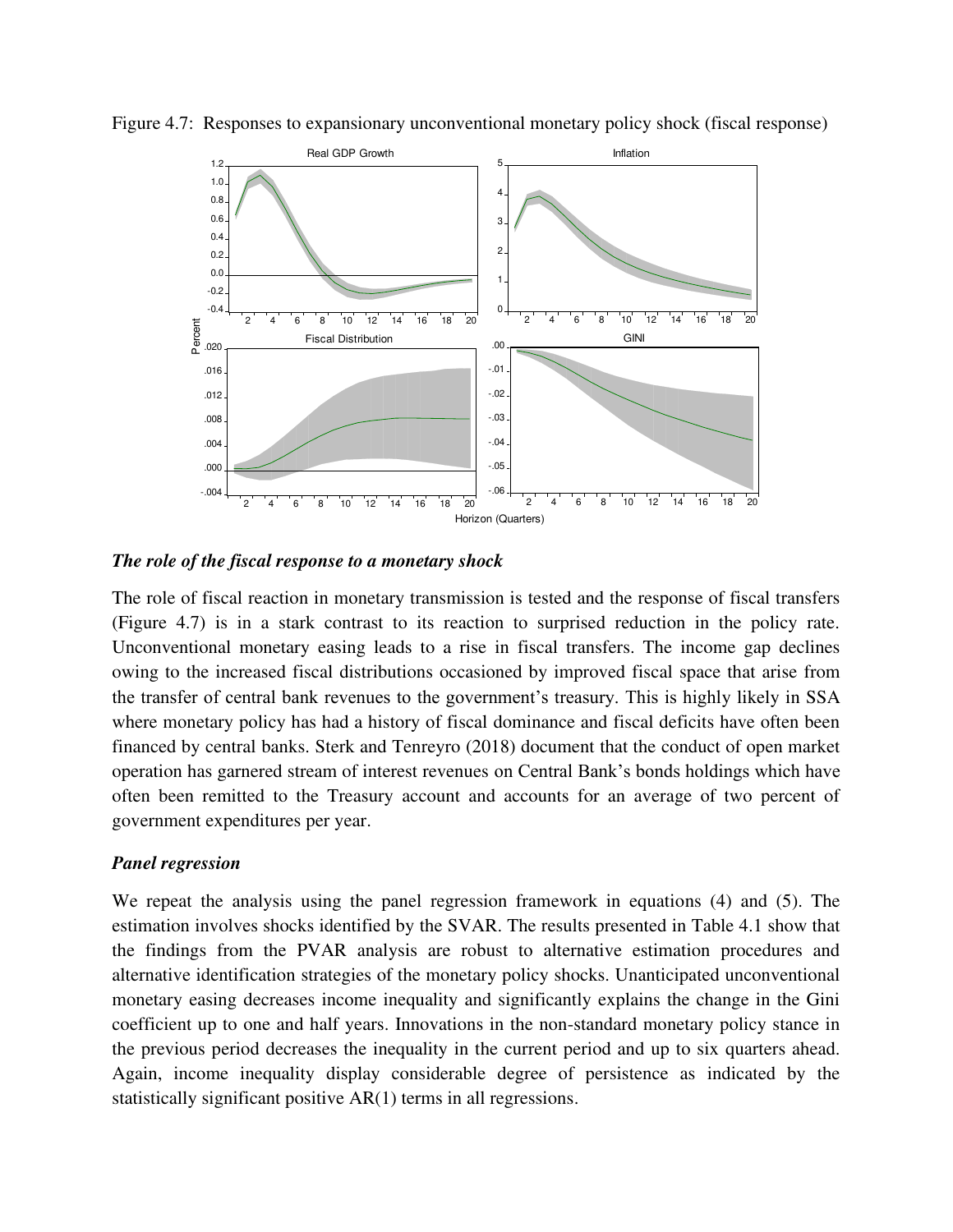|                                     | $k=0$                      | $k=1$                     | $k=2$                     | $k=3$                     | $k = 4$                   | $k=5$                     | $k = 6$                   |
|-------------------------------------|----------------------------|---------------------------|---------------------------|---------------------------|---------------------------|---------------------------|---------------------------|
| Gini $(t-1)$                        | $0.9939***$<br>(6632.07)   | $0.9499***$<br>(194.93)   | $0.9625***$<br>(275.49)   | $0.9659***$<br>(293.14)   | $0.9885***$<br>(419.10)   | $0.9906***$<br>(492.39)   | 0.9929***<br>(561.20)     |
| Monetary<br>policy<br>shock $(t)$   | $-0.0004*$<br>$(-1.83)$    | $-0.0018***$<br>$(-5.73)$ | $-0.0021***$<br>$(-6.34)$ | $-0.0019***$<br>$(-4.78)$ | $-0.0021***$<br>$(-6.21)$ | $-0.0018***$<br>$(-5.29)$ | $-0.0017***$<br>$(-4.95)$ |
| Monetary<br>policy<br>shock $(t-1)$ | $-0.0020$ ***<br>$(-8.35)$ | $-0.0011***$<br>$(-3.35)$ | $-0.0011***$<br>$(-3.38)$ | $-0.0012***$<br>$(-2.93)$ | $-0.0008**$<br>$(-2.47)$  | $-0.0006*$<br>$(-1.83)$   | $-0.0011***$<br>$(-3.03)$ |
| Obs                                 | 1,575                      | 1,560                     | 1,545                     | 1,530                     | 1,515                     | 1,500                     | 1,485                     |
| N                                   | 15                         | 15                        | 15                        | 15                        | 15                        | 15                        | 15                        |
| Prob<br>(Wald)                      | 0.000                      | 0.000                     | 0.000                     | 0.000                     | 0.000                     | 0.000                     | 0.000                     |

Table 4.1: Effect of unconventional monetary policy shocks on income inequality

Note: z-statistics in parenthesis, \*\*\*, \*\* and \* denote significance at 1%, 5% and 10% respectively

### *Type of monetary policy shocks*

Does the direction of monetary policy matter in its impact on income inequality? We interrogate this and estimate the framework in equation (6). The findings (Table 4.2) indicate that the direction of monetary policy action dictates its impacts on income inequality. Unconventional monetary easing decreases income inequality while non-standard monetary restriction increases the income gap. Contrary to conventional monetary policy, it appears expansionary non-standard monetary policy impacts income distribution more than restrictive unconventional monetary policy.

Table 4.2: Effect of unconventional monetary policy shocks on income inequality

| Positive versus negative monetary policy shock |                       |  |  |
|------------------------------------------------|-----------------------|--|--|
| $Gini$ (t-1)                                   | $0.9945***$ (6275.06) |  |  |
| Positive monetary policy shock (t)             | $-0.0030***(-7.22)$   |  |  |
| Negative monetary policy shock (t)             | $0.0027***$ (5.69)    |  |  |
| Test of difference                             | $60.10***$            |  |  |
| Positive monetary policy shock $(t-1)$         | $-0.0062***(-14.99)$  |  |  |
| Negative monetary policy shock (t-1)           | $0.0029***$ (6.14)    |  |  |
| Test of difference                             | 154.39***             |  |  |
| Obs                                            | 1,575                 |  |  |
| N                                              | 15                    |  |  |
| Prob (Wald)                                    | 0.000                 |  |  |

Note: z-statistics in parenthesis, \*\*\* denotes significance at 1%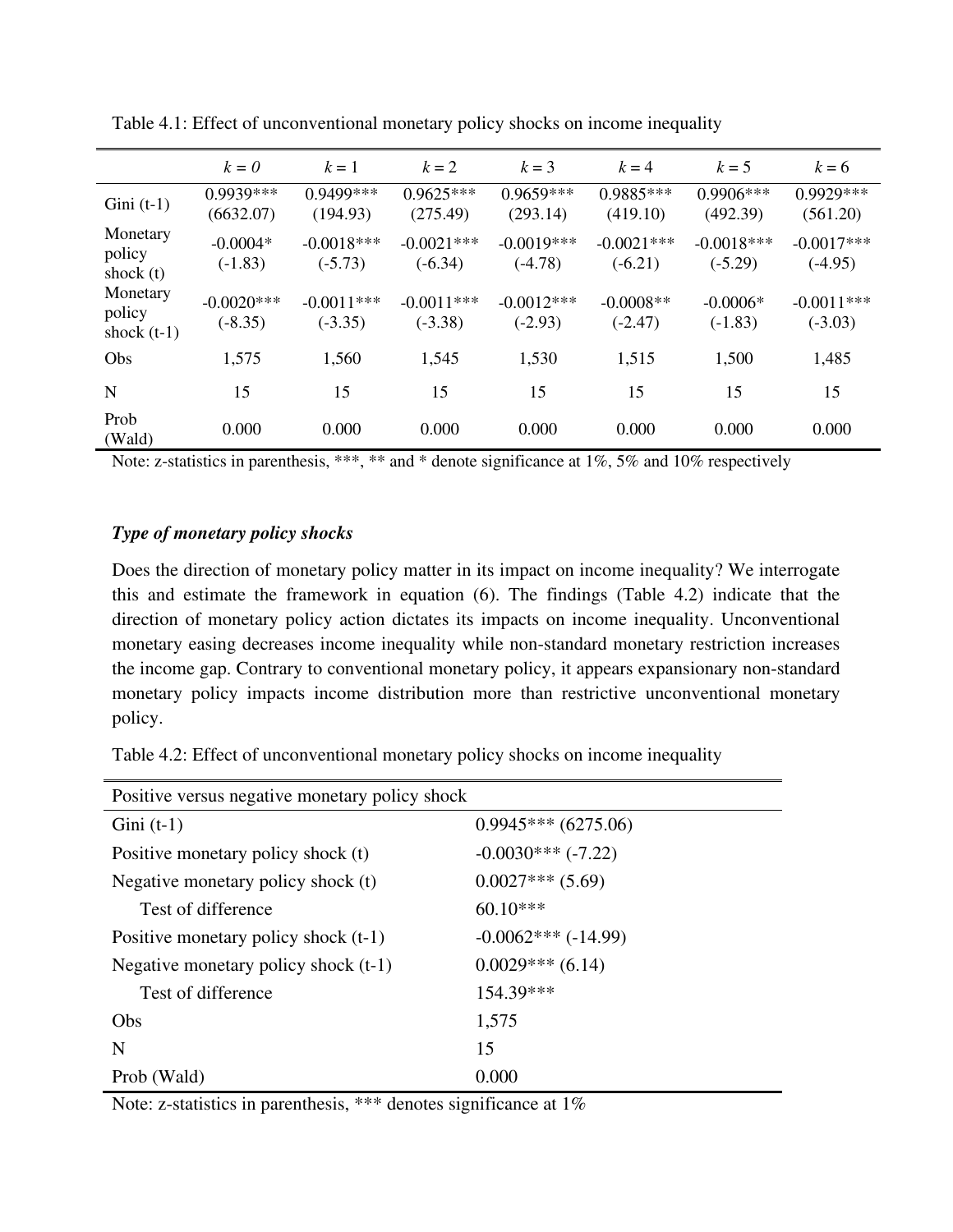### *Country heterogeneity*

The single country VAR analysis display differences in the impulse responses to innovations in unconventional monetary policy. Unanticipated non-standard monetary easing decreases income inequality in Burundi, Botswana, Gambia, Kenya, Namibia, Niger, Tanzania, Uganda, South Africa and Zambia. However, dis-equalising effect associated with unconventional accommodative monetary policy is observed in Côte d'Ivoire, Ghana, Mauritius, Malawi and Rwanda. The reactions in the labour markets are also different across the countries. In response to expansionary non-standard monetary policy shock, unemployment tends to decrease in Burundi, Botswana, Côte d'Ivoire, Gambia, Kenya Mauritius, Malawi and Rwanda and seems to increase in Tanzania and Uganda. Modest and negligible changes in the unemployment rates are observed in Ghana, Namibia, Niger, South Africa and Zambia. The local projections show signs of the output puzzle in Namibia, Tanzania and Zambia. Namibia on the other hand shows signs of the price puzzle.

### **V Estimates with current data**

Monetary policy frameworks in SSA has been subjected to frequent reforms in efforts to 'modernise' the frameworks of monetary actions. The broader reform programs targeted at the liberalization of the exchange rate, interest rates and domestic prices coupled with official debt relief and substantial donor assistance led to improved macroeconomic stability in the mid-1990s and largely consummated in the early 2000s across the sub region. Aside the macroeconomic stability, the policy environment also witnessed reduced role for the exchange rate as nominal anchor, smoother functioning of interbank markets, and domestic asset markets development and deepening. Greater private capital inflows followed substantial liberalization of the capital account while new legal charters reinforce the institutional independence of many central banks. From the mid-1990s the adoption of formal or informal inflation targeting regimes and greater use of market-based operations in the region have made monetary policy more forward looking and increased the role of market signals in monetary policy implementation.

We explore the impact of these changes, the improved signal of policy intention and the significant clarity regarding the details of central bank operations on monetary transmission. We implement the PVAR for the period 2000Q1 to 2016Q4. The results of the impulse responses (Figures 5.1 and 5.2) show that expansion in both standard and non-standard monetary measures puts upward pressures on income inequality. The impact of conventional policy increases while the effects of unconventional monetary policy turns positive. The results are robust to monetary base and central bank assets as alternative measures unconventional monetary action (Figures A5 and A6).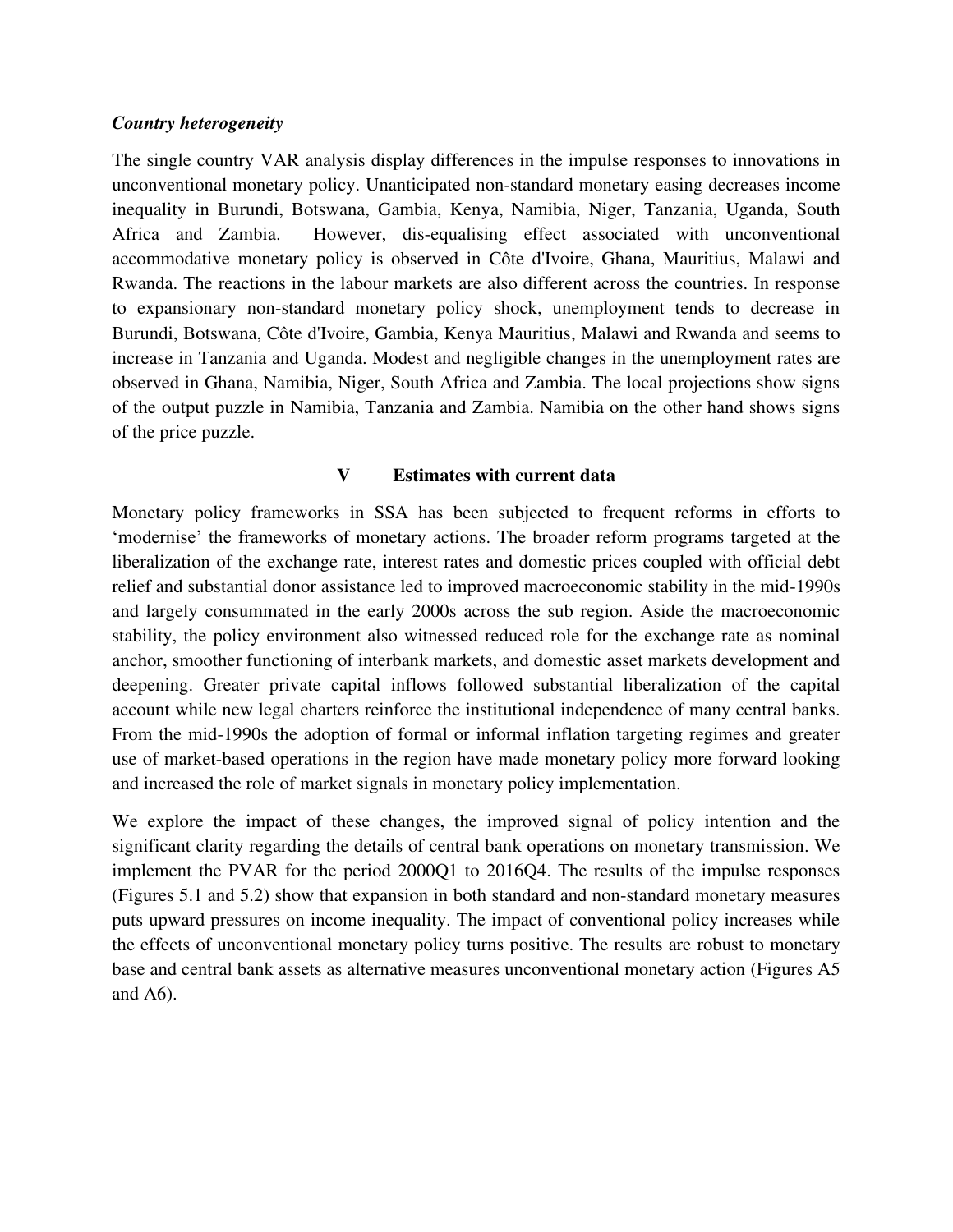

Figure 5.1: Responses to expansionary conventional monetary policy shock (2000Q1 – 2016Q4)

Figure 5.2: Responses to expansionary unconventional monetary policy shock (2000Q1 – 2016Q4)



This evidence raises questions about the distributional consequences of countercyclical monetary measures over the last two decades. This may suggest that economic expansion has not produced significant jobs and a commensurate reduction in inequality and poverty. The top of the distribution perhaps is the driving force of the growth and is largely the key beneficiaries of the resource driven growth. Growth may generate more employment opportunities to benefit the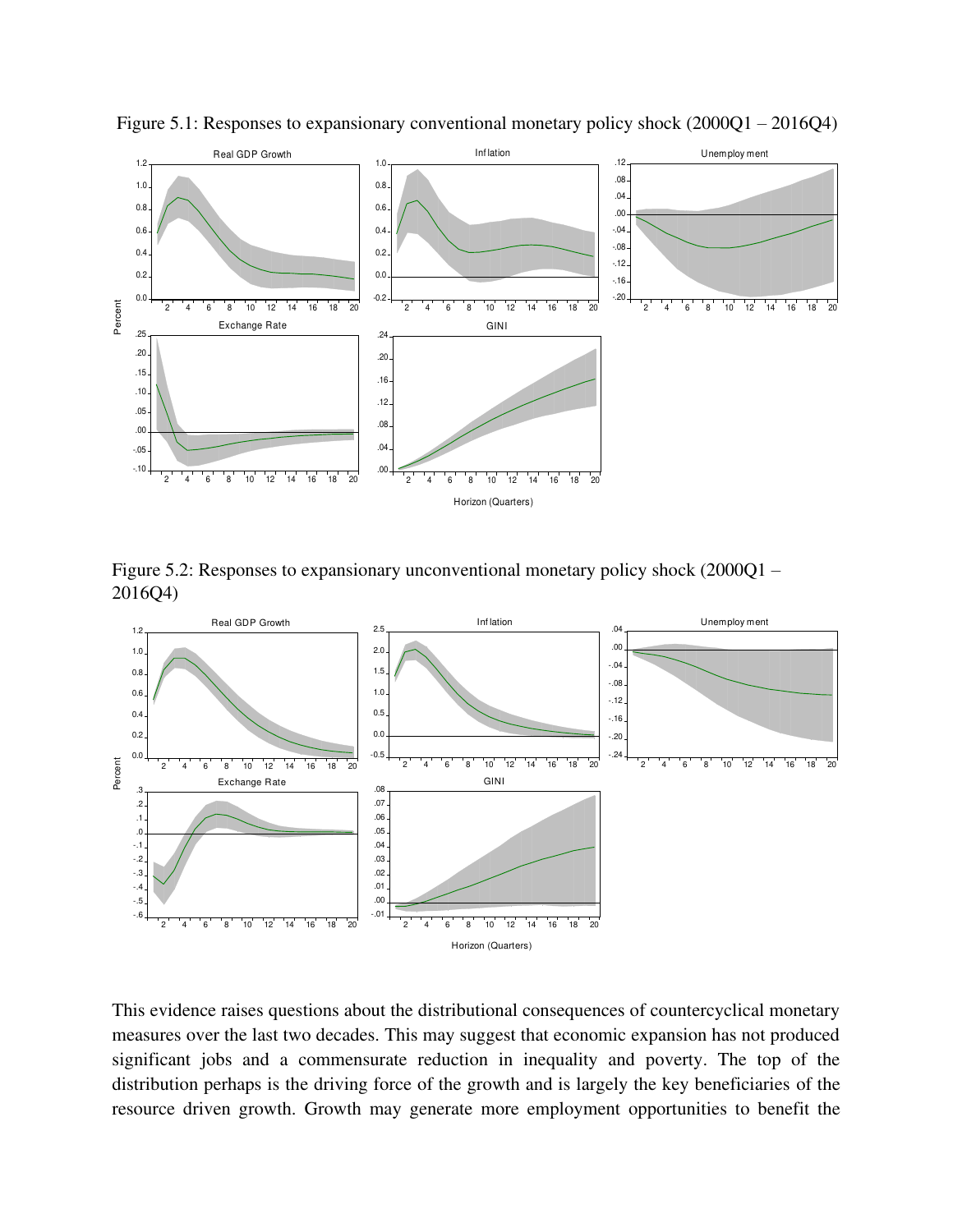poor, but it appears economic outturns favour predominantly, the top of the income ladder as entrepreneurs benefit the more and their profit margin soars. While countercyclical monetary actions may have been efficient, their distributional effects have been dis-equalising. Between efficiency and distribution, policy choices would most likely gravitate towards efficiency. Macro-economic stability and perhaps allocative efficiency roles have assumed central focus for monetary policy. Nevertheless, central bank actions exhibit redistributive effects. Economic management should consider complementary reforms and programs that ensure quality public expenditure, well targeted transfers and the progressivity of taxes to minimise the dis-equalising tendencies of monetary and perhaps other countercyclical measures. Quality social expenditure on education and health can also curtail inequality in opportunity and ensure that inequality in outcome is not entrenched.

#### **VI Conclusions**

Monetary policy in SSA may not be constrained by the zero-lower bound on interest rates but are considerably richer and are characterised by the application of diverse instruments. In this paper we investigate the role of conventional and unconventional monetary measures in explaining the evolution of income inequality in SSA countries. This paper contributes to the empirical evidence on the propagation of monetary policy shock to income inequality and our understanding of monetary policy transmission in developing and emerging economies.

In the partial equilibrium, both expansionary conventional and unconventional policies exhibit equalising effects. This is largely propelled by the interest rate channel / Fisher channel reflecting negative income effects and wealth transfer between net debtors and net creditors. In the general equilibrium, we find procyclical response of income inequality to expansionary conventional monetary policy shock while unanticipated unconventional monetary easing evokes countercyclical reactions from the income gap. We find that when considering the most current data (from the year 2000), expansionary monetary policy shock (both standard and non-standard policy) exerts upward pressure on income inequality. These observations suggest that countercyclical monetary measures in the last two decades may have created undesirable side effects on income dispersion. It is instructive to note that the evidence for our sample suggests that monetary policy shocks may explain the long-term evolution of income inequality. This may explain the persistence in the response of inequality to monetary policy shock usually observed in the empirical literature. The inequality effects of monetary actions are however small in magnitude. Consistent with the heterogenous agent models, our findings show that fiscal reaction shapes the inequality effects of monetary policy and may contribute to the aggregate macroeconomic response to monetary policy actions. However, we find modest impact of monetary policy on income inequality operating through the real wage channel. The real wage plummets after monetary expansions largely on the account of rising inflation given the downward rigidities on nominal wages.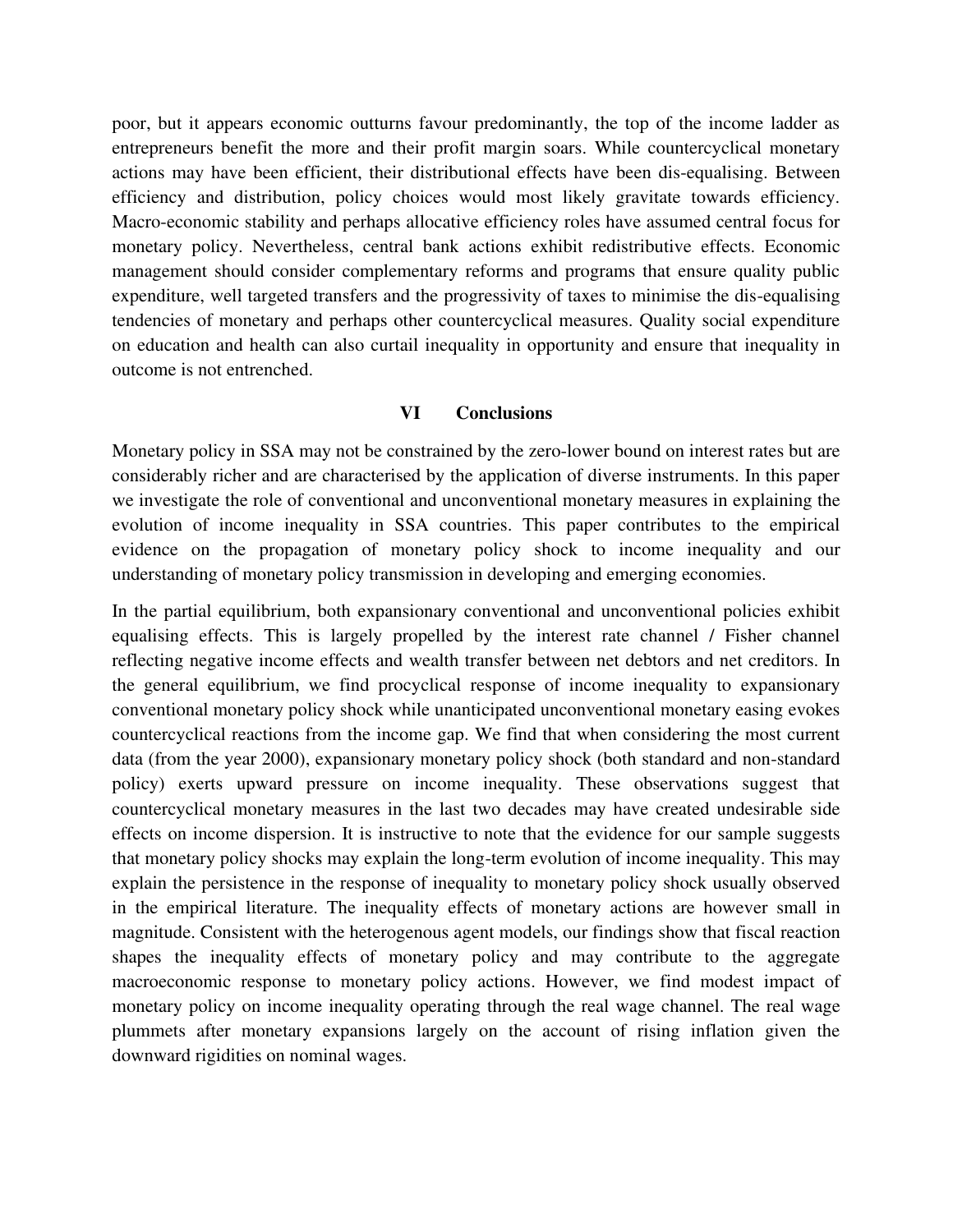The evidence for our sample demonstrates possible disparities in the transmission of conventional monetary policy shocks and unconventional monetary policy shocks. Unambiguous differences are noticed in the response of the exchange rate, the fiscal response and in the reaction of the stock market. The exchange rate depreciates after unexpected non-standard monetary expansion but appreciates in response to accommodative standard monetary policy shock. The variation in the reaction of the exchange rate may be largely attributable to the relative strength of the liquidity demand feature of monetary transmission. Fiscal transfers increase after innovations in non-standard accommodative monetary measures but fall in response to expansionary conventional monetary policy shock. The fiscal reactions betray the haunting fiscal dominance of central bank actions and the generally low level of tax revenues that limits the distributive capacity of governments in SSA countries.

The reaction of the stock market after unanticipated conventional monetary easing is comparably small. Indeed, when considering only the financial channel the equity index falls immediately after a conventional monetary policy shock, but this reaction is very transient. The equity index on the other hand increases strongly after unforeseen, unconventional accommodative monetary action, lasting for about two and half years. This finding underscores the importance of the portfolio/financial channel in monetary policy transmission particularly in jurisdictions where there are significant equity holdings and constraints on the applications of conventional monetary actions compel monetary authorities to resort to non-standard monetary measures. The comparison of the financial/portfolio channel of monetary transmission across developed and less developed capital markets is an avenue for further research.

The behaviour of the exchange rate should ignite interest in foreign exchange intervention policy of central banks in most emerging and developing economies. The reaction of the exchange rate to unconventional monetary policy shocks is consistent with conventional theoretical predictions. This may portray the usually observed foreign exchange interventions in emerging and developing economies that are reflected in the accumulation and the depletion of reserves to control exchange rate volatility or preserve competitiveness. The appreciation of the exchange rate after a surprizing conventional monetary expansion may be premised on indirect effects of output and fiscal channels of monetary transmission. This is most likely, as the evidence shows that policy rate cuts impact more on real GDP and are less inflationary. Thus, the response of the exchange rate may suggest that many of the emerging and developing markets that engage in foreign exchange interventions also apply the short-term interest rate instrument to communicate policy and influence economic activity. This opens an avenue for further research on the application of multiple instrument and monetary transmission in developing and emerging markets.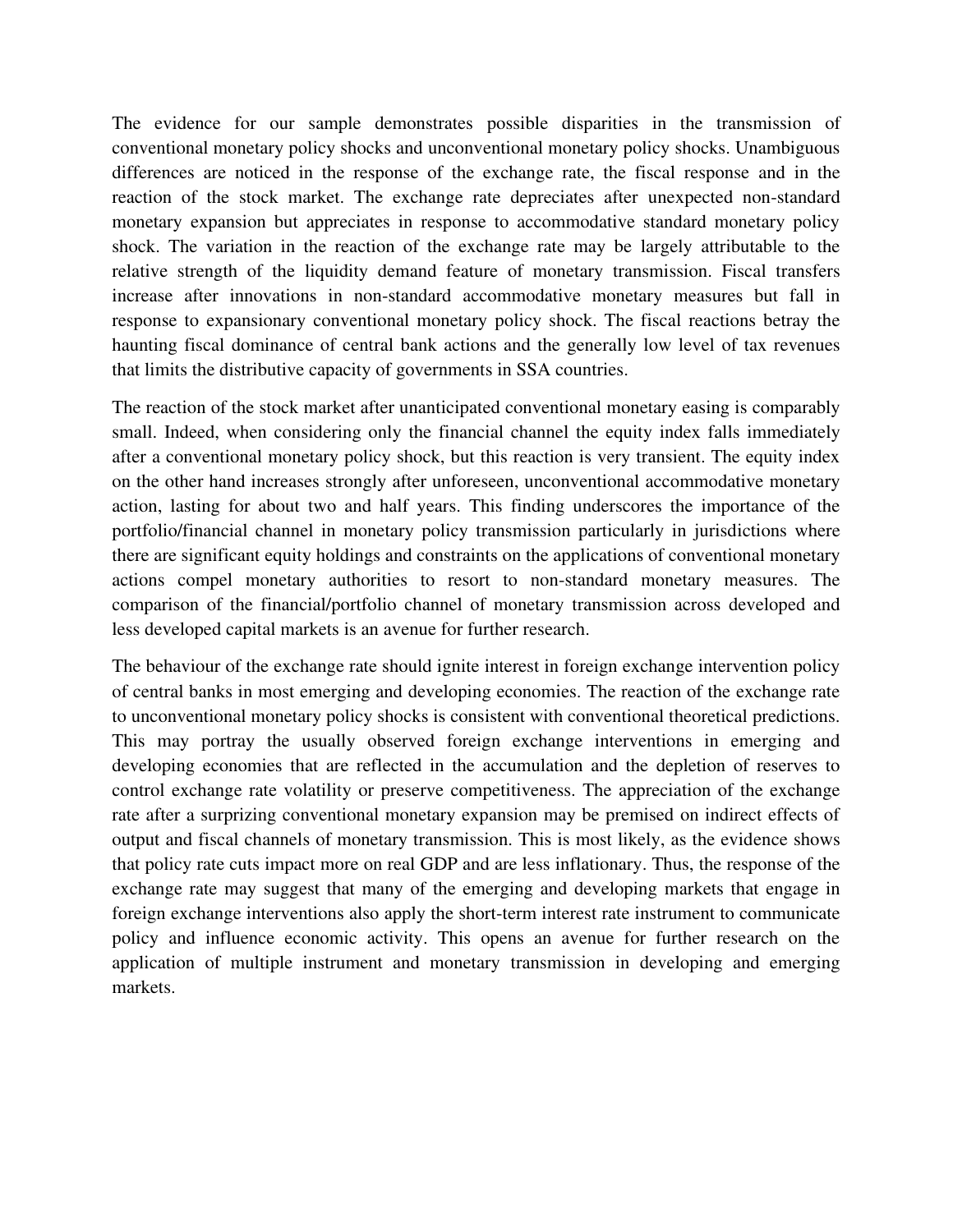### **References**

Albanesi, S. (2007) 'Inflation and inequality', *Journal of Monetary Economics,* Elsevier, 54 (4), pp. 1088–1114.

Ampudia, M. *et al.* (2018) *Monetary policy and household inequality*. 2170. doi: doi:10.7910/DVN/IGNPDZ.

Ankargren, S. and Jonéus, P. (2019) *Estimating Large Mixed-Frequency Bayesian VAR Models*. Available at: http://arxiv.org/abs/1912.02231.

Areosa, W. D. and Areosa, M. B. M. (2016) 'The inequality channel of monetary transmission', *Journal of Macroeconomics*. Elsevier Inc., 48, pp. 214–230. doi: 10.1016/j.jmacro.2016.03.004.

Auclert, A. (2019) 'Monetary policy and the redistribution channel', *American Economic Review*, 109(6). doi: 10.1257/aer.20160137.

Berg, A., Ostry, J.D., Tsangarides, C.G. and Yakhshilikov, Y. (2018) 'Redistribution, inequality, and growth: new evidence', *Journal of Economic Growth*, *23*(3), pp.259-305.

Bernanke, B.S. (2012) August. Opening remarks: monetary policy since the onset of the crisis. In *Proceedings: Economic Policy Symposium Jackson Hole* (Vol. 1, p. 22).

Bhorat, H. (2015) *Inequality in Africa: Implications for the Sustainable Development Goals*. Available at: https://www.brookings.edu/blog/africa-in-focus/2015/09/22/inequality-in-africaimplications-for-the-sustainable-development-goals/ (Accessed: 28 February 2020).

Bhorat, H., Naidoo, K., Odusola, A., Cornia, G.A., Bhorat, H. and Conceição, P. (2017) *Income Inequality Trends in sub-Saharan Africa: Divergence, Determinants, and Consequences*. New York, NY: UNDP Regional Bureau for Africa.

Calza, A., Monacelli, T. and Stracca, L. (2013) 'Housing finance and monetary policy', *Journal of the European Economic Association*, *11*, pp.101-122.

Castelnuovo, E. and Surico, P. (2010) 'Monetary policy, inflation expectations and the price puzzle', *The Economic Journal*, *120*(549), pp.1262-1283.

Christiano, L. J., Eichenbaum, M. and Evans, C. L. (1999) 'Monetary policy shocks: What have we learned and to what end?', *Handbook of macroeconomics*, 1, pp. 65–148.

Christiano, L. J., Eichenbaum, M. and Evans, C. L. (2005) 'Nominal rigidities and the dynamic effects of a shock to monetary policy', *Journal of Political Economy*, 113(1), pp. 1–45. doi: 10.1086/426038.

Cloyne, J., Ferreira, C. and Surico, P. (2020) 'Monetary policy when households have debt: New evidence on the transmission mechanism.', *The Review of Economic Studies*, 87(1), pp. 102–129.

Coibion, O. *et al.* (2017) 'Innocent Bystanders? Monetary policy and inequality', *Journal of Monetary Economics*. Elsevier B.V., 88, pp. 70–89. doi: 10.1016/j.jmoneco.2017.05.005.

Colciago, A., Samarina, A. and de Haan, J. (2019) 'Central Bank Policies and Income and Wealth Inequality: a Survey', *Journal of Economic Surveys*, 33(4), pp. 1199–1231. doi: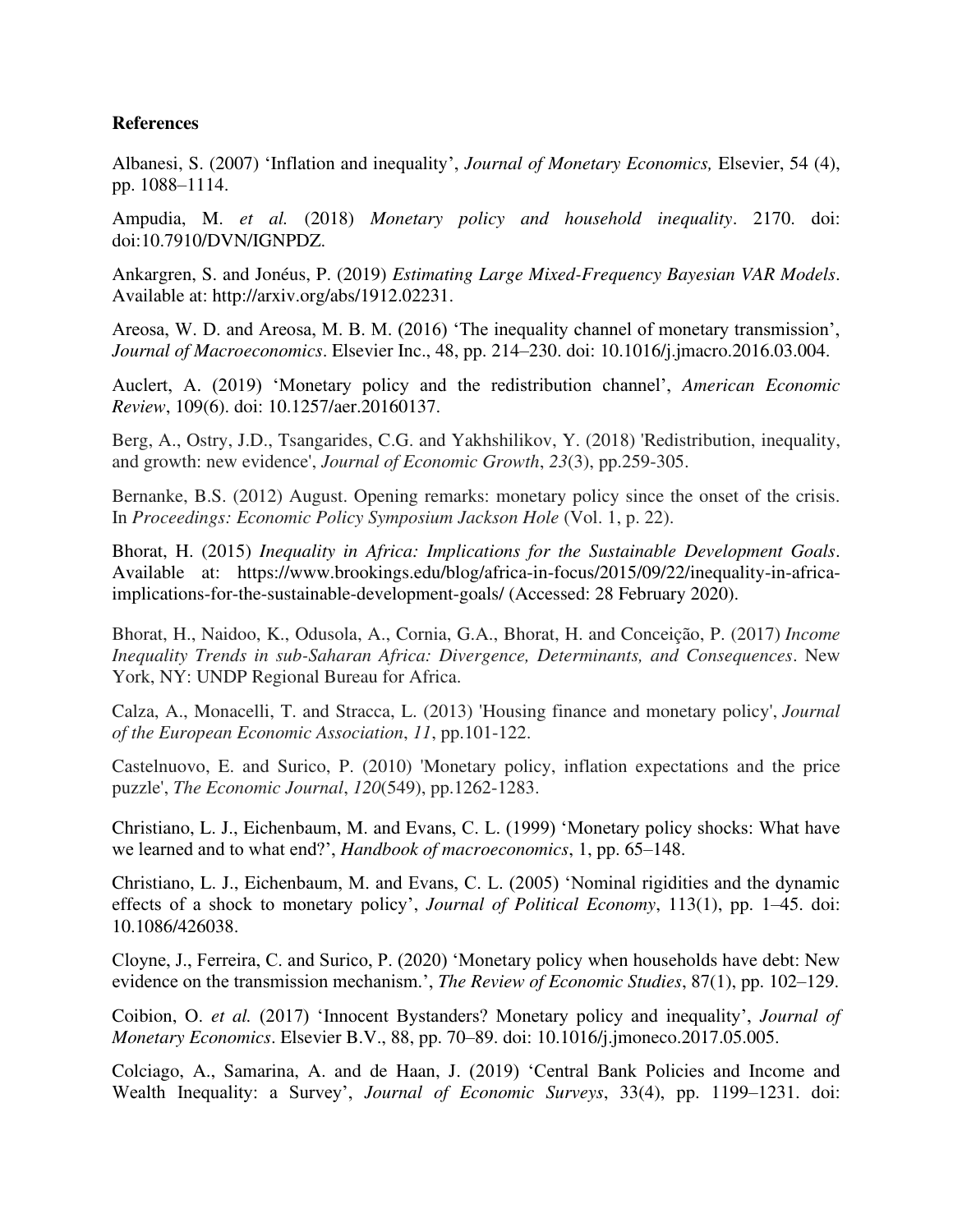10.1111/joes.12314.

Cravino, J., Lan, T. and Levchenko, A. A. (2018) 'Price stickiness along the income distribution and the effects of monetary policy', *Journal of Monetary Economics*. Elsevier B.V., (xxxx), pp. 1–14. doi: 10.1016/j.jmoneco.2018.12.001.

Dabla-Norris, M.E., Kochhar, M.K., Suphaphiphat, M.N., Ricka, M.F. and Tsounta, E. (2015) *Causes and consequences of income inequality: A global perspective*. International Monetary Fund.

Davtyan, K. (2017) 'The distributive effect of monetary policy: The top one percent makes the difference', *Economic Modelling*, 65(October 2016), pp. 106–118. doi: 10.1016/j.econmod.2017.05.011.

Doepke, M., and Schneider, M., 2006. Inflation and redistribution of nominal wealth. *Journal of Political Economy*, 114(6): 1069-1097.

Dolado, J.J., Motyovszki, G. and Pappa, E. (2018) *Monetary Policy and Inequality under Labor Market Frictions and Capital-Skill Complementarity* (No. 11494). Institute for the Study of Labor (IZA).

Domanski, D., Scatigna, M. and Zabai, A. (2016) 'Wealth inequality and monetary policy', *BIS Quarterly Review March*.

Draghi, M. (2015) *The ECB's recent monetary policy measures: Effectiveness and challenges*. Available at: https://www.ecb.europa.eu/press/key/date/2015/html/sp150514.en.html.

Easterly, W. and Fischer, S. (2001) 'Inflation and the Poor', *Journal of Money, Credit and Banking*, pp.160-178.

Eraker, B. *et al.* (2015) 'Bayesian mixed frequency VARs', *Journal of Financial Econometrics*, 13(3), pp. 698–721.

Feldkircher, M. and Kakamu, K. (2018) How does monetary policy affect income inequality in Japan? Evidence from grouped data. *arXiv preprint arXiv:1803.08868*.

Foroni, C. and Marcellino, M. G. (2013) 'A Survey of Econometric Methods for Mixed-Frequency Data', *SSRN Electronic Journal*. doi: 10.2139/ssrn.2268912.

Friedman, M. (1968) 'The role of monetary policy', *The American Economic Review*, *58*(1).

Furceri, D., Loungani, P. and Zdzienicka, A. (2018) 'The effects of monetary policy shocks on inequality', *Journal of International Money and Finance*. Elsevier Ltd, 85, pp. 168–186. doi: 10.1016/j.jimonfin.2017.11.004.

Galbraith, J.K., Choi, J., Halbach, B., Malinowska, A. and Zhang, W. (2016) A Comparison of Major World Inequality Data Sets: LIS, OECD, EU-SILC, WDI, and EHII. In *Income Inequality Around the World*. Emerald Group Publishing Limited.

Galbraith, J.K., Giovannoni, O.G. and Russo, A.J. (2007) The Fed's Real Reaction Function Monetary Policy, Inflation, Unemployment, Inequality-and Presidential Politics.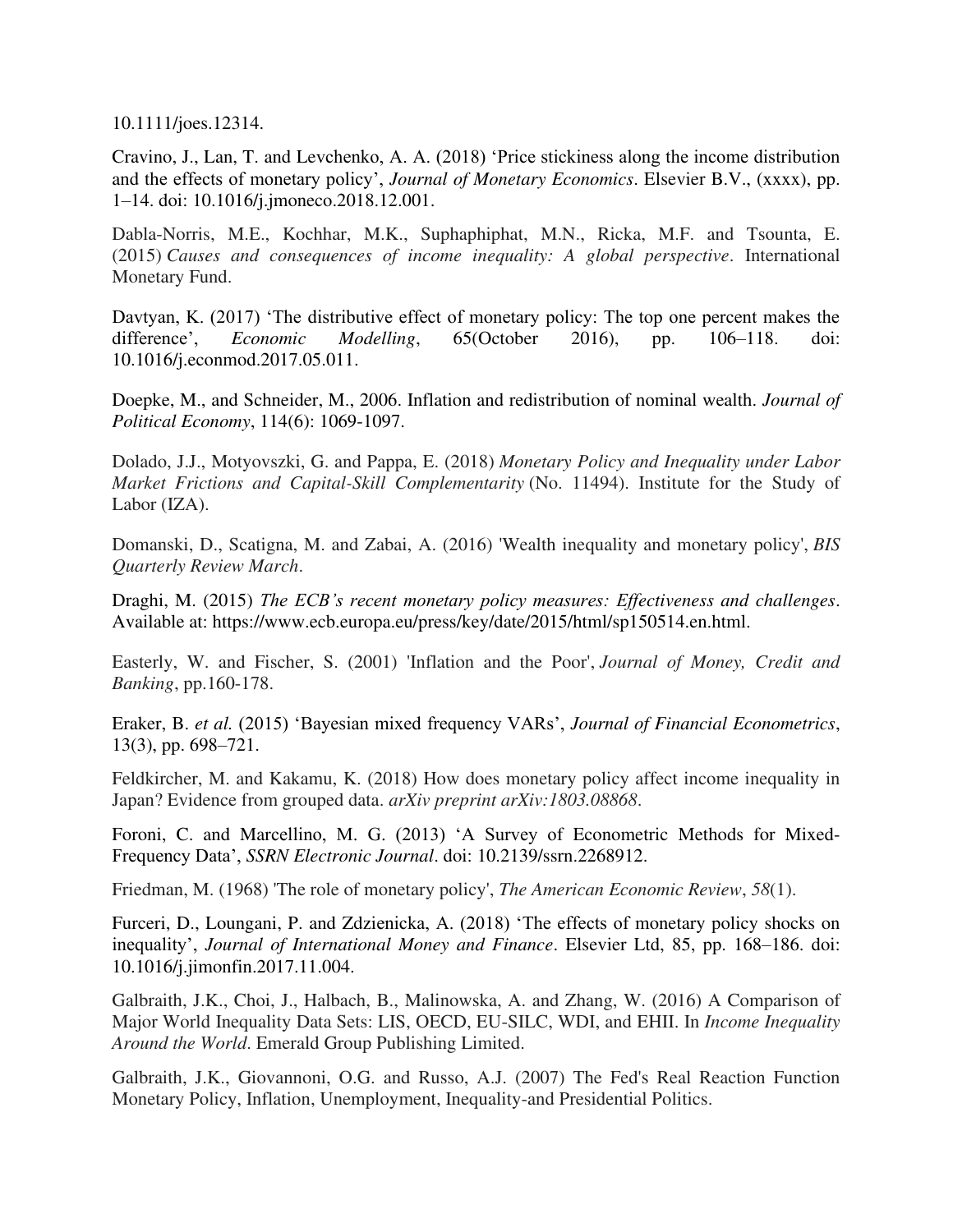Galli, R. and von der Hoeven, R. 2001. Is inflation bad for income inequality: The importance of the initial rate of inflation. ILO Employment Paper 2001/29, International Labour Organization, Geneva.

Ghysels, E. (2016) 'Macroeconomics and the reality of mixed frequency data', *Journal of Econometrics*, 193(2), pp. 294–314.

Ghysels, E., Sinko, A. and Valkanov, R. (2007) 'MIDAS regressions: Further results and new directions', *Econometric Reviews*, 26(1), pp. 53–90.

Guerello, C. (2018) 'Conventional and unconventional monetary policy vs. households income distribution: An empirical analysis for the Euro Area', *Journal of International Money and Finance*, 85, pp. 187–214. doi: 10.1016/j.jimonfin.2017.11.005.

Hnatkovska, V., Lahiri, A. and Vegh, C.A. (2016) 'The exchange rate response to monetary policy innovations', *American Economic Journal: Macroeconomics*, *8*(2), pp.137-81.

Inui, M., Sudo, N. and Yamada, T. (2017) *Effects of Monetary Policy Shocks on Inequality in Japan*, *Bank of Japan Working Paper Series*. doi: 10.5089/9781475563092.001.

Jirasavetakul, L.B.F. and Lakner, C. (2016) *The Distribution of Consumption Expenditure in Sub-Saharan Africa: The Inequality among All Africans*. Technical Report WPS7557 The World Bank.

Jordà, Ò. (2005) 'Estimation and inference of impulse responses by local projections', *American Economic Review*, *95*(1), pp.161-182.

Kang, S.J., Chung, Y.W. and Sohn, S.H. (2013) 'The effects of monetary policy on individual welfares', *Korea and the World Economy*, *14*(1), pp.1-29.

Kaplan, G., Moll, B. and Violante, G. L. (2018) 'Monetary policy according to HANK', *American Economic Review*, 108(3), pp. 697–743. doi: 10.1257/aer.20160042.

Kuznets, S. (1955) 'Economic growth and income inequality', *The American Economic Review*, *45*(1), pp.1-28

Lenza, M. and Slacalek, J., 2018. How does monetary policy affect income and wealth inequality? Evidence from the Euro Area, Mimeo, European Central Bank, Frankfurt am Main.

Lütkepohl, H., Krätzig, M. and Phillips, P. C. (eds) (2004) *Applied time series econometrics.* Cambridge University Press. doi: 10.1017/CBO9781107415324.004.

Marcellino, M., Porqueddu, M. and Venditti, F. (2016) 'Short-term GDP forecasting with a mixed-frequency dynamic factor model with stochastic volatility', *Journal of Business & Economic Statistics*, 34(1), pp. 118–127.

Mariano, R. S. and Murasawa, Y. (2010) 'A coincident index, common factors, and monthly real GDP', *Oxford Bulletin of Economics and Statistics*, 72(1), pp. 27–46.

Matthes, C. and Barnichon, R. (2015) Measuring the non-linear effects of monetary policy. In *2015 Meeting Papers* (No. 49). Society for Economic Dynamics.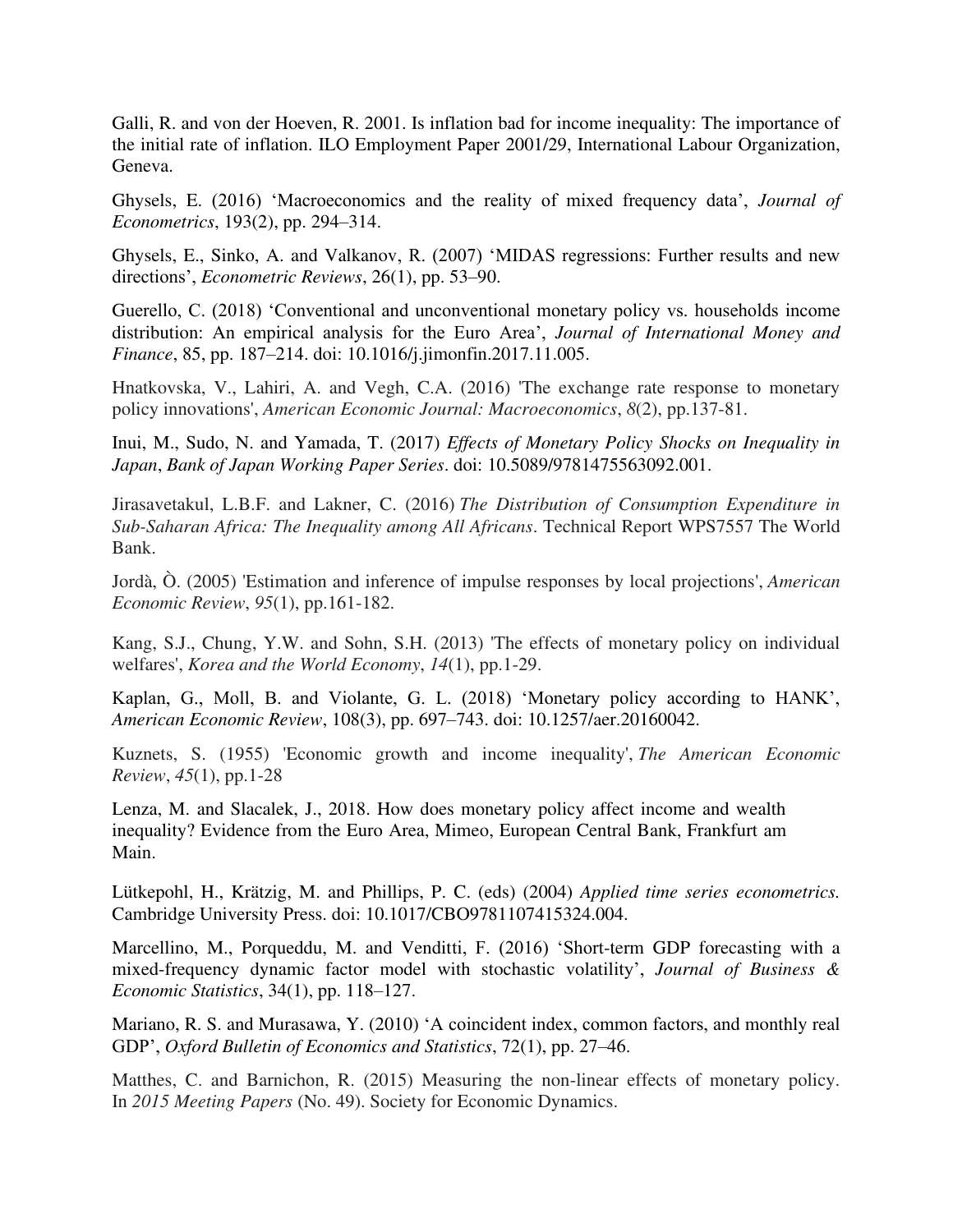Montecino, J. A. and Epstein, G. (2015) Did Quantitative Easing increase income inequality? Working Paper 28, Institute for New Economic Thinking, New York.

Mumtaz, H. and Theophilopoulou, A. (2017) 'The impact of monetary policy on inequality in the UK. An empirical analysis', *European Economic Review*. Elsevier B.V., 98, pp. 410–423. doi: 10.1016/j.euroecorev.2017.07.008.

Nakajima, M., 2015. The redistributive consequences of monetary policy. *Business Review*, (Q2), pp.9-16.

Odusola, A. F. *et al.* (eds) (2017) *Income inequality trends in sub-Saharan Africa: divergence, determinants and consequences.* United Nations Development Programme, Regional Bureau for Africa.

Pesaran, M.H., Shin, Y. and Smith, R.P. (1999) 'Pooled mean group estimation of dynamic heterogeneous panels', *Journal of the American Statistical Association*, *94*(446), pp.621-634.

Rogers, J.H., Scotti, C. and Wright, J.H. (2014) 'Evaluating asset-market effects of unconventional monetary policy: a multi-country review', *Economic Policy*, *29*(80), pp.749-799.

Romer, C.D. and Romer, D.H. (2004) 'A new measure of monetary shocks: Derivation and implications', *American Economic Review*, *94*(4), pp.1055-1084.

Rubio-Ramírez, J. F., Waggoner, D. F. and Zha, T. (2010) 'Structural vector autoregressions: Theory of identification and algorithms for inference', *Review of Economic Studies*, 77(2), pp. 665–696. doi: 10.1111/j.1467-937X.2009.00578.x.

Saiki, A. and Frost, J. (2014) 'Does unconventional monetary policy affect inequality? Evidence from Japan', *Applied Economics*, 46(36), pp. 4445–4454. doi: 10.1080/00036846.2014.962229.

Samarina, A. and Nguyen, A. D. M. (2019) *Does Monetary Policy Affect Income Inequality in the Euro Area?*, *DNB Working Paper*. doi: 10.2139/ssrn.3352371.

Seery, E., Okanda, J. and Lawson, M. (2019) *A tale of two continents*, *A TALE OF TWO CONTINENTS FIGHTING INEQUALITY IN AFRICA*. doi: 10.4337/9781781956168.00015.

Sims, A. C., Stock, J. H. and Watson, M. W. (1990) 'INFERENCE IN LINEAR TIME SERIES MODELS WITH SOME UNIT ROOTS', *Econometrica*, 58(1), pp. 113–144.

Sterk, V. and Tenreyro, S. (2018) 'The transmission of monetary policy through redistributions and durable purchases', *Journal of Monetary Economics*. Elsevier B.V., 99, pp. 124–137. doi: 10.1016/j.jmoneco.2018.07.003.

Tokarick, M.S. and Leidy, M.M.P., 1998. *Considerations in reducing inflation from low to lower levels* (No. 98-109). International Monetary Fund

Uhlig, H. (2005) 'What are the effects of monetary policy on output? Results from an agnostic identification procedure', *Journal of Monetary Economics*, 52(2), pp. 381–419. doi: 10.1016/j.jmoneco.2004.05.007.

Villarreal, F.G. (2014) *Monetary Policy and Inequality in Mexico* (No. 57074). University Library of Munich, Germany.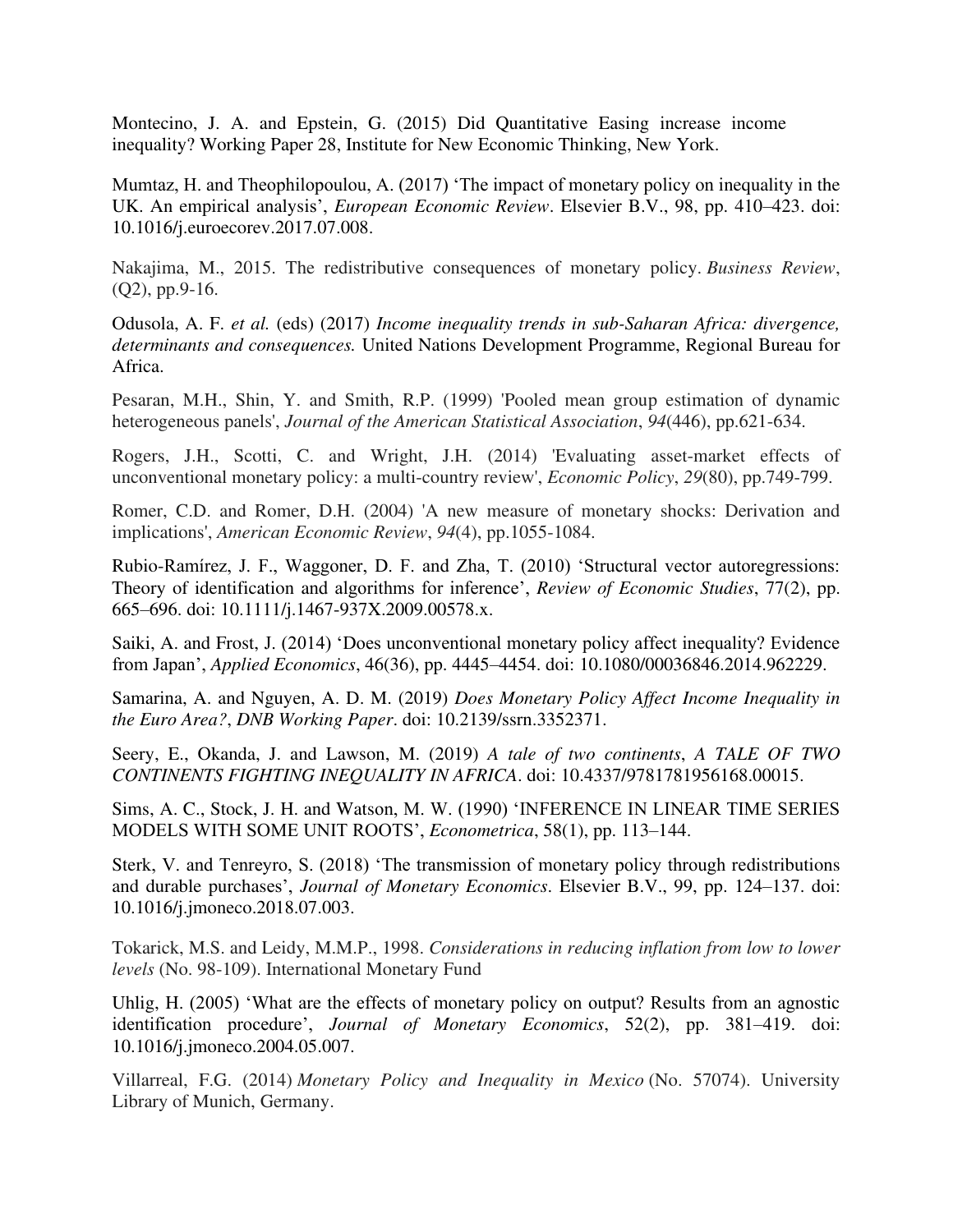# **Appendix**

| <b>Variable</b>        | <b>Description</b>                          | <b>Sources</b>                                          |
|------------------------|---------------------------------------------|---------------------------------------------------------|
| <b>RGDP</b>            | Real Gross Domestic Product growth rates    | <b>International Financial</b><br>Statistics (IFS), IMF |
| <b>UNEMPL</b>          | Unemployment, total (% of total labour      | World Development                                       |
|                        | force) (modelled ILO estimate)              | Indicators, World Bank                                  |
| <b>REER</b>            | Real Effective Exchange Rate, Consumer      | <b>International Financial</b>                          |
|                        | Price Index. The growth rate is computed    | Statistics (IFS), IMF                                   |
|                        | taking the log                              |                                                         |
| <b>INF</b>             | Inflation rates, percentage change in       | <b>International Financial</b>                          |
|                        | Consumer Price Index, (All items, Index,    | Statistics (IFS), IMF                                   |
|                        | $2010 = 100$                                |                                                         |
| Wages                  | Compensation of employees (current LCU).    | World Development                                       |
|                        | All payments in cash, as well as in kind    | <b>Indicators, World Bank</b>                           |
|                        | (such as food and housing), to employees in |                                                         |
|                        | return for services rendered, and           |                                                         |
|                        | government contributions to social          |                                                         |
|                        | insurance schemes such as social security   |                                                         |
|                        | and pensions that provide benefits to       |                                                         |
|                        | employees. To compute the real wage, log    |                                                         |
|                        | of the CPI is subtracted from the log of    |                                                         |
|                        | wages. The growth rate is then computed.    |                                                         |
| <b>Stock Prices</b>    | Local financial market main equity index.   | Bloomberg,                                              |
|                        | The growth rate is computed taking the log  | <b>International Financial</b>                          |
|                        |                                             | Statistics (IFS), IMF                                   |
| <b>Monetary Policy</b> | Monetary policy rate                        | <b>International Financial</b>                          |
|                        | Broad money (The growth rate is             | Statistics (IFS), IMF                                   |
|                        | computed taking the log)                    | World Development                                       |
|                        |                                             | <b>Indicators World Bank</b>                            |
| Inequality             | Gini coefficient of income inequality,      | SWIID 8.2                                               |
|                        | Top 10 income share                         | WID.world                                               |

# **Table A.1: Data description and sources**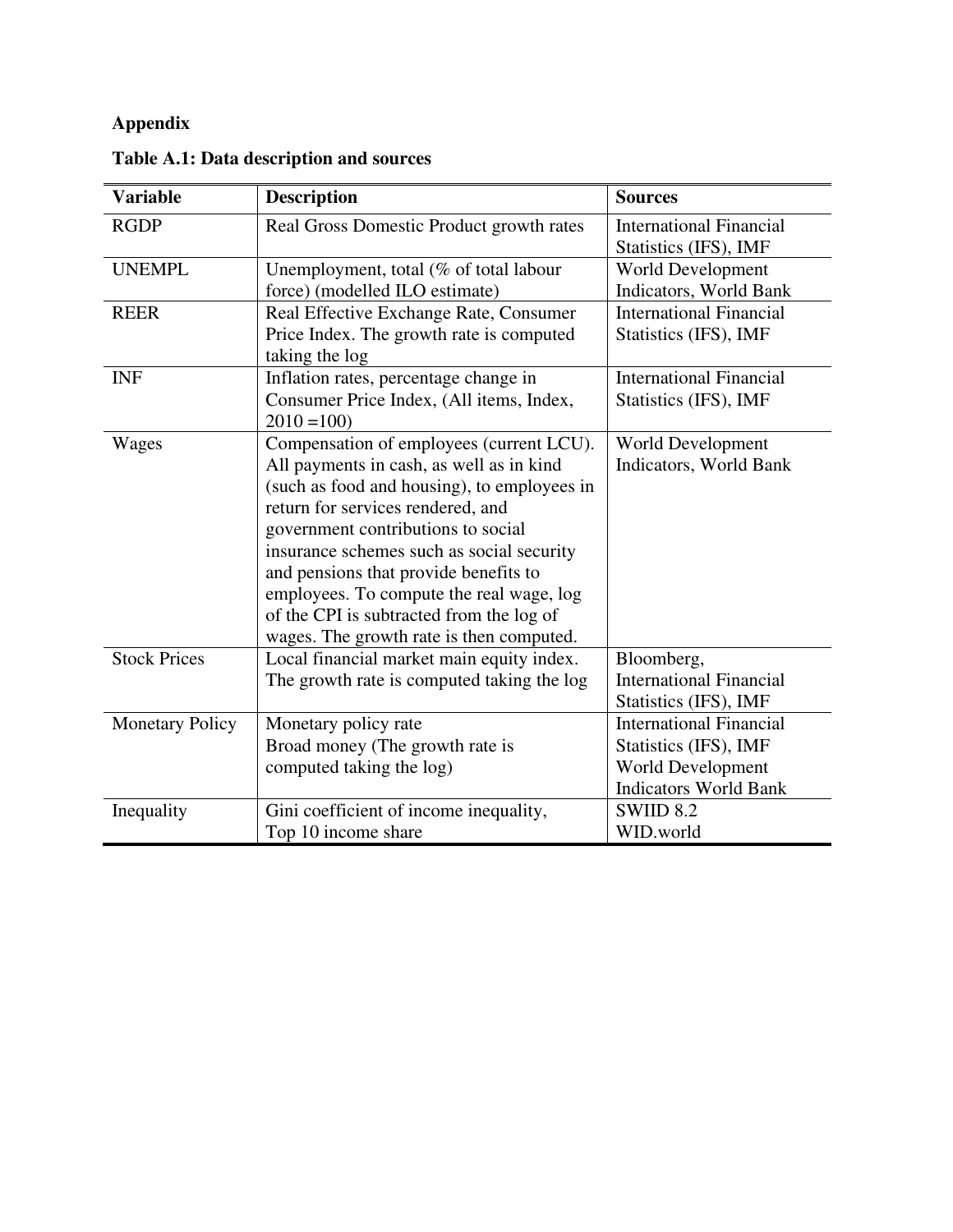### **List of countries**

| S/N            | Country          | Exchange rate arrangement <sup>27</sup> |
|----------------|------------------|-----------------------------------------|
| 1              | <b>Botswana</b>  | Crawling peg                            |
| $\overline{2}$ | Burundi          | Stabilised arrangement                  |
| 3              | Côte d'Ivoire    | Conventional peg                        |
| 4              | Gambia, The      | Other managed arrangement               |
| 5              | Ghana            | Floating                                |
| 6              | Kenya            | Floating                                |
| 7              | Malawi           | Floating                                |
| 8              | <b>Mauritius</b> | Floating                                |
| 9              | Namibia          | Conventional peg                        |
| 10             | Niger            | Conventional peg                        |
| 11             | Rwanda           | Other managed arrangement               |
| 12             | South Africa     | Floating                                |
| 13             | Tanzania         | Floating                                |
| 14             | Uganda           | Floating                                |
| 15             | Zambia           | Floating                                |

Figure A1: Responses to an expansionary conventional monetary policy shock (annual series)



<sup>&</sup>lt;sup>27</sup> Source: IMF (2016). Annual Report on Exchange Arrangements and Exchange Restrictions 2016 http://www.imfareaer.org/Areaer/Pages/ Home.aspx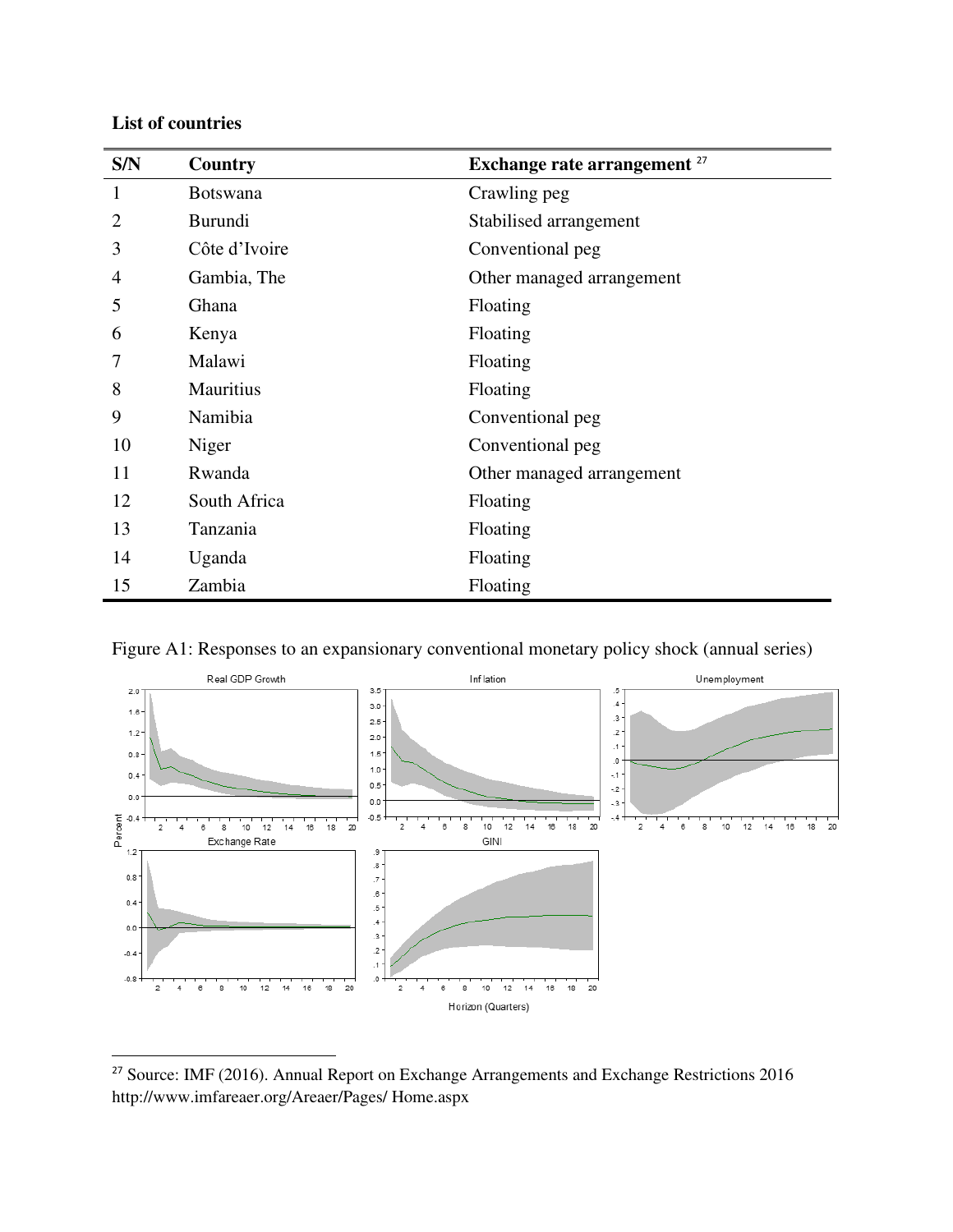

Figure A2: Responses to an expansionary unconventional monetary policy shock (annual series)

Figure A3: Responses to an expansionary unconventional monetary policy shock (Monetary base)

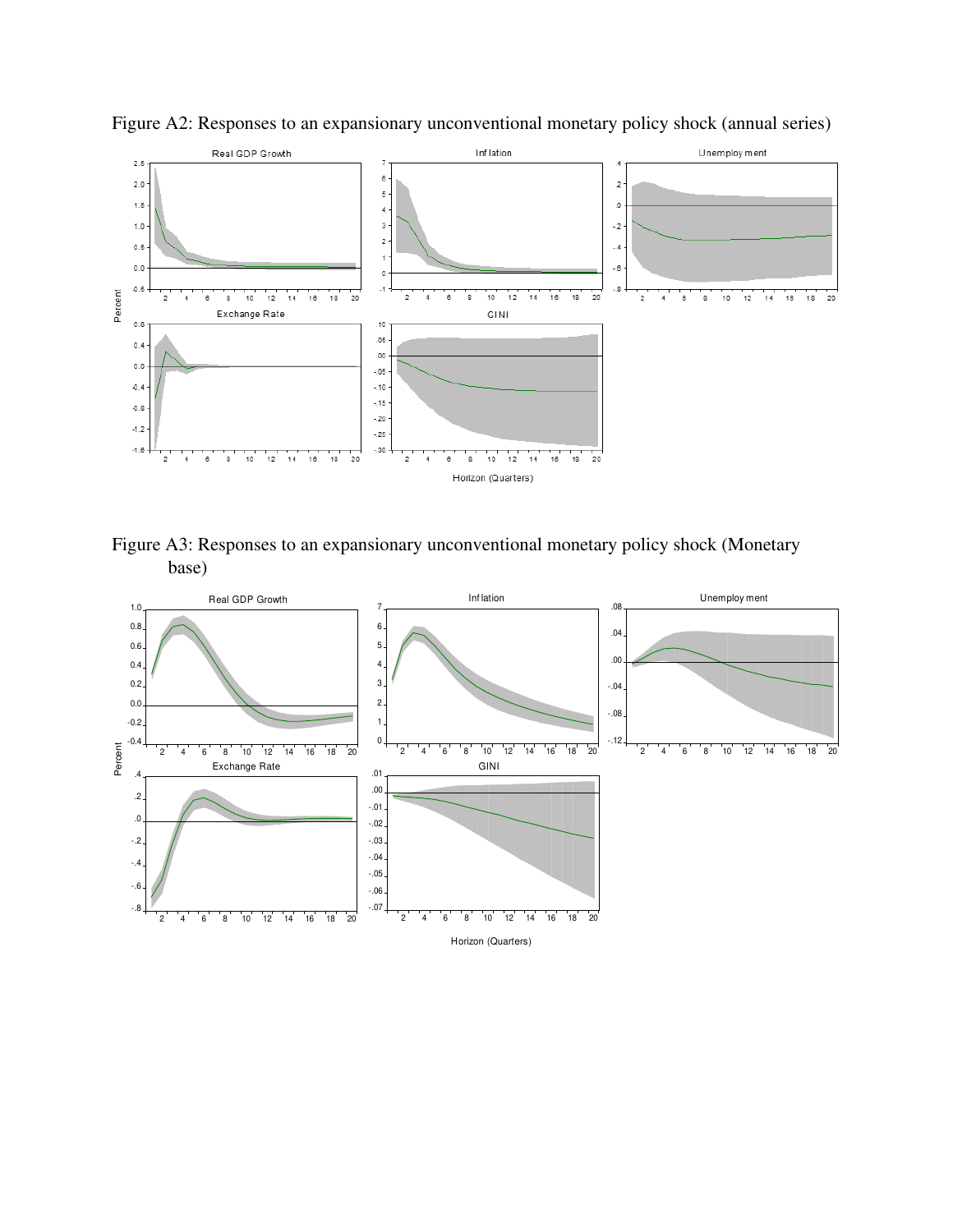

Figure A4: Responses to an expansionary unconventional monetary policy shock (Central bank asset)

Figure A5: Responses to expansionary unconventional monetary policy shock, Monetary base  $(2000Q1 - 2016Q4)$